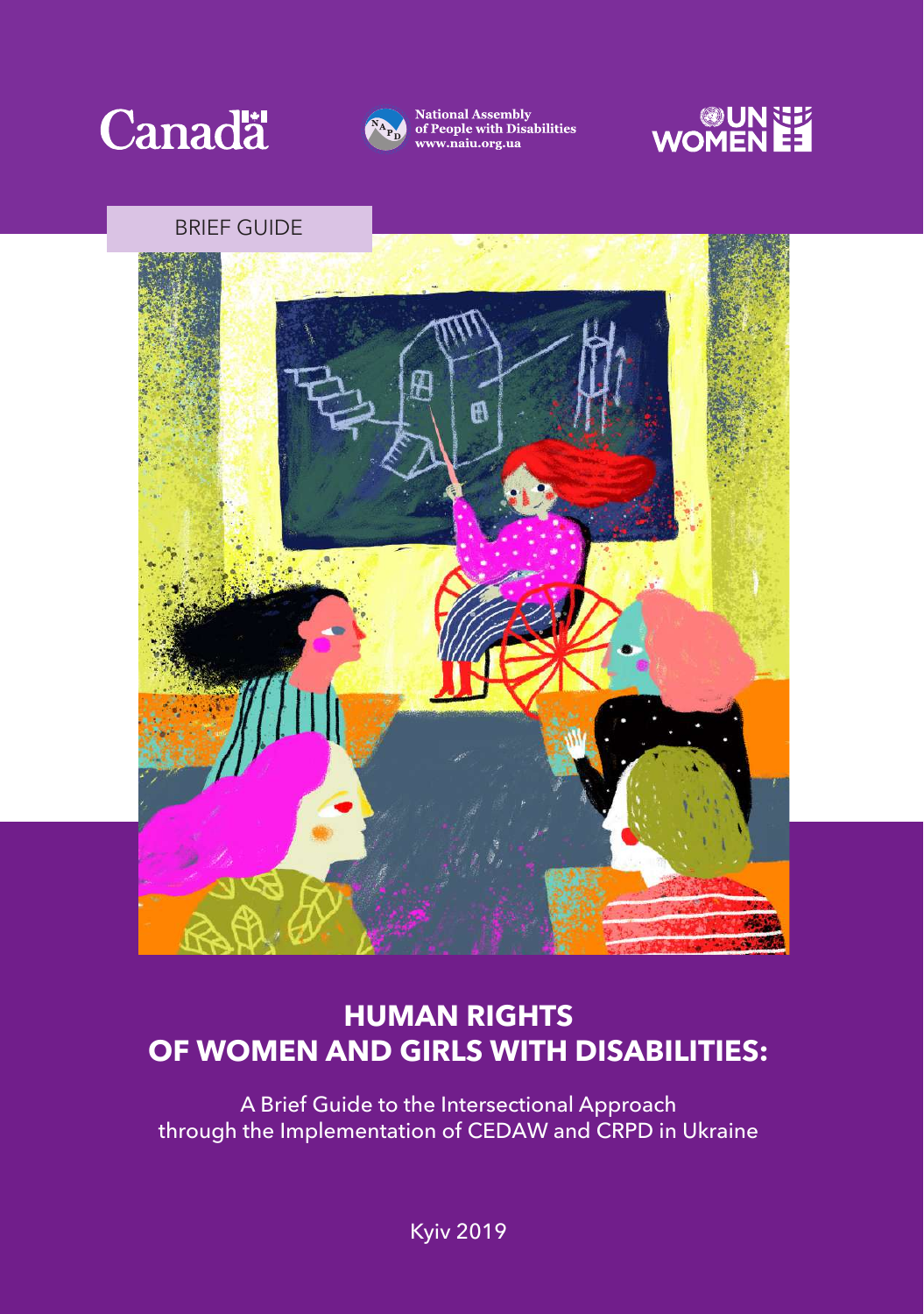This Guide is designed to facilitate the work of women with disabilities, civil society actors including organizations of women and girls with disabilities, and other partners to implement the international and national commitments to gender equality and women's human rights through gender-responsive and disability-inclusive initiatives. It aims to assist in understanding of the intersectionality of human rights and provides practical recommendations for the implementation and monitoring of the implementation of the UN Convention on the Elimination of All Forms of Discrimination against Women (CEDAW) and the Convention on the Rights of Persons with Disabilities (CRPD) and gender-responsive and disability inclusive initiatives. The overarching objective of this Guide is to support key stakeholders to help facilitate the full inclusion and meaningful participation of women and girls with disabilities.

Readers may also be interested in the methodological recommendations and practical measures to address the needs of women and girls with disabilities outlined in The Gender Accessibility Audit Toolkit.<sup>1</sup>

**UN Women** is the UN organization dedicated to gender equality and the empowerment of women. A global champion for women and girls, UN Women was established to accelerate progress on meeting their needs worldwide. UN Women supports UN Member States as they set global standards for achieving gender equality and works with governments and civil society to design laws, policies, programmes and services needed to implement these standards. It stands behind women's equal participation in all aspects of life, focusing on five priority areas: increasing women's leadership and participation; ending violence against women; engaging women in all aspects of peace and security processes; enhancing women's economic empowerment; and making gender equality central to national development planning and budgeting. UN Women also coordinates and promotes the UN system's work in advancing gender equality.

UN Women adopts an inclusive and intersectional approach to support intergovernmental, operational and internal processes to advance the rights of women and girls with disabilities in all their diversity across all areas of its work.

The Guide was developed by UN Women Ukraine in partnership with the Ukrainian Public Association National Assembly of People with Disabilities.

#### **Acknowledgement**

UN Women expresses gratitude to Larysa Bayda, Yevhenia Pavlova and the entire National Assembly of People with Disabilities team. We are also grateful to the team of the UN Human Rights Monitoring Mission in Ukraine for their advice during the Guide's drafting. This publication would also not be possible without expert inputs by K. Janina Arsenjeva, expert on the rights of persons with disabilities.

The views expressed in this publication are those of the authors and do not necessarily represent the views of UN Women, the United Nations or any of its affiliated organizations.

#### © 2019 UN Women

The Guide was developed and disseminated within the framework of the UN Women CEDAW in Action! Project funded by Global Affairs Canada.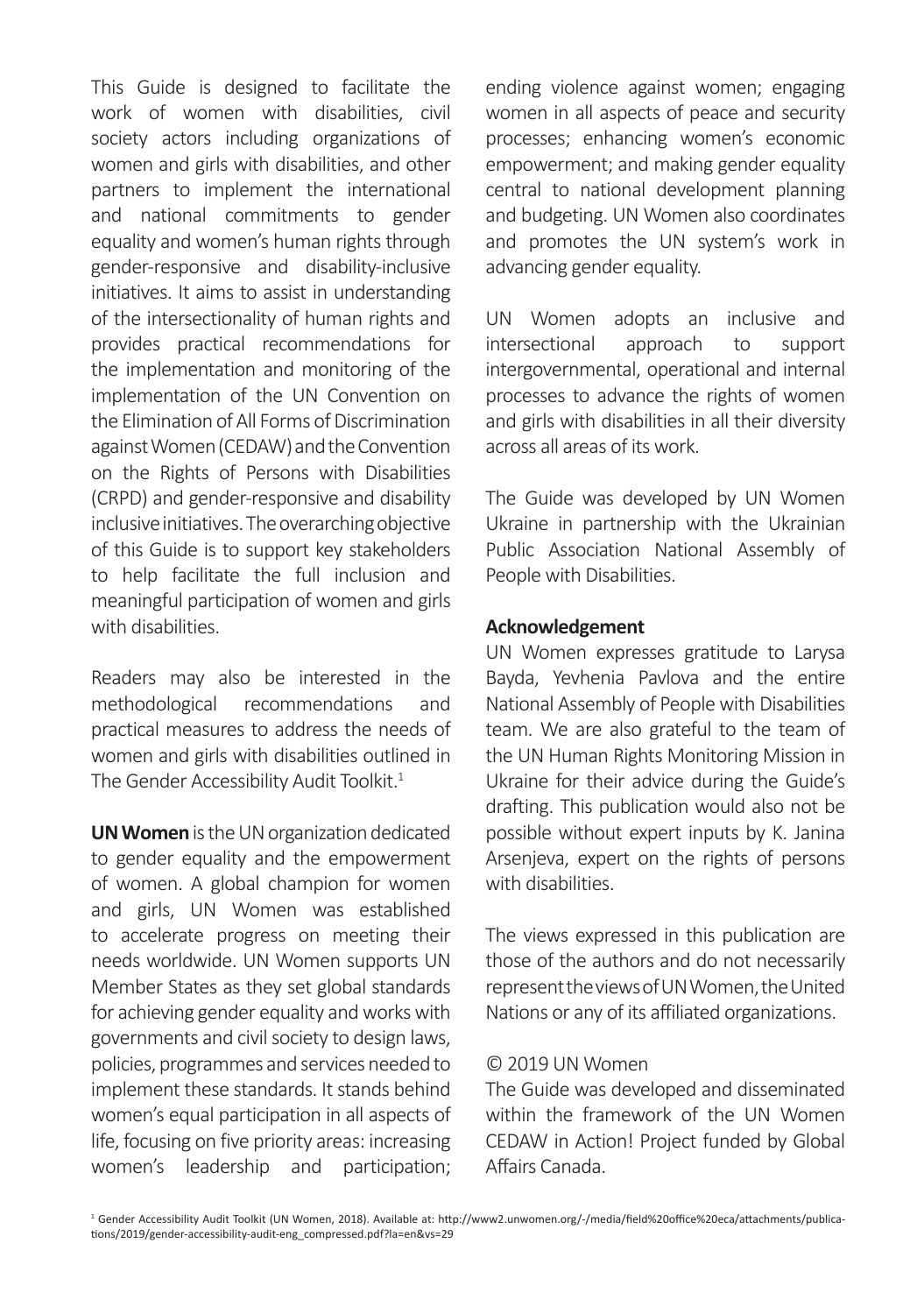# TABLE OF CONTENTS

| Objectives and target audience of the Guide                                                   | 5  |
|-----------------------------------------------------------------------------------------------|----|
| The rights of women with disabilities: key guiding international normative frameworks         | 5  |
| Convention on the Elimination of All Forms of Discrimination against Women (CEDAW)            | 6  |
| Convention on the Rights of Persons with Disabilities and its Optional Protocol (CRPD)        | 6  |
| The Beijing Declaration and Platform for Action (BPfA)                                        | 6  |
| Sustainable Development Goals (SDGs)                                                          | 6  |
| Women and girls with disabilities: what is the issue?                                         | 7  |
| Intersectionality and synergies between CEDAW and CRPD                                        | 13 |
| CEDAW and CRPD on Non-Discrimination and Equality                                             | 15 |
| Gender stereotyping as a human rights violation                                               | 18 |
| CEDAW on gender stereotyping                                                                  | 19 |
| CRPD on gender stereotyping                                                                   | 20 |
| Trafficking in women and girls with disabilities                                              | 23 |
| Equal participation in political and public life                                              | 25 |
| Equal Right to Acquire, Change or Retain a Nationality                                        | 30 |
| Equal Access to Education                                                                     | 32 |
| Equal Access to Employment                                                                    | 35 |
| Equal Access to Health Care                                                                   | 38 |
| Elimination of Discrimination in Economic and Social Life                                     | 43 |
| Equal Access to Justice                                                                       | 45 |
| Elimination of Discrimination in Marriage and Family Relations                                | 50 |
| Glossary                                                                                      | 52 |
| Key International Tools on the Protection of the Rights of Women with Disabilities:           | 55 |
| Key United Nations human rights mechanisms for the Protection                                 |    |
| of Women with Disabilities                                                                    | 55 |
| Treaty bodies                                                                                 | 55 |
| General comments on the Convention on the Rights of Persons with Disabilities                 | 56 |
| <b>Special Procedures</b>                                                                     | 56 |
| Ukrainian National Legislation on the Protection<br>of the Rights of Women with Disabilities: | 56 |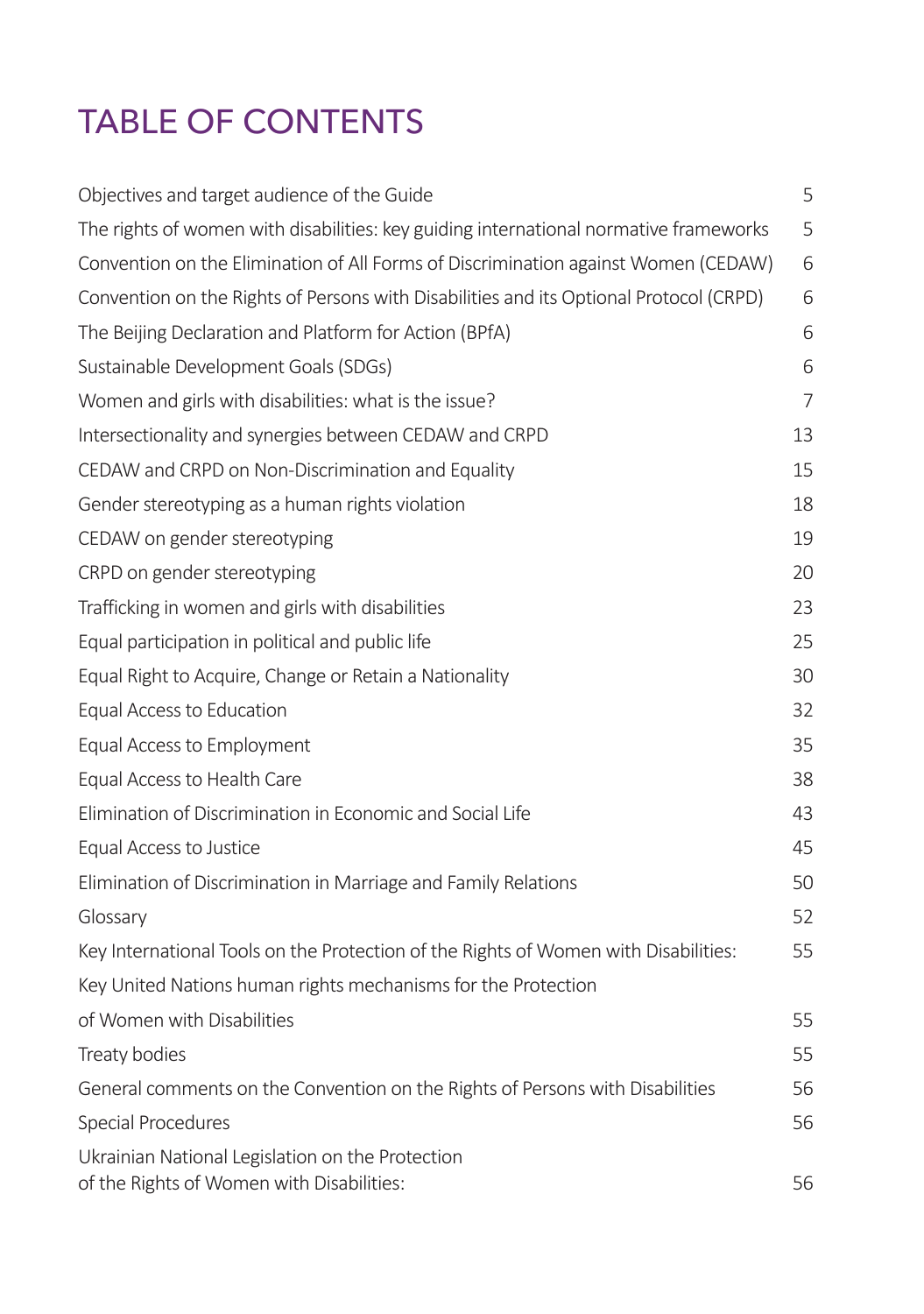*"I believe that the Committee on the Elimination of Discrimination against Women (CEDAW) should regularly take into account the needs of women and girls with disabilities in their work. We account for 20% of the total number of women in the world; at the same time, we are one of the poorest population groups that constantly suffer from acute forms of discrimination.*

*I also want to draw attention to intensive work of the Committee on the Elimination of Discrimination against Women in response to numerous cases of discrimination against women that have not been widely publicized. Such intensive work resulted in the development of guidelines for the participating State Parties to solve multiple discrimination issues and to enforce the principle "no one left behind". I want to play an active role in the process of enhanced cooperation between the treaty bodies of the United Nations, so that they can learn from each other and apply a coherent approach while moving forward in the same direction and solving common problems.*

*I also believe that we should make every effort to reflect the aspects of human diversity in the work of the Committee on the Elimination of All Forms of Discrimination against Women. In particular, to include people from groups which are invisible or ignored, such as women with disabilities. NOTHING ABOUT US WITHOUT US!"1*

#### **Ana Pelaez Narvaes,**

Former member of the CRPD Committee, an incoming member of the CEDAW Committee, the first woman with disabilities elected to the Committee in 2018 2

<sup>&</sup>lt;sup>2</sup> European Disability Forum, "Ana Peláez Narváez is the first woman with a disability elected to the U.N. Committee on the Elimination of Discrimination against Women", 7 June 2018. Available at: http://www.edf-feph.org/newsroom/news/ana-pelaez-narvaez-first-woman-disability-elected-un-committee-elimination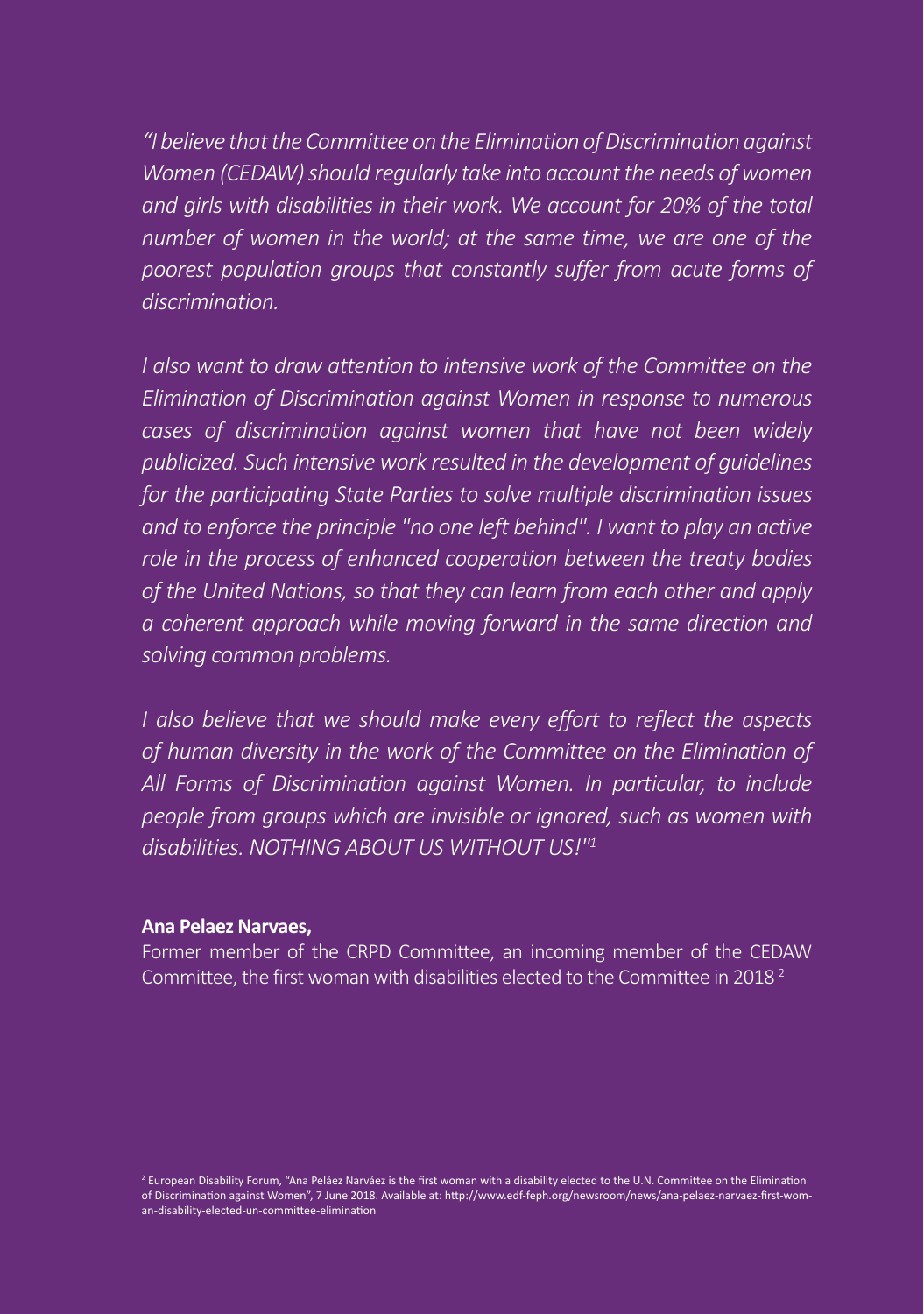## OBJECTIVES AND TARGET AUDIENCE OF THE GUIDE

Disability, gender inequality and discrimination are closely interlinked. For example, while a significant portion of women and girls were born with disabilities, others become disabled as a result of exposure to gender-related risk factors, including lack of access to sexual and reproductive health services, exposure to violence and gender-biased intra-household distribution of resources. Furthermore, as a group of women that is far from being homogenous, women with disabilities often experience multiple forms of discrimination based on other factors in addition to gender and disability.

For gender equality and empowerment to become a reality for all women and girls, it is indispensable that specific concerns of women and girls with disabilities are mainstreamed across all areas of national development, as well as of recovery, security and peace in Ukraine. The overarching objective of this Guide is to support key stakeholders

to help facilitate the full inclusion and meaningful participation of women and girls with disabilities, as well as to protect their rights. The Guide aims to support the work of women and girls with disabilities, as well as civil society actors, including organizations of women and girls with disabilities, media and other partners to implement the international commitments, such as the Beijing Declaration and Platform for Action (BPfA), the Convention on the Elimination of All Forms of Discrimination Against Women (CEDAW), the Convention on the Rights of Persons with Disabilities (CRPD) and the 2030 Agenda on Sustainable Development, through gender-responsive and disability inclusive initiatives. It was designed to contribute to the efforts aimed at increasing awareness and understanding of the intersectionality of human rights, as well as at providing practical examples and recommendations for the implementation and monitoring of the implementation of CEDAW and CRPD in Ukraine.

### The rights of women with disabilities: key guiding international normative frameworks

Several international, national and regional norms and standards, including human rights treaties and outcomes of various global conferences, directly or implicitly call for the protection of human rights, inclusion and empowerment of all women and girls with disabilities across their life course. These include the Convention on the Elimination of All Forms of Discrimination against Women (CEDAW), the Convention on the Rights of Persons with Disabilities and its Optional Protocol (CRPD), the Beijing Declaration and Platform for Action, and the 2030 Agenda for Sustainable Development, among the others<sup>3</sup>.

<sup>3</sup> In addition to the key UN Human Rights treaties – CEDAW, CRPD and CRC – the human rights of women and girls with disabilities are reflected in the Beijing Declaration and Platform for Action, the 2030 Agenda for Sustainable Development, the Addis Ababa Action Agenda, the Sendai Framework for Disaster Risk Reduction 2015–2030, outcome of the World Humanitarian Summit, The Charter on Inclusion of Persons with Disabilities in Humanitarian Action, UN General Assembly Resolutions, the New York Declaration for Refugees and Migrants; Security Council Resolution 1325; Agreed Conclusions of the Commission on the Status of Women, etc.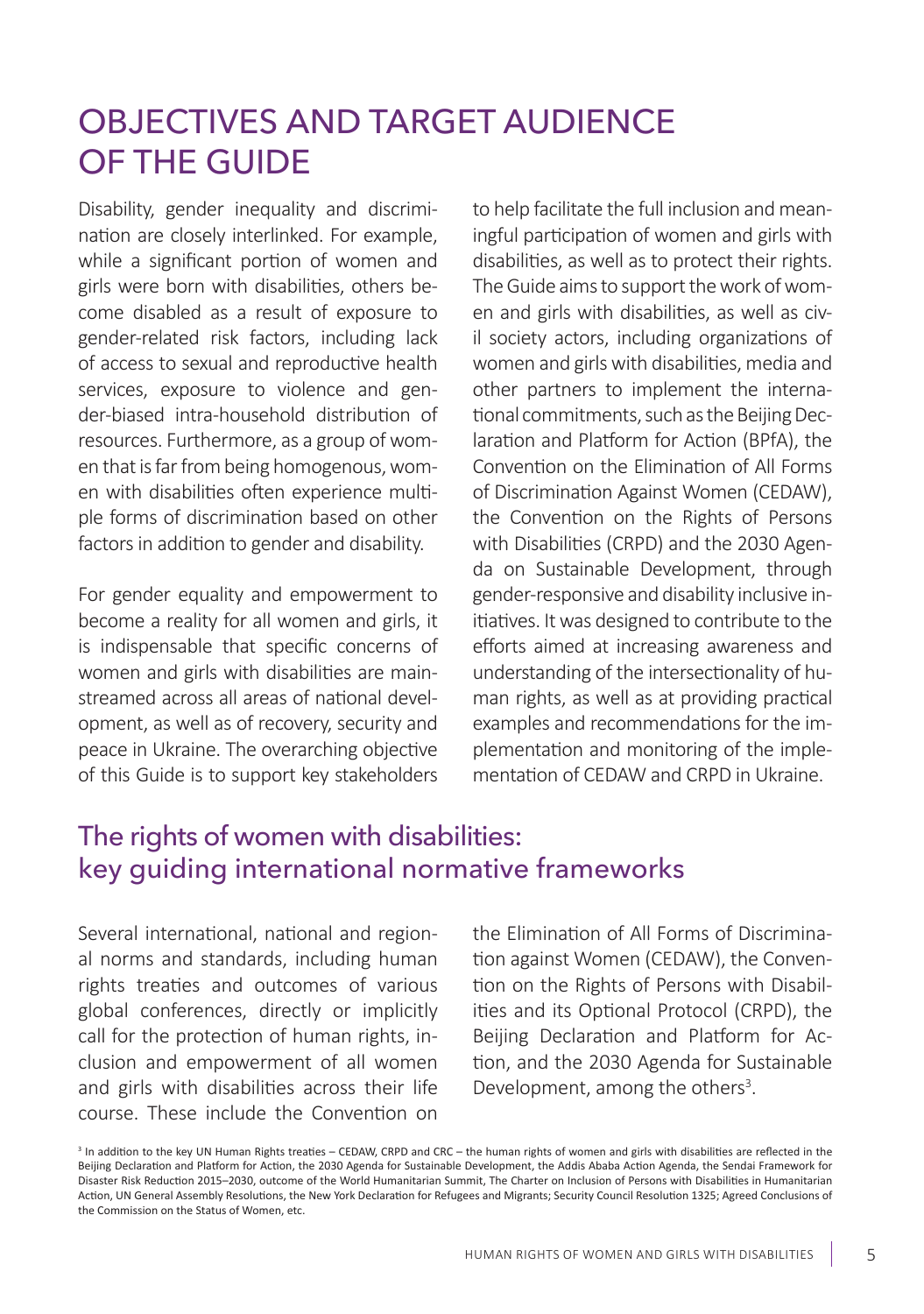#### **Convention on the Elimination of All Forms of Discrimination against Women (CEDAW)**

While CEDAW does not explicitly refer to women and girls with disabilities, the General Recommendation of the Committee on the Elimination of Discrimination Against Women No. 18 (a) notes that women with disabilities are doubly marginalized and recognizes the scarcity of data, and (b) calls on States Parties to provide this information in their periodic reports and ensure the participation of women and girls with disabilities in all areas of social and cultural life.<sup>4</sup>

In addition, in its General Recommendation No. 25, it provides an explanation of the compound discrimination: *'certain groups of women, in addition to suffering from discrimination directed against them as women, may also suffer from multiple forms of discrimination based on additional grounds such as race, ethnic or religious identity, disability, class, caste or other factors.' The Committee notes further that 'such discrimination may affect these groups of women primarily, or to a different degree or in different ways than men.'5*

In other words, while all women face gender-based discrimination, certain groups of women, such as women with disabilities, face additional forms of discrimination because of other factors. Yet even the discrimination they face due to such factors is gender specific.

#### **Convention on the Rights of Persons with Disabilities and its Optional Protocol (CRPD)**

CRPD includes equality between men and women as one of its general principles. Article 6 on women and girls with disabilities recognizes the multiple forms of discrimination faced by women and girls with disabilities, and calls for the full development, advancement and empowerment of women.<sup>6</sup> The General Comments on the Convention address issues that uniquely or disproportionately affect women and girls with disabilities, including the General Comment No. 3 on Article 6: Women with disabilities.

#### **The Beijing Declaration and Platform for Action (BPfA)**

BPfA identifies specific actions to ensure the empowerment of women and girls with disabilities in various areas, bringing disability inclusion into the general efforts aimed to address the multiple barriers to empowerment and advancement faced by women and girls.

#### **Sustainable Development Goals (SDGs)**

The 2030 Agenda for Sustainable Development recognizes that systematic mainstreaming of gender-based perspectives is crucial to making progress across all the Sustainable Development Goals and targets, and calls for the empowerment of persons with disabilities. The 2030 Agenda has a standalone goal of gender equality and the empowerment of all women and girls (Goal 5). It includes persons with disabilities in the

<sup>4</sup> UN Committee on the Elimination of Discrimination Against Women, General Recommendation #18: Disabled Women, 1991.Available at: http://tbinternet.ohchr.org/\_layouts/treatybodyexternal/Download.aspx?symbolno=INT/CEDAW/GEC/4729&Lang=en

<sup>5</sup> UN Committee on the Elimination of Discrimination Against Women , General Recommendation #25: on Temporary Special Measures, 2004. Available at: https://tbinternet.ohchr.org/\_layouts/treatybodyexternal/Download.aspx?symbolno=INT/CEDAW/GEC/3733&Lang=en

<sup>6</sup> United Nations, Convention on the Rights of Persons with Disabilities, 13 December 2006. Available at: http://www.ohchr.org/EN/HRBodies/CRPD/ Pages/ConventionRightsPersonsWithDisabilities.aspx#3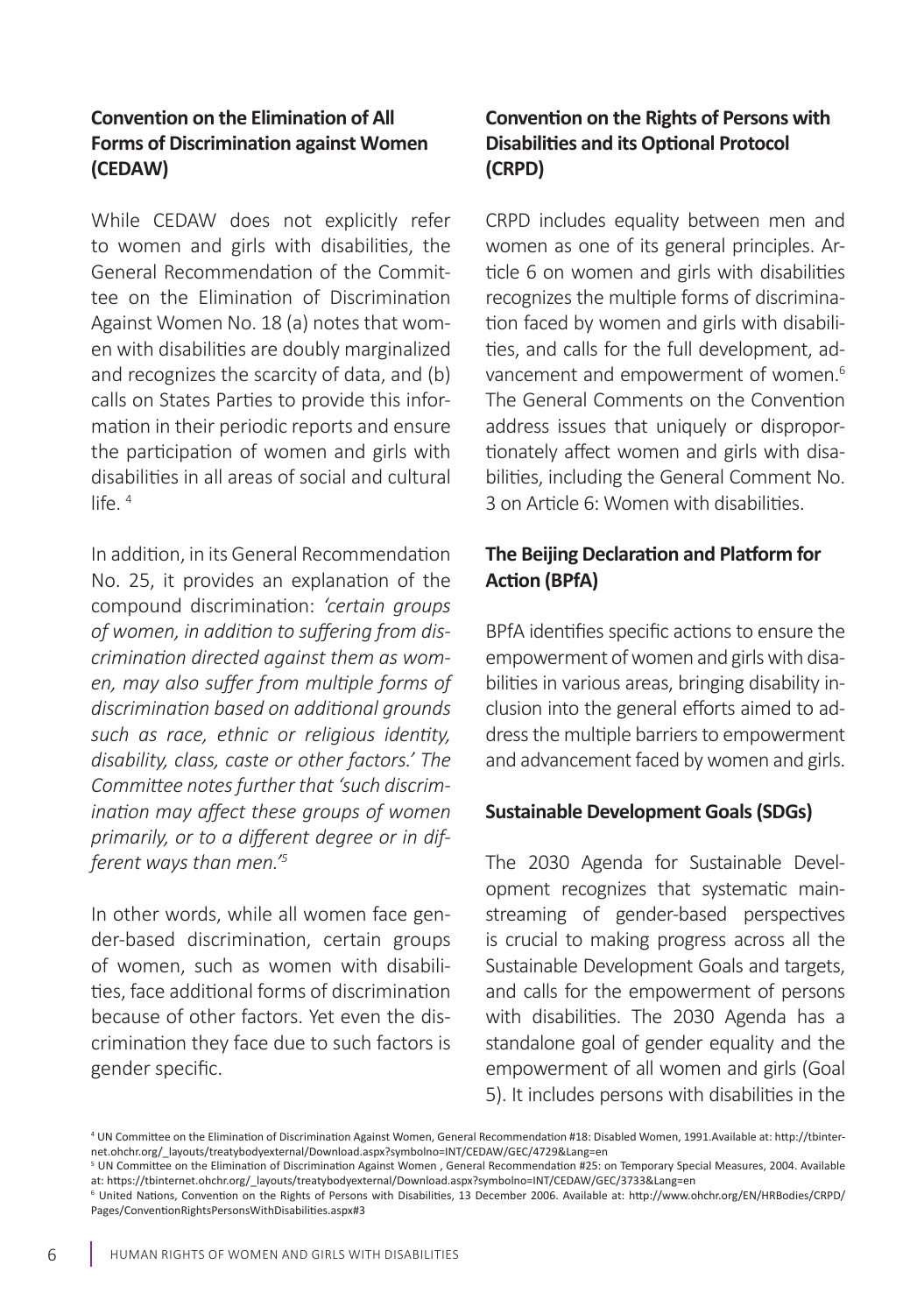SDGs related to poverty, hunger education, washing, sanitation and hygiene, economic growth and employment, inequality, accessibility of human settlements, climate change, and data, monitoring and accountability.<sup>7</sup> **Leaving No One Behind** – and reaching the furthest behind first – is the central promise of the 2030 Agenda. It means that Ukraine, as a UN member state that signed up to achieving the Sustainable Development Goals by 2030, committed to addressing inequalities and discrimination and to act to improve the circumstances of women and girls with disabilities, as well as other women facing multiple forms of discrimination.

The Guide specifically focused on the interlinkages between the two human rights treaties on women's human rights and on the human rights of persons with disabilities: CE-DAW and CRPD, respectively. This approach aims to consolidate the relevant entry points for collaborative actions between civil society and state institutions at the national and local levels and create an accessible and simplified source of information.

### Women and girls with disabilities: what is the issue?

It is estimated that more than one billion people in the world experience some form of disability, and that the average prevalence rate in the female population of 18 years and older is 19.2%, compared to 12% for males. 8

Women with disabilities in Ukraine constitute a diverse group that differs not only in terms of severity and the cause of functional impairments, but also the place of residence (rural or urban), age, level of education, level of family responsibilities, etc.

In general, 2.8 million people with disabilities live in Ukraine, more than 1 million of whom are women of working age. Only a third of them have a job, and all others are in need of employment. 65% of women with disabilities visit a doctor less than once a year, 11% of them practice self-treatment, and 76% have no access to a gynecologist, as the doctor's cabinet is usually located higher than the first floor with no elevator in the building. Each year, the number of single mothers with children with disabilities in Ukraine is increasing. In 2015, there were 154,000 single mothers with children with disabilities in Ukraine, and in 2017, this figure rose to 160,000.<sup>9</sup>

Women with disabilities are not a homogenous group. Women experience various types of impairments, including physical, psychosocial, intellectual and sensory conditions that may or may not come with functional limitations.<sup>10</sup> In addition to this, the diverse group of women and girls with disabilities includes those of multiple and intersecting identities, such as having different ethnic, religious and racial backgrounds; refugee, migrant, asylum-seeking and internally displaced women; LGBTIQ+ persons; women living with or affected by HIV; young and older women; and widowed women, across all contexts. Systemic barriers and exclusion

<sup>&</sup>lt;sup>7</sup> A/72/227, Report of the Secretary General on the Situation of Women and Girls with Disabilities and the Status of the Convention on the Rights of Persons with Disabilities and the Optional Protocol. Available at: http://undocs.org/A/72/227

<sup>8</sup> World Health Organization, World Report on Disability. Available at: https://www.who.int/disabilities/world\_report/2011/en/

<sup>9</sup> Verkhovna Rada of Ukraine, Parliamentary Hearings on the Prevention of and Addressing the Discriminations of Women from Vulnerable Social Groups, 10 October, 2018. Available from: http://static.rada.gov.ua/zakon/new/par\_sl/sl1010118.htm

<sup>&</sup>lt;sup>10</sup> CRPD/C/GC/3, UN Committee on the Rights of Persons with Disabilities, General Comment #3, Article 6: Women and girls with disabilities. Available at: https://tbinternet.ohchr.org/\_layouts/treatybodyexternal/Download.aspx?symbolno=CRPD/C/GC/3&Lang=en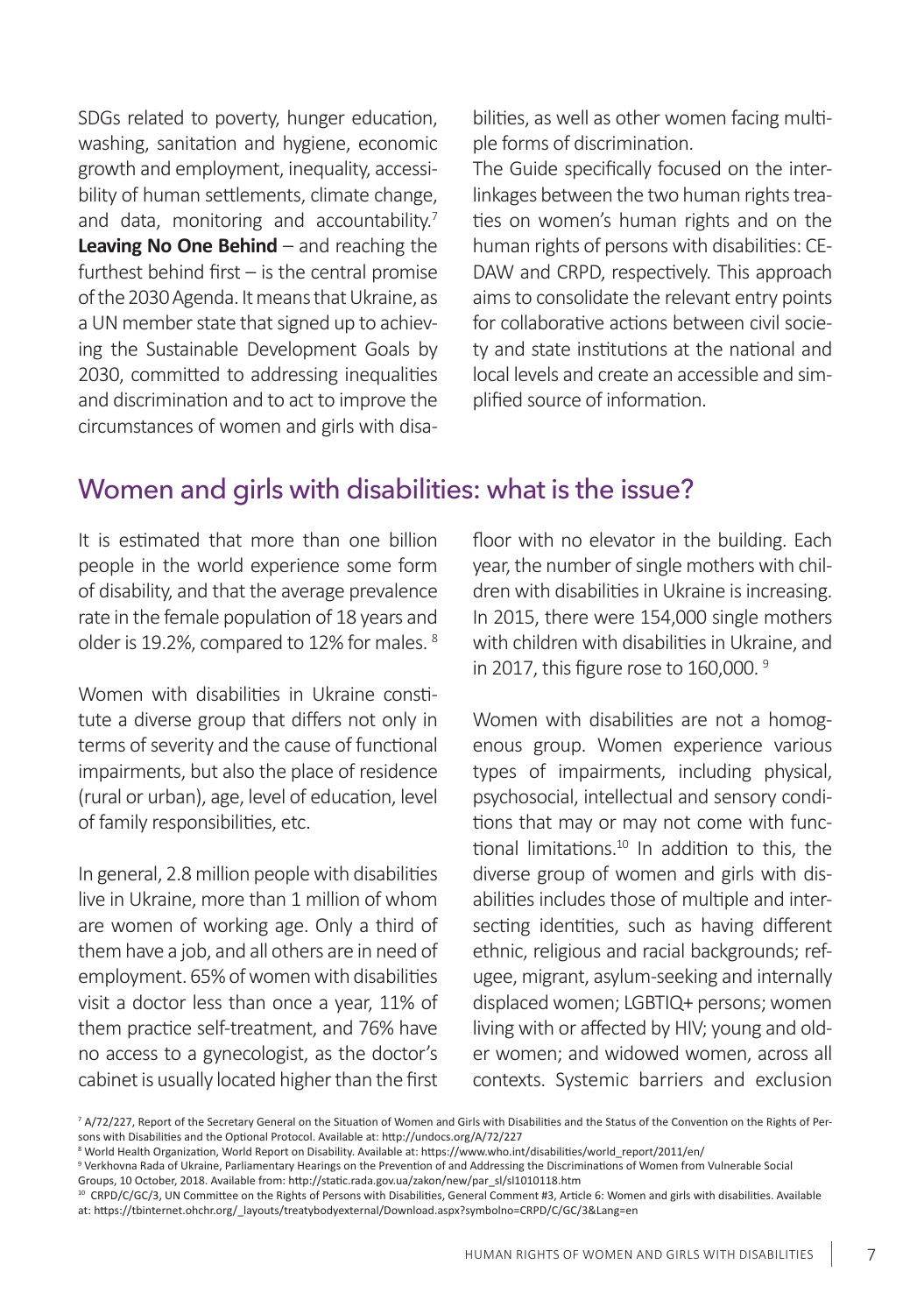lead to lower economic and social status; increased risk of violence and abuse, including sexual violence; early and forced marriage, as well as harmful gender-based discriminatory practices; and barriers to access education, health care (including sexual and reproductive health), information and services, and justice, as well as civic and political participation. Women and girls who experience intersecting forms of discrimination also experience higher rates of unemployment and encounter other gender-based barriers such as precarious livelihoods, unequal access to and control over assets and resources, child care responsibilities, and a lack of access to maternity protection. <sup>11</sup>

Historically, in Ukraine as well as in other countries, persons with disabilities were seen as "patients", their disability being equated to an infirmity. As a result, societal attitudes and responses to disability have been reduced to "fixing" and "curing" people, disregarding their will and preferences.12 Coupled with charitable intentions prevalent in some societies, they would also be seen as in need of pity, condescension and "protection", resulting in their dependence on the benefactors' mercy. As a result, their position in the society has been that of weakness,

invisibility and 'otherness'. Women and girls with disabilities would carry the double burden of prejudice, being subjected to discrimination and exclusion based on their gender, as well as their disability. $13$  They would be at a particular disadvantage in the area of sexual and reproductive rights, being routinely subjected to violence and discrimination.<sup>14</sup>

#### **WOMEN AND GIRLS WITH DISABILITIES: AT A GLANCE**

- One in five women live with a disability globally.<sup>15</sup>
- An estimated one in four households has a person with disability.16
- Women are more likely to become disabled throughout the course of their lives than men.17
- Women comprise up to threequarters of persons with disabilities in low- and middleincome countries. 18
- Prevalence of disability is higher among marginalized populations and people in rural areas.<sup>19</sup>

Despite the fast-growing international human rights normative framework since

<sup>&</sup>lt;sup>11</sup> UN Women, "The Empowerment of Women and Girls with Disabilities: Towards Full and Effective Participation and Gender Equality" (UN Women, 2018). Available at: http://www.unwomen.org/en/digital-library/publications/2018/12/the-empowerment-of-women-and-girls-with-disabilities 12 A/73/161 Rights of Persons of Disabilities, Report of the Special Rapporteur on the Rights of Persons with Disabilities (16 July 2018), para 7. Available at: https://www.ohchr.org/Documents/Issues/Disability/A\_73\_161\_EN.pdf

<sup>13</sup> CRPD/C/GC/3, General Comment #3, para 3, (25 November 2016). Available at: https://www.ohchr.org/en/hrbodies/crpd/pages/gc.aspx

<sup>&</sup>lt;sup>14</sup> Ibid, para. 10. The Committee also notes with concern the issues such as: the prevalence of multiple discrimination and of intersecting discrimination against women with disabilities; the discrimination experienced by women and girls with disabilities on account of their gender, disability and other factors that are not sufficiently addressed in legislation and policies; the right to life; equal recognition before the law; the persistence of violence against women and girls with disabilities, including sexual violence and abuse; forced sterilization; female genital mutilation; sexual and economic exploitation; institutionalization; the lack of or insufficient participation of women with disabilities in decision-making processes in public and political life; the lack of inclusion of a gender perspective in disability policies; the lack of a disability-rights perspective in policies promoting gender equality; and the lack of or insufficient number of specific measures to promote the education and employment of women with disabilities.

<sup>15</sup> World Disability Report (WHO, World Bank, 2011). Available at: https://www.who.int/disabilities/world\_report/2011/report.pdf

<sup>16</sup> Disability and the Millennium Development Goals: A Review of the MDG Process and Strategies for Inclusion of Disability Issues in Millennium Development Goal Efforts. (United Nations, 2011). Available at: http://www.un.org/disabilities/documents/review\_of\_disability\_and\_the\_mdgs.pdf 17 Gender and Disability Network, "Gender and Disability" (GADN, 2017). Available at: http://gadnetwork.org/gender-and-disability/

<sup>18</sup> Fact Sheet: Violence against Women and Girls with Disabilities (Plan International, 2013). Available at: http://www.un.org/womenwatch/daw/csw/

csw57/side\_events/Fact%20sheet%20%20VAWG%20with%20disabilities%20FINAL%20.pdf

<sup>19</sup> World Disability Report (WHO, World Bank, 2011). Available at: https://www.who.int/disabilities/world\_report/2011/report.pdf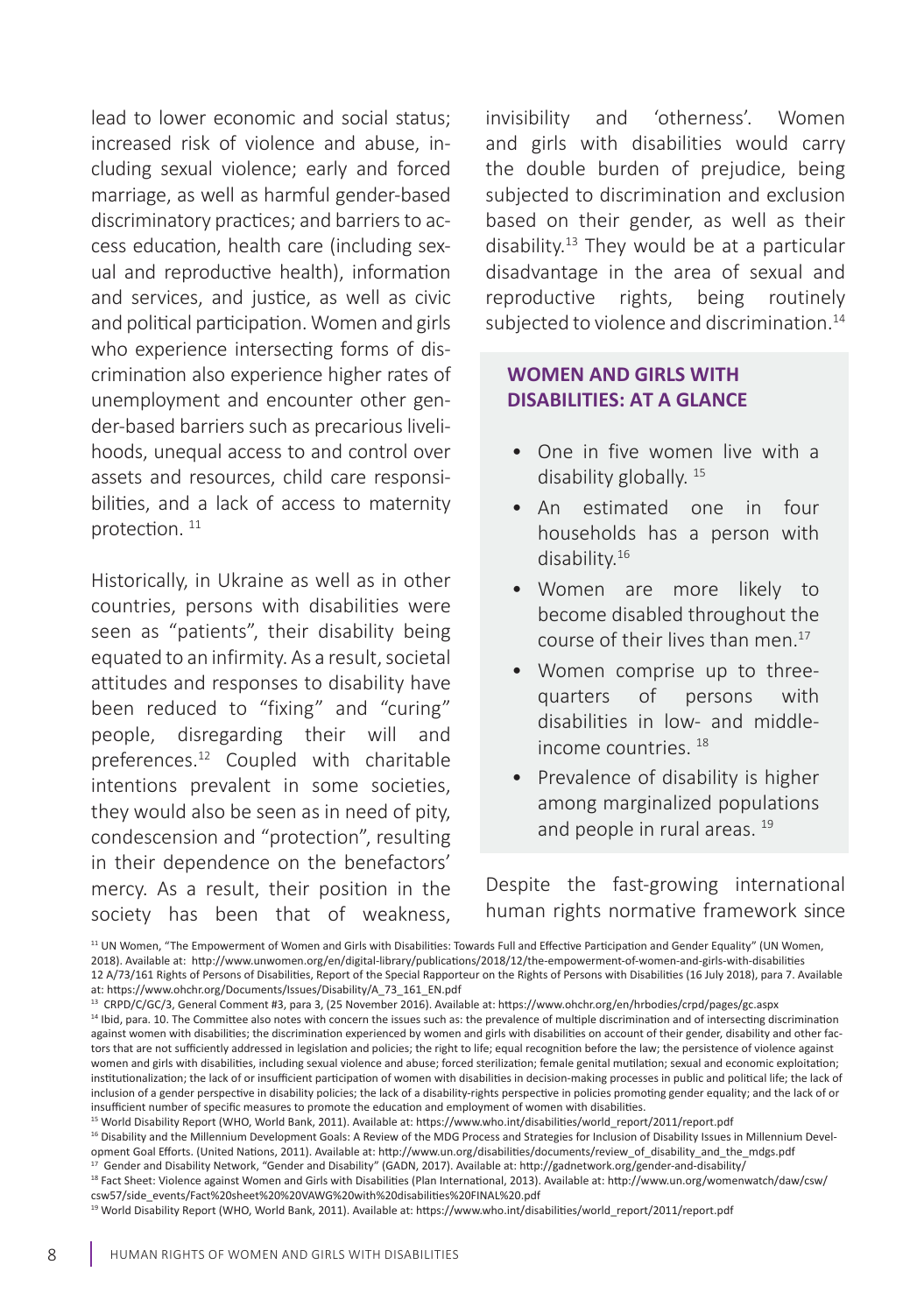the adoption of the 1948 Universal Declaration of Human Rights, discrimination, violence and harmful practices against women continued to exist and further intensified. Women remained over-represented among poor and marginalized populations, and their access to resources continued being inadequate.

The rise of feminist thought, and the growth of the international women's movement created the momentum for debating the status of women through the lens of human rights, raising awareness about women's contribution to the society, the costs (including economic) of continuous discrimination and the urgent need for a policy shift at the international and national levels.

A preparatory work towards a new international treaty started in 1974, and the **UN Convention on the Elimination of All Forms of Discrimination against Women (CEDAW)** was adopted in 1979. The Optional Protocol to the Convention was adopted in 1999. It sets out the procedure for considering complaints from individuals or groups against States Parties to the Protocol concerning the allegations of violation of the Convention rights.<sup>20</sup> As of December 2018, the Convention was ratified by 189 countries, and its Optional Protocol by 109 countries. Ukraine ratified the Convention in 1981<sup>21</sup>, and the Optional Protocol in 2003.

The Convention sets out minimal provisions for achieving equality between men and women, regardless of marital status, in all areas of political, economic and cultural life. The States Parties thereto must eliminate discrimination against women through legal and political measures. This applies to all areas of life, all individuals and institutions. The implementation of the Convention is monitored by the CEDAW Committee, a body of 23 independent experts elected by the signatories of the Convention.

Article 18 of CEDAW obliges the State to prepare and submit a report on the implementation of the Convention, measures taken, and progress made "*within one year of the entry into force of the Convention for that State and thereafter at least every four years, and further whenever the Committee so requests*". As of December 2018, Ukraine has submitted to the Committee eight periodic reports. The last report concerned the period covering 2010-2013 and provided information on the situation in Ukraine in 2014, as of the time of submitting the report.<sup>22</sup> In its Concluding Observations, the Committee requested Ukraine to provide written information on the steps taken to implement a number of urgent recommendations in 2019, and to provide the 9<sup>th</sup> periodic report in 2021.

Although the CEDAW Convention contains no articles specifically related to women and girls with disabilities, the mainstreaming of disability has become possible thanks to the CEDAW Committee's continuous insistence on this issue. In 1991, the General Recommendation No. 18: Disabled Women was adopted<sup>23</sup>, outlining the Committee's interpretation of the CEDAW Convention for women and girls with disabilities. Issues pertaining to women and girls with disabilities have been consistently present in States Parties' reviews by the

<sup>&</sup>lt;sup>20</sup> As of 2018, no complaints against Ukraine have been adjudicated by the CEDAW Committee

<sup>21</sup> United Nations, Treaty Series , vol. 1249, p. 13. Available at: https://treaties.un.org/pages/ViewDetails.aspx?src=IND&mtdsg\_no=IV-8&chapter=4& clang=\_en

<sup>&</sup>lt;sup>22</sup> The report of Ukraine was considered on 14 February 2017 by the CEDAW Committee https://tbinternet.ohchr.org/\_layouts/treatybodyexternal/SessionDetails1.aspx?SessionID=1071&Lang=en

<sup>&</sup>lt;sup>23</sup> UN Committee on the Elimination of Discrimination Against Women General Recommendation #18: Disabled women issued at the Tenth session (1991). Available at: https://tbinternet.ohchr.org/Treaties/CEDAW/Shared%20Documents/1\_Global/INT\_CEDAW\_GEC\_4729\_E.pdf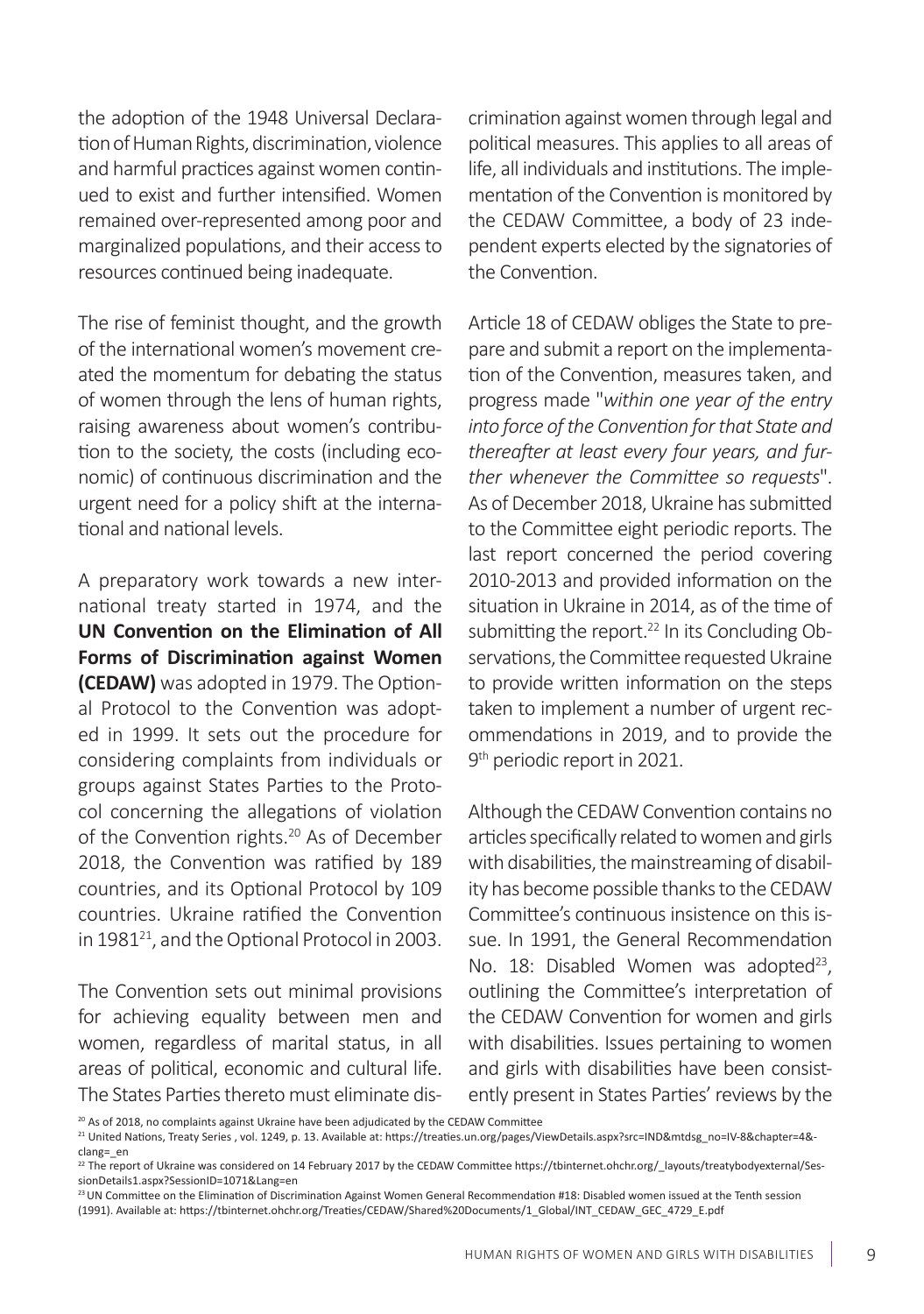CEDAW Committee and the Committee's jurisprudence. 24

While the adoption of the CEDAW Convention was a significant step forward in addressing the rights of all women and girls, the development of the global disability discourse was still in progress and needed more time to mature and consolidate. Gradually, the approach to disability was starting to shift. Instead of obsolete concepts, according to which persons with disabilities were considered as "objects" of charity, medical treatment and paternalistic measures, a new human rights-based approach, reaffirming persons with disabilities as citizens and rights-holders, was introduced. It was consolidated in the **UN Convention on the Rights of Persons with Disabilities (CRPD)** adopted by the UN General Assembly in 2006.

The Convention establishes a set of binding obligations on the States Parties to take measures to guarantee persons with disabilities their human rights and full participation in the society on an equal basis with others. This revolutionary approach shifts the accent from impairment to the removal of environmental and attitudinal barriers, and the responsibility for action from the persons with disabilities themselves to the society in general and the decision-makers in particular. The new approach is reflected in the very definition of persons with disabilities who *"include those who have long-term physical, mental, intellectual or sensory impairments which in interaction with various barriers may hinder their full and e ective participation in society on an equal basis with others"*<sup>25</sup> .

The CRPD and its Optional Protocol<sup>26</sup> were ratified by the Verkhovna Rada of Ukraine in 2009 and entered into force on 06 March 2010<sup>27</sup>. By ratifying the Convention, Ukraine undertook a legal commitment to ensure and promote the full realization of all human rights of persons with disabilities within its jurisdiction, in particular, to adopt the necessary legislation and policies and to abolish legislation and policies that contradict the Convention, to mainstream the rights of persons with disabilities in all relevant policies and programs, to protect persons with disabilities from rights violations by third parties, to promote research and development that fosters autonomy and independence of persons with disabilities, and to promote the training of professionals in the human rights-based approach to disability. 28 In doing so, Ukraine shall actively engage persons with disabilities through their representative organizations, $29$  reflecting the motto of the international disability community "Nothing about us without us".

<sup>&</sup>lt;sup>24</sup> CEDAW Committee communications related to the protection of the rights of women with disabilities include CEDAW/C/57/D/34/2011, CE-DAW/C/53/D/31/2011, CEDAW/C/50/D/22/2009, CEDAW/C/49/D/17/2008

<sup>&</sup>lt;sup>25</sup> United Nations, Convention on the Rights of Persons with Disabilities, Article 1. https://www.un.org/development/desa/disabilities/convention-onthe-rights-of-persons-with-disabilities/optional-protocol-to-the-convention-on-the-rights-of-persons-with-disabilities.html

<sup>&</sup>lt;sup>26</sup> The Optional Protocol to the CRPD is a separate treaty that recognises the competence of the UN Committee on the Rights of Persons with Disabilities to receive individual communications from victims of a CRPD right(s) violation. By ratifying the Optional Protocol, Ukraine has agreed to allow individuals subject to its jurisdictions to submit complaints to the Committee. As of December 2018, no such complaints against Ukraine have been received by the CRPD Committee.

<sup>&</sup>lt;sup>27</sup> Ukrainian translation of the text of the Convention on the Rights of Persons with Disabilities available at: https://zakon.rada.gov.ua/laws/show/995\_ g71

<sup>&</sup>lt;sup>28</sup> United Nations, Convention on the Rights of Persons with Disabilities Article 4(1). https://www.un.org/development/desa/disabilities/convention-onthe-rights-of-persons-with-disabilities/optional-protocol-to-the-convention-on-the-rights-of-persons-with-disabilities.html

<sup>&</sup>lt;sup>29</sup> United Nations, Convention on the Rights of Persons with Disabilities Article 4(3). https://www.un.org/development/desa/disabilities/convention-onthe-rights-of-persons-with-disabilities/optional-protocol-to-the-convention-on-the-rights-of-persons-with-disabilities.html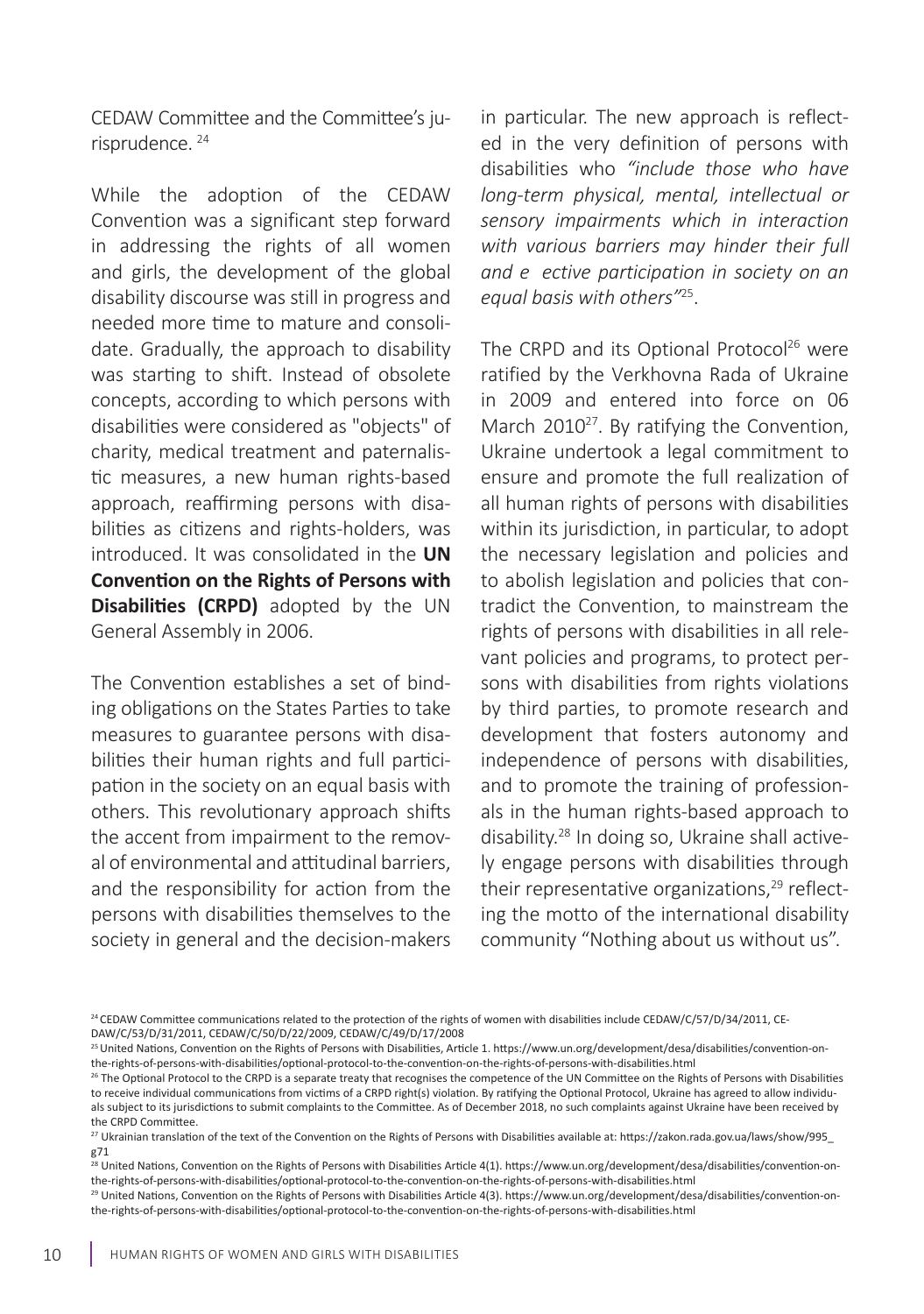Recognizing multiple and intersecting discrimination experienced by women and girls with disabilities in most areas of life,<sup>30</sup> the Convention dedicates a full article (Article 6) to measures that must be taken to "ensure the full development, advancement and empowerment of women" and their enjoyment of human rights and freedoms. In addition, the situation of girls and women with disabilities is mainstreamed throughout the Convention in the areas such as combating stereotypes against women with disabilities (Article 8(1)(b)), freedom from gender-based violence and provision of gender-sensitive protection (Article 16), access to gender-sensitive health service, including sexual and reproductive health (Article 25) and access to poverty reduction programs for women with disabilities (Article 28(2)(b)).

In 2015, Ukraine's progress in fulfilling its commitments under the Convention was reviewed by the UN Committee on the Rights of Persons with Disabilities on the basis of the State Party report<sup>31</sup> and a thorough dialogue with representative organizations of persons with disabilities of Ukraine who submitted their shadow reports.<sup>32</sup> As a result of the review, the Committee released the Concluding Observations, highlighting both positive developments and the areas of concern and giving its recommendation for future action.

*"Traditionally, the policy towards women does not take into account the interests o women with disabilities, and the policy towards persons with disabilities does not include gender issues. But i you are a woman or a girl with a disability, you are aced with discrimination and obstacles because of your gender, disability or both signs at once,"*

#### **Theresia Degener,**

member of the Committee on the Rights of Persons with Disabilities, 2016.

*"Our General Comment also covers attitudes. For example, girls and young women with disabilities ace not only prejudices encountered by persons with disabilities in general but are often constrained by traditional gender roles and barriers that can lead to situations where they receive less care and food than boys, or where their chances to get an education or training are much reduced and hence their uture prospects o employment,"*

#### **Ana Pelaez**,

CRPD Committee member33

<sup>30</sup> World Disability Report (WHO, World Bank, 2011), p. 60. Available at: https://www.who.int/disabilities/world\_report/2011/report.pdf <sup>31</sup> CRPD/C/UKR/1 Report of Ukraine to the Committee on the Rights of Persons with Disabilities , 12 November 2012. Available at: https://documents-dds-ny.un.org/doc/UNDOC/GEN/G14/212/18/PDF/G1421218.pdf?OpenElement

<sup>32</sup> UN Committee on the Rights of Persons with Disabilities, "The "Lost" Rights...An alternative report by public organizations on compliance with the UN Convention on the Rights of Persons with Disabilities", (Ukraine, 2012) Available at https://tbinternet.ohchr.org/Treaties/CRPD/Shared%20Documents/ UKR/INT\_CRPD\_NGO\_UKR\_15595\_E.doc

<sup>&</sup>lt;sup>33</sup> Office of the United Nations High Commissioner on Human Rights, "Women and girls with disabilities need empowerment, not pity, UN experts tell States" (30 August 2018). Available at: https://www.ohchr.org/EN/NewsEvents/Pages/DisplayNews.aspx?NewsID=20429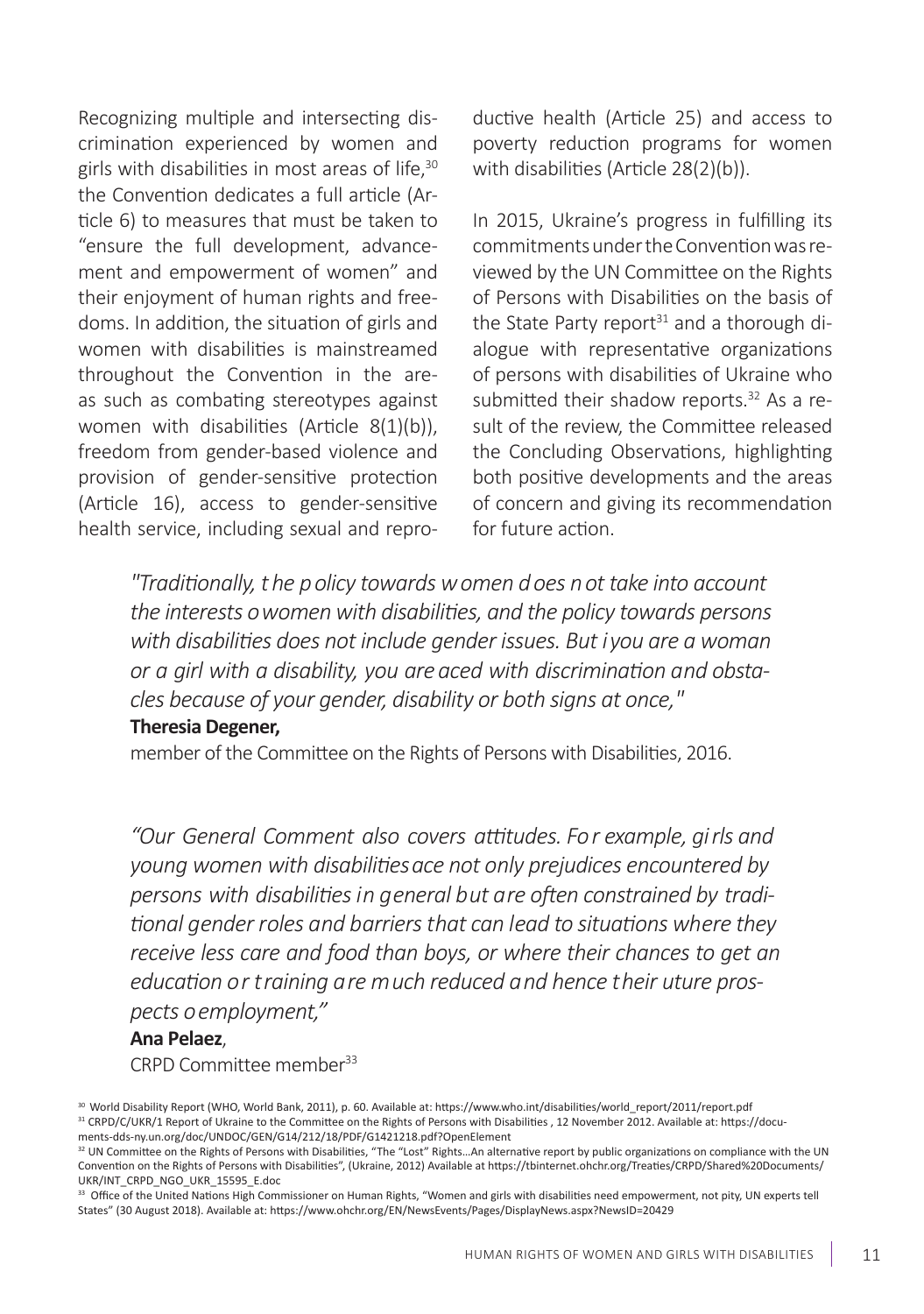#### **SITUATION OF WOMEN WITH DISABILITIES IN UKRAINE**

 "[…] women and girls with disabilities are often subject to discrimination and not always can enjoy their rights. This applies especially to women with psychic and mental disorders who live in social care institutions and in families and who experience violence, outrage and abuse, being unable to uphold their rights by themselves. […] there is no official state data on gender violence against women with disabilities. The Law of Ukraine on Preventing Family Violence provides for no special procedures taking account of specificities of women with disabilities. In establishment of crisis centers (created by state administrations as advised by a specially designated executive authority) the needs of this population group are not considered. Awareness-raising work on these matters is not conducted.

[...] girls and women with disabilities are not sufficiently informed on the matters of reproductive health, family planning, and disability. The current state practice in this field does not regard this group as target. […] that there are no professional psychological and medical consultations for women with various disability forms. Architectural inaccessibility of hospitals, medical services of substandard quality prevent women with disabilities from using the health care services on an equal basis with other women and exercising their right to have a family and be a mother. Health care staff is insufficiently informed on the needs of women with disabilities. "The Lost Rights",

Alternative report to the UN Committee on the Rights of Persons with Disabilities, 2012<sup>34</sup>

Despite systemic exclusion and discrimination of women and girls with disabilities in the country, little targeted attention has been paid to this problem by the state authorities. No baseline study to measure their situation has been conducted after the ratification of the Convention and, consequently, the National Target Program National Action Plan for the Implementation of the Convention on the Rights of Persons with Disabilities $35$  for the period up to 2020 does not provide a plan of action to address the situation of women and girls with disabilities $36$ . As a result, they remain invisible in public policies, with issues such as reproductive health, family planning, enjoyment of political and civil rights receiving next to

no attention.

Whereas the international human rights treaties, such as CEDAW and CRPD, have become an integral part of the legal system of Ukraine upon their entry into force, the full realization of the protected rights may be challenged by the existing insufficient capacity of the national stakeholders to fully understand their obligations and to take appropriate measures.

Although obligations under these Conventions are addressed to States Parties, who are primarily responsible for taking action to fulfill these obligations, it is important to acknowledge the role that other ac-

34 UN Committee on the Rights of Persons with Disabilities, "The "Lost" Rights...An alternative report by public organizations on compliance with the UN Convention on the Rights of Persons with Disabilities", Translation into Ukrainian (2012). Available at: http://ud.org.ua/images/pdf/zagubleni\_prava.pdf 35 Ukraine, Resolution of the Cabinet of Ministers of Ukraine the Approval of the National Target Program "National Action Plan for the Implementation of the Convention on the Rights of Persons with Disabilities till 2020, Resolution # 706 of 1 August 2012. Available at: https://zakon.rada.gov.ua/laws/ show/706-2012-%D0%BF

<sup>36</sup>The term "invalid" is used in official documents whose terminology has not changed as of the time of preparing the materials of this guidebook.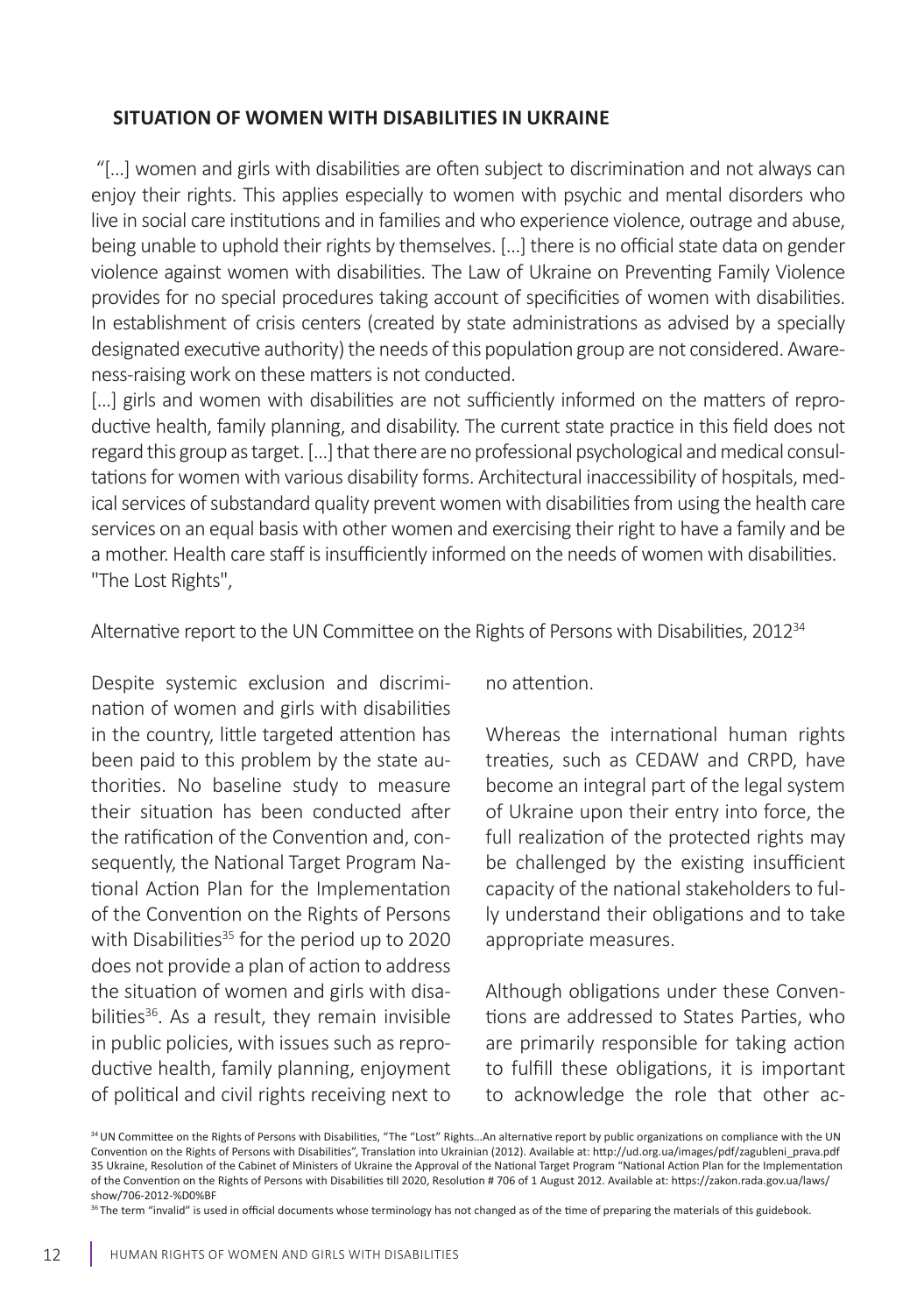tors, such as civil society organizations and women's groups, media, research and academic institutions, foundations and private entities, as well as networks of women and girls with disabilities and their representative organizations, can play in supporting progress towards full equality for women and girls with disabilities.

## INTERSECTIONALITY AND SYNERGIES BETWEEN CEDAW AND CRPD

The concept of intersecting discrimination recognizes that individuals do not experience discrimination as members of a homogenous group but, rather, as individuals with multidimensional layers of identities, statuses and life circumstances. The idea of intersectionality seeks to capture both the structural and dynamic consequences of interaction between two or more forms of discrimination or systems of subordination.<sup>37</sup> It acknowledges the living realities and experiences of heightened disadvantage of individuals caused by multiple and intersecting forms of discrimination, which requires targeted measures to be taken with respect to disaggregated data collection, consultation, policymaking, the enforcement of non-discrimination policies and the provision of effective remedies. 38

When gender and disability intersect, women and girls with disabilities experience exclusion and marginalization, and this may be further exacerbated by other forms of discrimination, including those based on age, race, ethnicity, refugee status, sexual orientation and gender expression and identity, and geographic location, as well as type and severity of impairment.

An intersectional approach to policy and legal making, planning and budgeting recognizes that combining identities does not additionally increase one's burden; instead, it produces substantively distinct life experiences.<sup>39</sup> It aims to addresse concerns of women, recognizing that a onesize-fits-all programmatic approach is inadequate for recognizing the intra-gender differences among women. <sup>40</sup>

This approach requires recognizing women and girls with disabilities as actors and agents in developing strategies and solutions around their own realities and those of their wider communities, moving away from conceptual, policy and programming approaches which relate to marginalized women and girls primarily as beneficiaries to one which engages all women and girls with disabilities as rights holders.

From a normative perspective, CEDAW and CRPD represent, in their complexities and complementarities, the key frame-

<sup>37</sup> Gender and Racial Discrimination Report of the Expert Group Meeting, (UNDAW, OHCHR, UNIFEM, 2000). Available at: http://www.un.org/womenwatch/daw/csw/genrac/report.htm

<sup>&</sup>lt;sup>38</sup> UN Committee on the Rights of Persons with Disabilities, General Comment #3, Article 6, para 16. Available at: https://tbinternet.ohchr.org/\_layouts/ treatybodyexternal/Download.aspx?symbolno=CRPD/C/GC/3&Lang=en

<sup>&</sup>lt;sup>39</sup> Association for Women's Rights in Development, "Intersectionality: A Tool for Gender and Economic Justice", (9 August 2004), p. 2.

<sup>&</sup>lt;sup>40</sup> A/HRC/17/26/ Report of the Special Rapporteur on violence against women, its causes and consequences, Rashida Manjoo (2 May 2011). Available

at: https://www2.ohchr.org/english/bodies/hrcouncil/docs/17session/a-hrc-17-26.pdf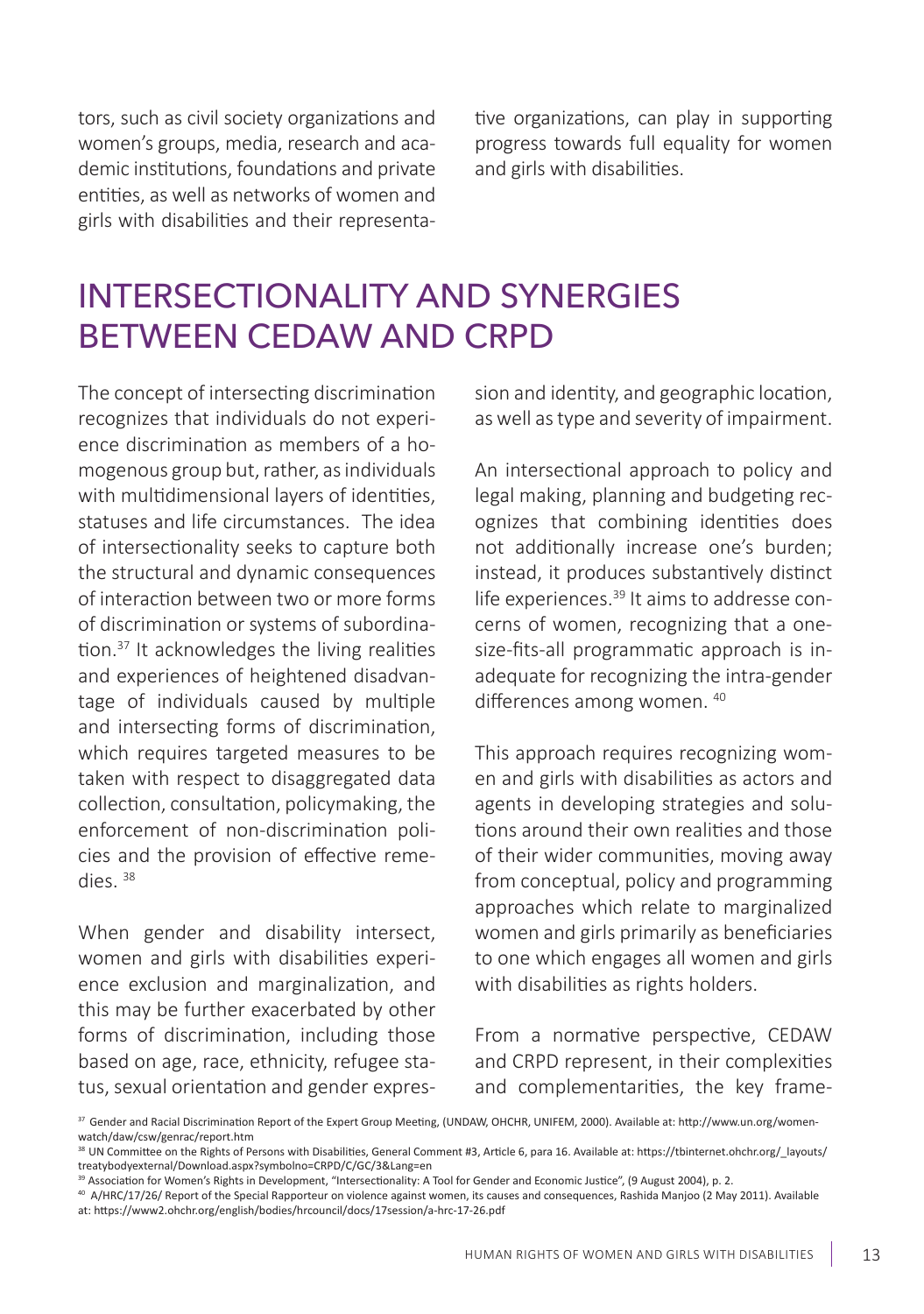work for promotion and protection of the rights of women and girls with disabilities and advancing their participation and inclusion.

The overview of the international standards follows the structure of the CEDAW Convention as the earliest international treaty directly addressing the rights of women and girls with disabilities. Recommendations received by Ukraine in the course of reviews by the UN Treaty bodies are presented and analyzed from the perspective of girls and women with disabilities, ending with specific recommendations for action to the State Party and organizations of women and of persons with disabilities.

**It is important to stress from the outset that while CEDAW is an anti-discrimination convention, which specifically focuses on gender-based discrimination, CRPD is a comprehensive bill of all human rights. The difference and complementarity become apparent when comparing the purposes of the two treaties:**

#### **CEDAW Article 3:**

**States Parties shall take in all fields […] all appropriate measures […] for the purpose of guaranteeing [women] the exercise and enjoyment of human rights and fundamental freedoms on a basis of equality with men.**

### **CRPD Article 1:**

**The purpose of the present Convention is to promote, protect and ensure the full and equal enjoyment of all human rights and fundamental freedoms by all persons with disabilities […].**

In other words, while CEDAW goes into significant details on understanding and eliminating gender-based discrimination, it only does so in relation to human rights enjoyed by women. The scope of CRPD is, at least theoretically, broader as it applies to "all human rights". Therefore, it is essential to review the two instruments together to widen and deepen our understanding of the state obligations vis-à-vis women with disabilities.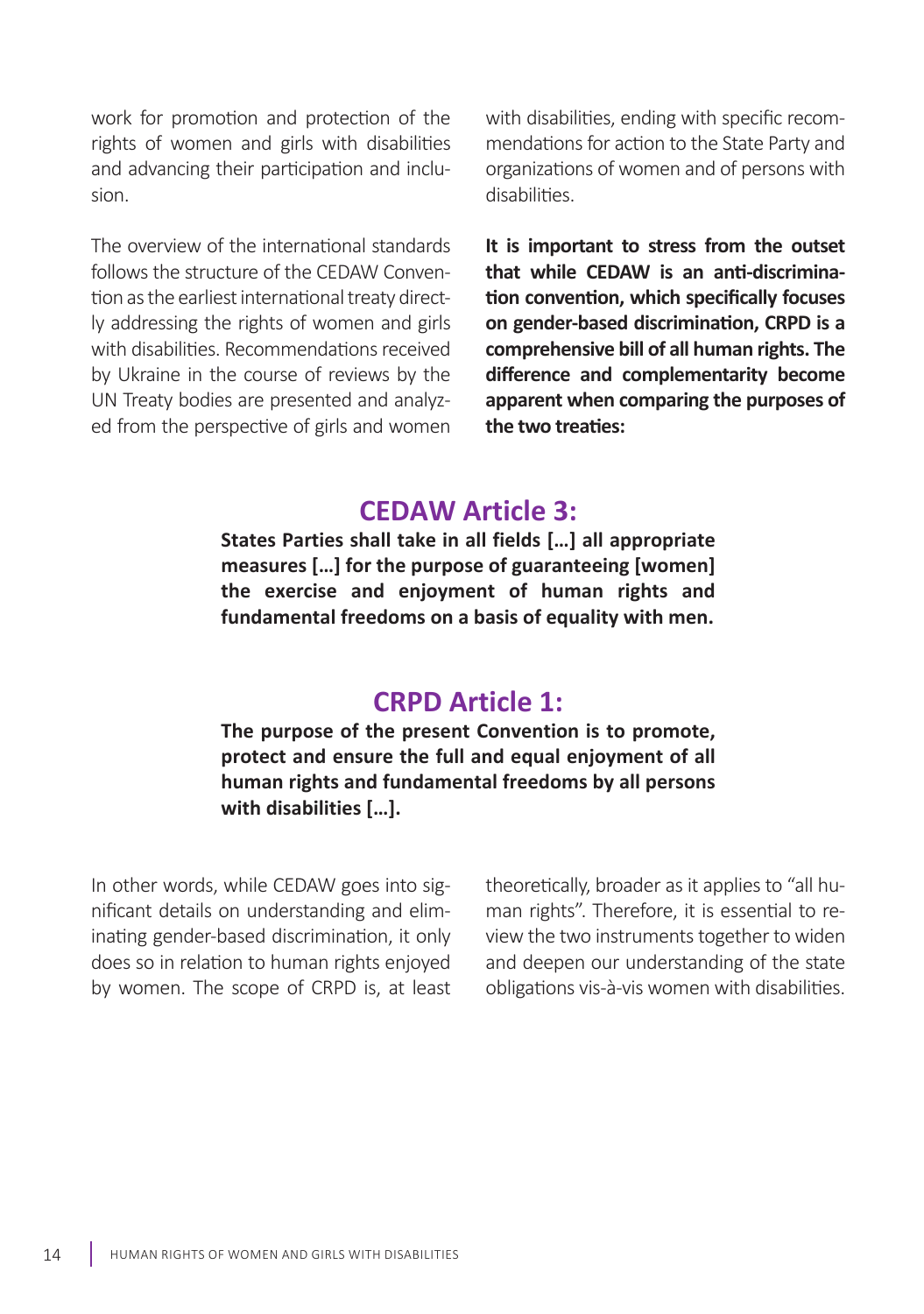## CEDAW and CRPD on Non-Discrimination and Equality

Article 1 of CEDAW defines discrimination against women as **"any distinction, exclusion or restriction made on the basis of sex which has the effect or purpose of impairing or nullifying the recognition, enjoyment or exercise by women, irrespective of their marital status, on a basis of equality of men and women, of human rights and fundamental freedoms in the political, economic, social, cultural, civil or any other field"**.

CRPD contains a similar definition of discrimination on the basis of disability, but with an important addition: **"It includes all forms of discrimination, including denial of reasonable accommodation"**.

**Women and girls with disabilities in Ukraine face various forms of discrimination:** violations of the right to education, high-quality medical services, creation of a family and marriage, employment, etc. Discrimination of this group of population often occurs at the legislative level, when regulatory documents, state programs, strategies do not take into account the issues of women and girls with  $disabilities.<sup>41</sup>$ 

In the case of Ukraine, both CEDAW and CRPD Committees have expressed concern about the inadequacy of prevention and protection against discrimination.

The Ukrainian national legislative framework on gender equality and non-discrimination is comprised of three key laws $42$ :

- 1. The Law on Equal Rights and Opportunities for Women and Men adopted in 200543 was the first to include definitions of discrimination on the basis of sex and sexual harassment. To implement the CEDAW Concluding Observation, in 2017 the Law was amended with an updated definition of discrimination<sup>44</sup>.
- 2. The Law on the Principles of Prevention and Combating Discrimination in Ukraine was adopted in 2012 when the State was required to introduce a comprehensive anti-discrimination legislation to comply with EU Directives; it includes a broad definition of discrimination on a number of protected grounds.
- 3. The Law on Amendments to Certain Legislative Acts of Ukraine regarding Preventing and Countering Discrimination (2014).

The Law on the Principles of Prevention and Combating Discrimination permits the use of positive actions to accelerate progress towards equality for disadvantaged groups, and it also expands the mandate of the Ukrainian Parliament Commission-

<sup>44</sup> CEDAW/C/UKR/CO/8 Concluding Observations on the eighth periodic report of Ukraine, Committee on the Elimination of Discrimination against Women (3 March 2017). Available fromhttps://digitallibrary.un.org/record/1286284?ln=en.

<sup>41</sup> UN Committee on the Rights of Persons with Disabilities, "The "Lost" Rights…An alternative report by public organizations on compliance with the UN Convention on the Rights of Persons with Disabilities", (Ukraine, 2012) Available at https://tbinternet.ohchr.org/Treaties/CRPD/Shared%20Documents/ UKR/INT\_CRPD\_NGO\_UKR\_15595\_E.doc

<sup>42</sup> United States Agency for International Development, Gender Analysis Report USAID/Ukraine, (2017).

<sup>43</sup> Ukraine, The Law Equal Rights and Opportunities for Men and Women, Law #2866-IV of 7 January 2018. Available at:https://zakon.rada.gov.ua/laws/ show/2866-15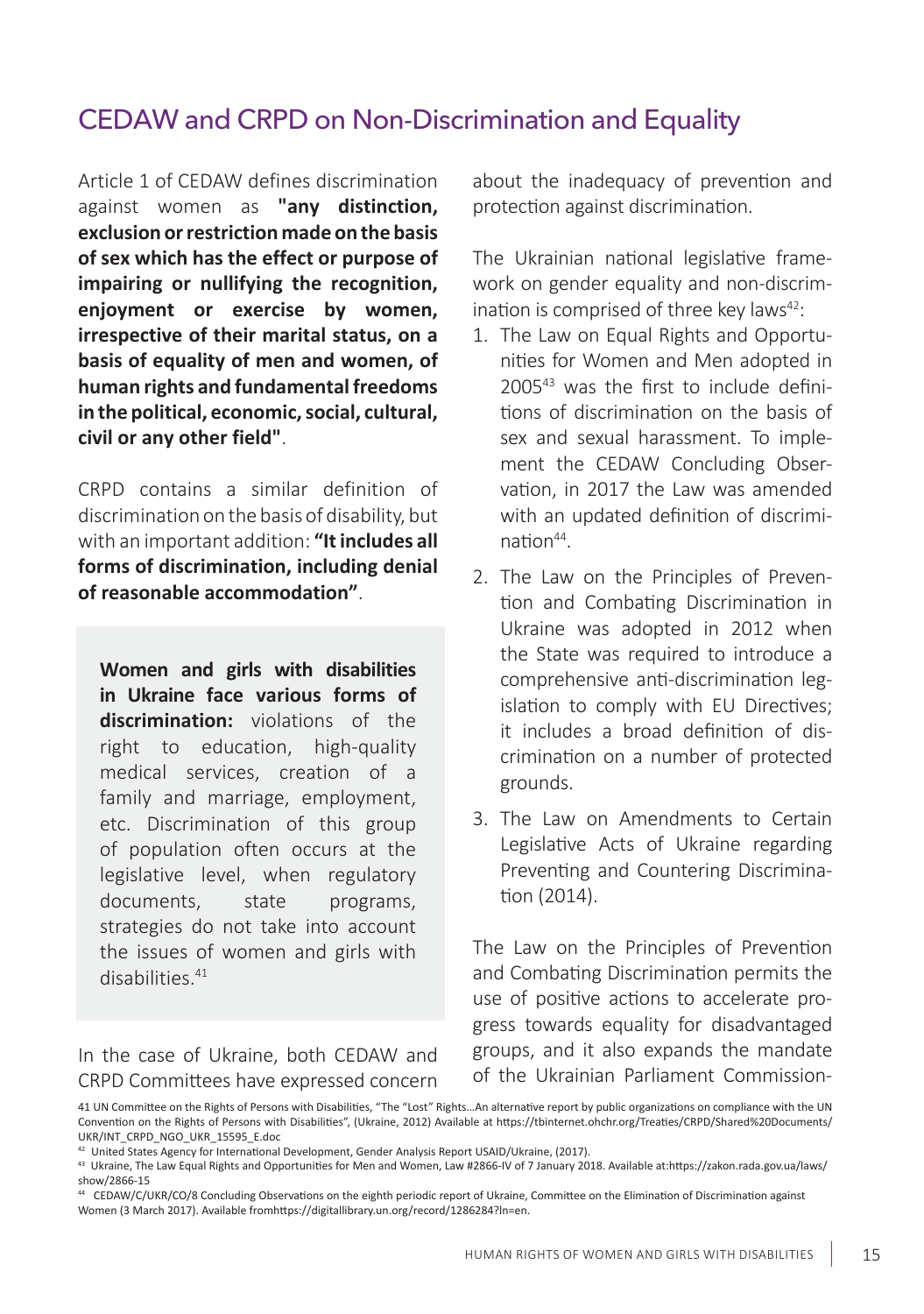er for Human Rights to serve as a National Equality Body. The 2014 legislative amendments introduced important definitions of direct and indirect discrimination as well as discriminatory intent. The legal framework also requires draft laws to be subjected to analysis to ensure that they comply with the principle of equal rights and opportunities for women and men and that they are not discriminatory on any grounds.

Ukraine's gender equality and anti-discrimination legislation is generally considered inadequate in several respects: the body of anti-discrimination legislation is not harmonized, and discrimination occurring in the public and private spheres, as well as multiple intersecting forms of discrimination, are not adequately addressed<sup>45</sup>; the list of protected grounds is not comprehensive (specifically, there was strong opposition from some members of the Government to including sexual orientation and gender identity as grounds for discrimination) $46$ ; there is no shifting of the burden of proof in civil cases (meaning that in Ukraine the plaintiff must prove that the defendant acted with discriminatory intent); there are inadequate legal remedies (in particular, civil and administrative liability for acts of discrimination, including on the basis of sex, are not covered) and complaint mechanisms.47

In 2015, the CRPD Committee indicated in its Concluding Observations<sup>48</sup> that only a few cases related to discrimination the basis of disability, including multiple and intersecting, have been considered by courts, and that no criminal proceedings have been initiated despite a welcome introduction of such an option into the Criminal Code.49 The Committee also expressed its concern about the lack of consistent implementation of the principle of reasonable accommodation and the failure to apply sanctions.

In 2017, the CEDAW Committee shared its concern about the insufficient knowledge among the executive, legislative and judiciary branches of power of the concept of substantive gender equality and of the need to strengthen the accountability mechanisms. The two bodies agreed that more needs to be done to make the beneficiaries aware of their rights and facilitate access to legal remedies.

In sum, both treaty bodies recommended Ukraine:

- to extend the application of the principle of reasonable accommodation to all areas of life and make the failure to provide it punishable by law;
- to take all measures, including training of the judiciary and capacity-building of persons with disabilities and their organizations, necessary to foster the use of available legal remedies by persons with disabilities facing discrimination and inequality;
- to establish legislative mechanisms

<sup>45</sup> Ibid

<sup>&</sup>lt;sup>46</sup> Ukrainian Parliament Commissioner for Human Rights, Shadow report on the implementation of the UN Convention on the Elimination of All Forms of Against Women by Ukraine, 2017.

<sup>&</sup>lt;sup>47</sup> Ukrainian Parliament Commissioner for Human Rights, Shadow report on the implementation of the UN Convention on the Elimination of All Forms of Against Women by Ukraine, 2017.

<sup>48</sup> CRPD/C/UKR/CO/1, Concluding Observations on the initial report of Ukraine, Committee on the Rights of Persons with Disabilities (2 October 2015). from: https://tbinternet.ohchr.org/\_layouts/treatybodyexternal/Download.aspx?symbolno=CRPD/C/UKR/CO/1&Lang=En

<sup>&</sup>lt;sup>49</sup> Article 161 of the Criminal Code carries punishment for discrimination on the grounds of race, color, ethnicity, social status, religious or political convictions, disabilitygender, or another status.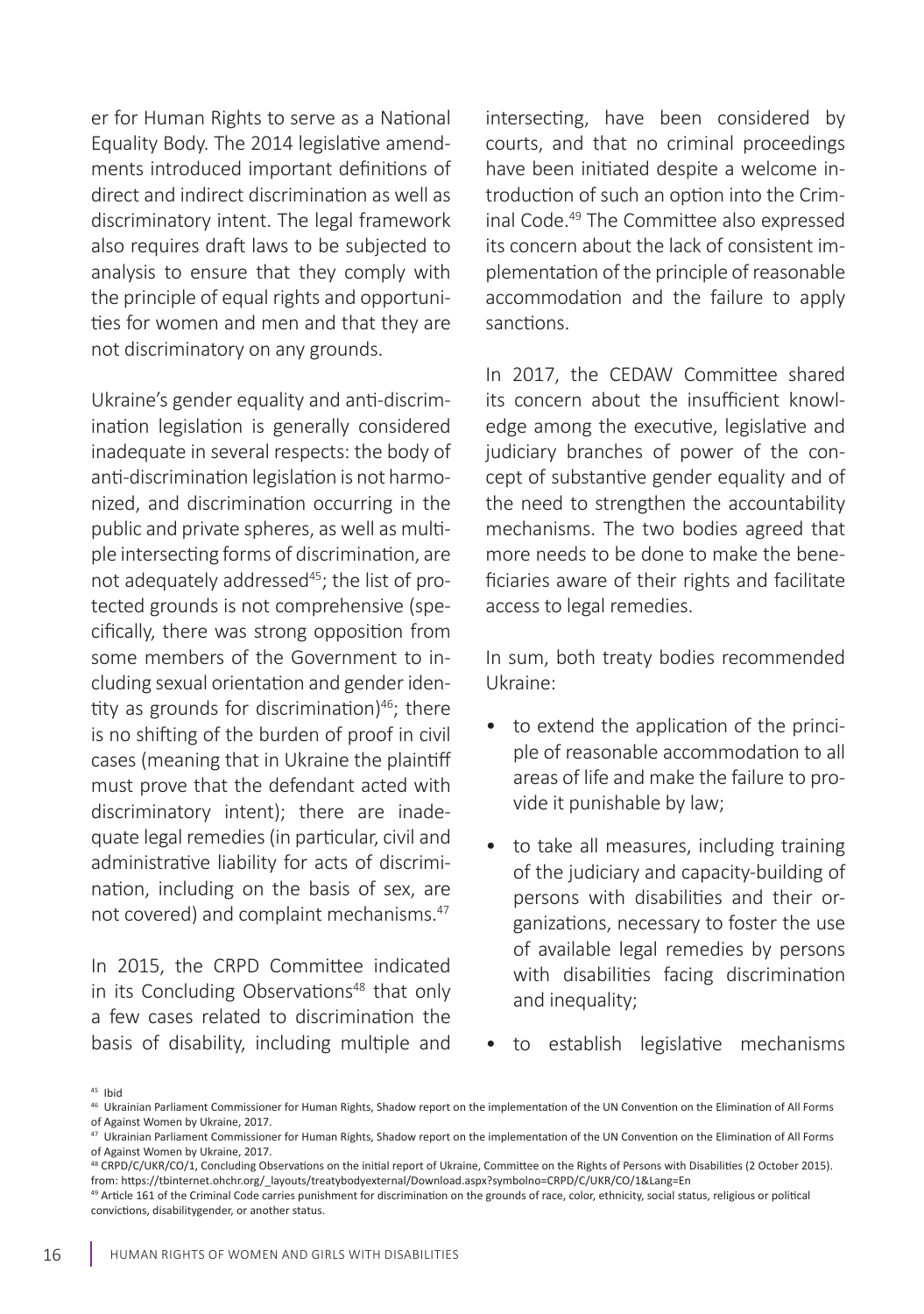and include measures in its policies to prevent and protect persons with disabilities from multiple and intersecting forms of discrimination (CRPD CO 10); <sup>50</sup>

- to take measures to conduct, in cooperation with organizations of women and of persons with disabilities, comprehensive training of the civil servants, the judiciary, and the private sector on understanding and recognizing discrimination on the basis of gender and disability;
- to enhance women's awareness of their rights and the remedies available to them to claim violations of their rights under the Convention, and ensure that information on the Convention, the Optional Protocol and the Committee's general recommendations is provided to all women, including Roma women and rural women (CEDAW CO 21 D). <sup>51</sup>

While the primary responsibility for implementing the recommendations rests with state institutions, civil society and the organizations of women and of persons with disabilities can support the realization of these recommendations by:

• educating and raising awareness of women and girls with disabilities about direct and indirect discrimination, the mechanisms of reporting it and demanding its prevention by state officials, service providers etc. The educational

initiatives can be implemented in an accessible manner at schools, hospitals, culturalcenters and shelters, and should target a broader audience;

- facilitating access of women and girls with disabilities to justice, including through free legal counseling in accessible formats, helping prepare legal submissions and filling out documents, or taking measures to protect the woman against repeat victimization (by providing her with anonymity, for example);
- participating in the design and roll-out of training on non-discrimination for the judiciary, civil servants and the public sector;
- establishing partnerships and cooperation with national institutions, local authorities, civil society organizations and international development partners for joint advocacy and awareness raising initiatives about equality and non-discrimination against women and girls with disabilities;
- analyzing and formulating the specific needs of women and girls with disabilities for their integration in the local development programs, plans and budgets. Evidence-based advocacy by the women's groups proved to be an effective strategy.

<sup>50</sup> CRPD/C/UKR/CO/1, Concluding Observations on the initial report of Ukraine, Committee on the Rights of Persons with Disabilities (2 October 2015). from: https://tbinternet.ohchr.org/\_layouts/treatybodyexternal/Download.aspx?symbolno=CRPD/C/UKR/CO/1&Lang=En <sup>51</sup> CEDAW/C/UKR/CO/8 Concluding Observations on the eighth periodic report of Ukraine, Committee on the Elimination of Discrimination Against Women (3 March 2017). Available fromhttps://digitallibrary.un.org/record/1286284?ln=en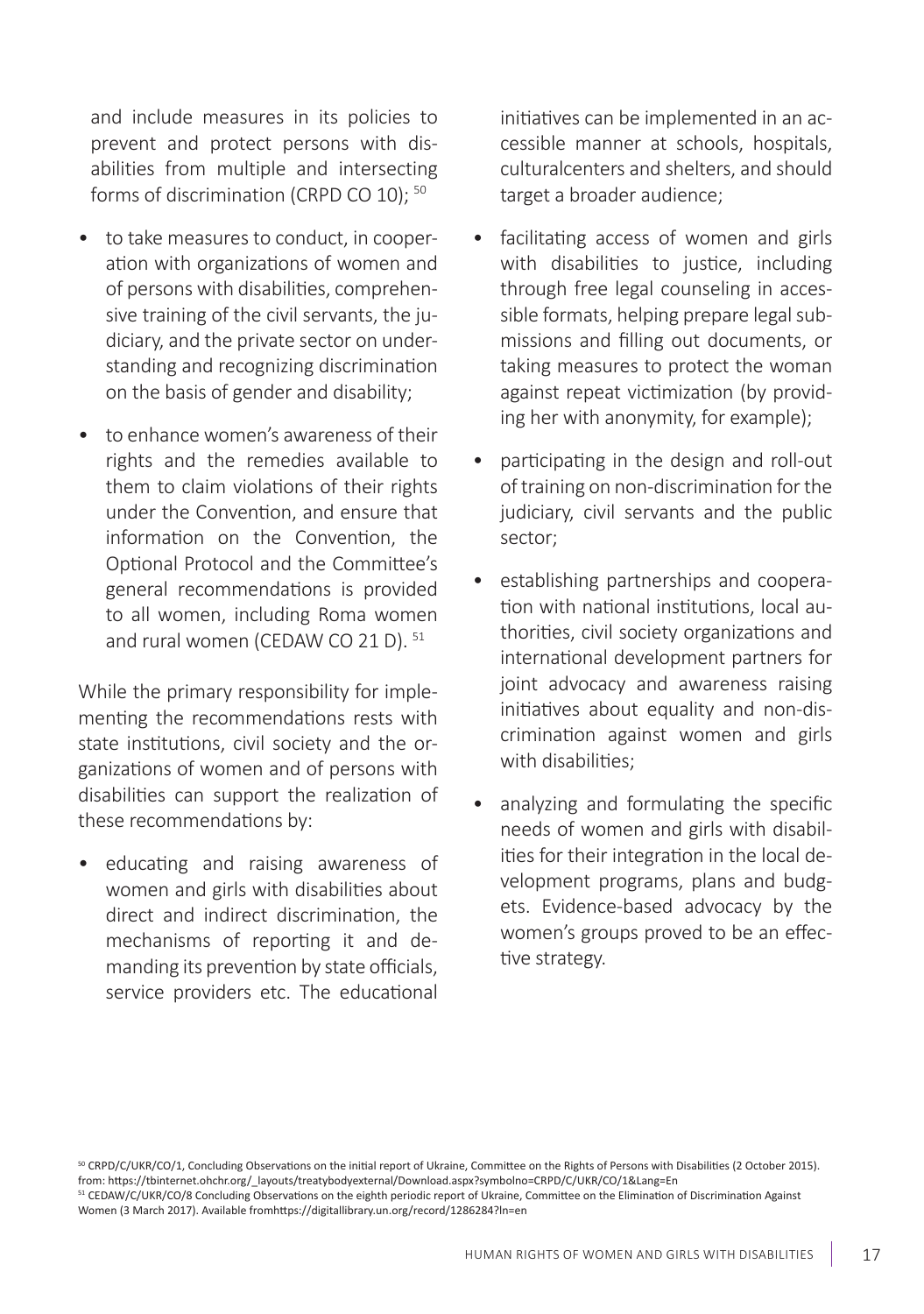#### **ACCESS TO JUSTICE FOR WOMEN WITH DISABILITIES: EXAMPLES**

The issue in litigation was a lawsuit involving the establishment of the procedure for the use of residential premises. The decision of the Court of Appeals (reversing the decision of the local court) was based on the provisions of the national legislation on the status of persons with disabilities and Article 20 of the UN Convention on the Rights of Persons with Disabilities which establish the obligation of the state to take effective measures to ensure personal mobility with the greatest possible independence for persons with disabilities. The court protected the right of women with disability to facilitate the personal mobility to live in a room equipped with supportive devices. (the Judgment of Ivano-Frankivsk Oblast Court of Appeals dated 21 August 2015 (Case No. 0907/2- 3248/11). 52

Example 2. The lawsuit filed by a woman with disability who was refused admission to a nightclub in Donetsk. The plaintiff was not allowed to enter the nightclub due to the lack of accommodation for persons with disabilities. The court found the refusal to admit the plaintiff to the nightclub to be discrimination on the grounds of disability: "failure to provide reasonable accommodation results in a violation of the law". Non-pecuniary damage in favor of the plaintiff: 2000 Ukrainian hryvnias.<sup>53</sup>

### Gender stereotyping as a human rights violation

Harmful gender stereotypes and stereotyping is a pervasive human rights violation. It is a frequent cause of discrimination against women and a contributing factor in violations of rights ranging from the right to an adequate standard of living through to the freedom from gender-based violence. Yet, despite the substantial harm they cause, gender stereotypes and gender stereotyping are often misunderstood.

The international human rights law framework prohibits gender stereotypes and stereotyping which undermine the enjoyment of human rights and fundamental freedoms. States have the obligation to eliminate discrimination against women and men in all areas of their lives. This obligation requires States to take measures to address gender stereotypes both in public and private life, as well as to refrain from stereotyping.

A number of UN human rights mechanisms, including the CEDAW and CRPD Committees, have increasingly shed important light on the grave and systematic harms of gender stereotypes and gender stereotyping. Both CEDAW and CRPD contain express obligations concerning stereotypes/stereotyping. In addition, the international human rights treaty bodies have interpreted the rights to nondiscrimination and equality to include those forms of discrimination and inequality that

<sup>52</sup> Ukraine, Court of Appeals for the Ivano-Frankivsk Oblast, Court Decision #0907/2-3248/11 of 21 August 2015. Available at:http://reyestr.court.gov.ua/ Review/48993013

<sup>53</sup> Ukraine, Kalynivskyi Raion Court in the Donetsk Oblast, Court Decision #256/1473/13-ц of 29 May 2013. Available at: http://www.reyestr.court.gov.ua/ Review/32002298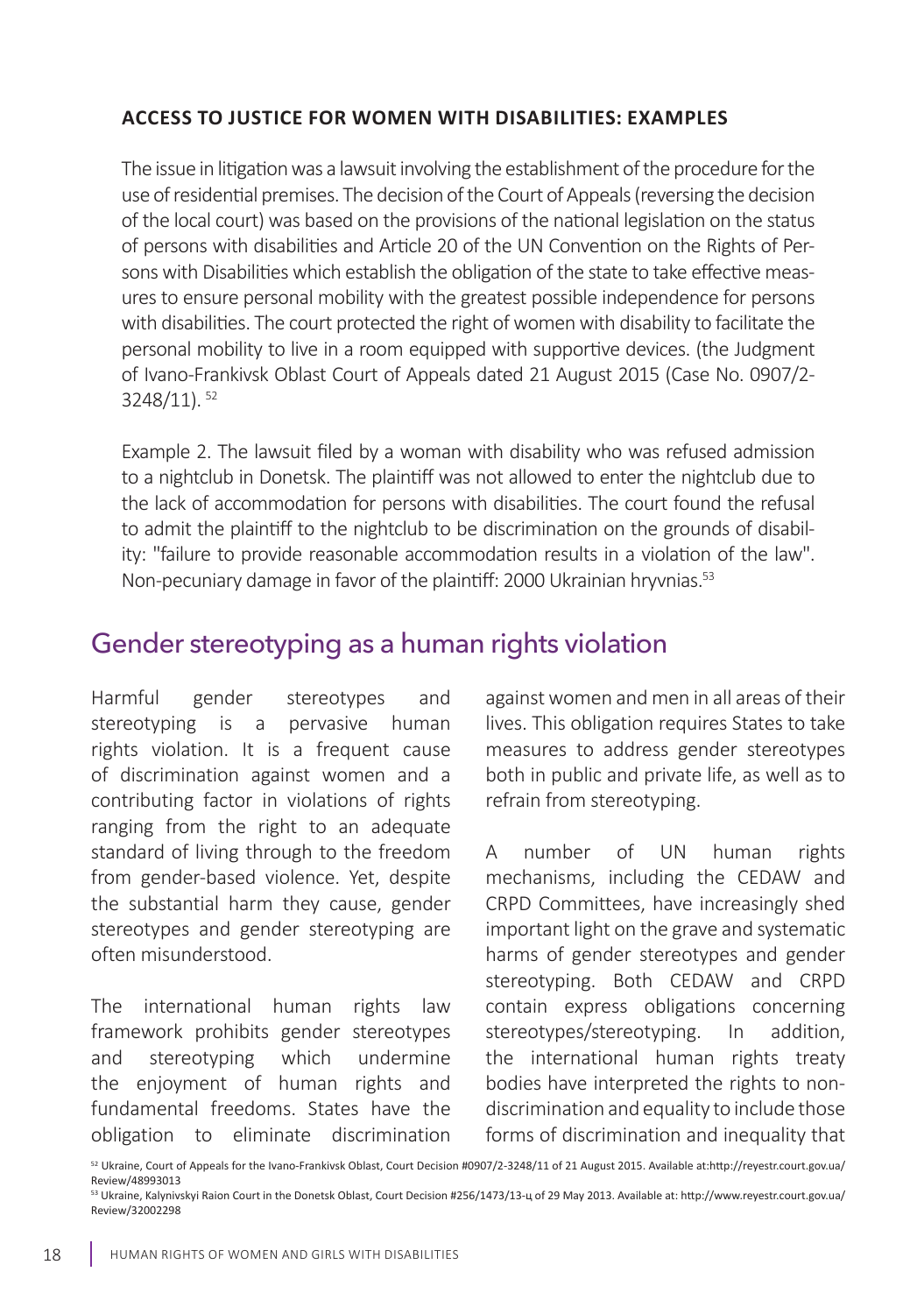are rooted in stereotypes, including gender stereotypes<sup>54</sup>.

#### **HARMFUL GENDER STEREOTYPES**

A harmful gender stereotype is a generalised view or preconception about attributes or characteristics that are or ought to be possessed by, or the roles that are or should be performed by, women and men, which, inter alia, limits their ability to develop their personal abilities, pursue their professional careers and make choices about their lives and life plans. Harmful stereotypes can be both hostile/negative (e.g., women are irrational) or seemingly benign (e.g., women are nurturing). It is therefore important that UN human rights mechanisms focus on harmful gender stereotypes, rather than negative gender stereotypes.

Gender stereotyping as a human rights violation, OHCHR Commissioned Report, 2013

#### **CEDAW ON GENDER STEREOTYPING**

CEDAW became the first international treaty to establish human rights obligations specifically concerning stereotyping and gender stereotyping. Importantly, the CE-DAW Committee has regularly considered the Convention's provisions in its constructive dialogue with States Parties and held States Parties accountable for their failure to implement them fully. The CEDAW Committee has recognized that there are implied obligations in each of CEDAW's substantive provisions to address gender stereotypes/stereotyping. It has also recognized that the obligations of States Parties extend further still, to the rights and freedoms not explicitly covered by CEDAW but which are recognized under other treaties or customary international law and have an impact on the elimination of all forms of discrimination against women and the achievement of substantive equality.

Several provisions of CEDAW create explicit obligations to address harmful gender stereotypes and gender stereotyping:

**Article 5** sets out the core obligations on stereotyping, and together, they form CEDAW's overarching legal framework for addressing stereotypes/stereotyping.

Article 5(a) requires States Parties to take "all appropriate measures" to "modify the social and cultural patterns of conduct of men and women" in an effort to eliminate practices that "are based on the idea of the inferiority or the superiority of either of the sexes or on stereotyped roles for men and women." It addresses both gender stereotypes that are based on a view of women as being inferior to men and sex-role stereotypes.

Article 5(b) requires States Parties to take "all appropriate measures" to ensure that: maternity is recognized as a social function in family education; and care for children is recognized as a common responsibility of women and men. It also seeks to modify and transform the stereotypical view that women (and not men) are carers.

54 OHCHR, Gender Stereotyping As A Human Rights Violation, 2013. Available from: https://www.ohchr.org/\_layouts/15/WopiFrame.aspx?sourcedoc=/ Documents/Issues/Women/WRGS/2013-Gender-Stereotyping-as-HR-Violation.docx&action=default&DefaultItemOpen=1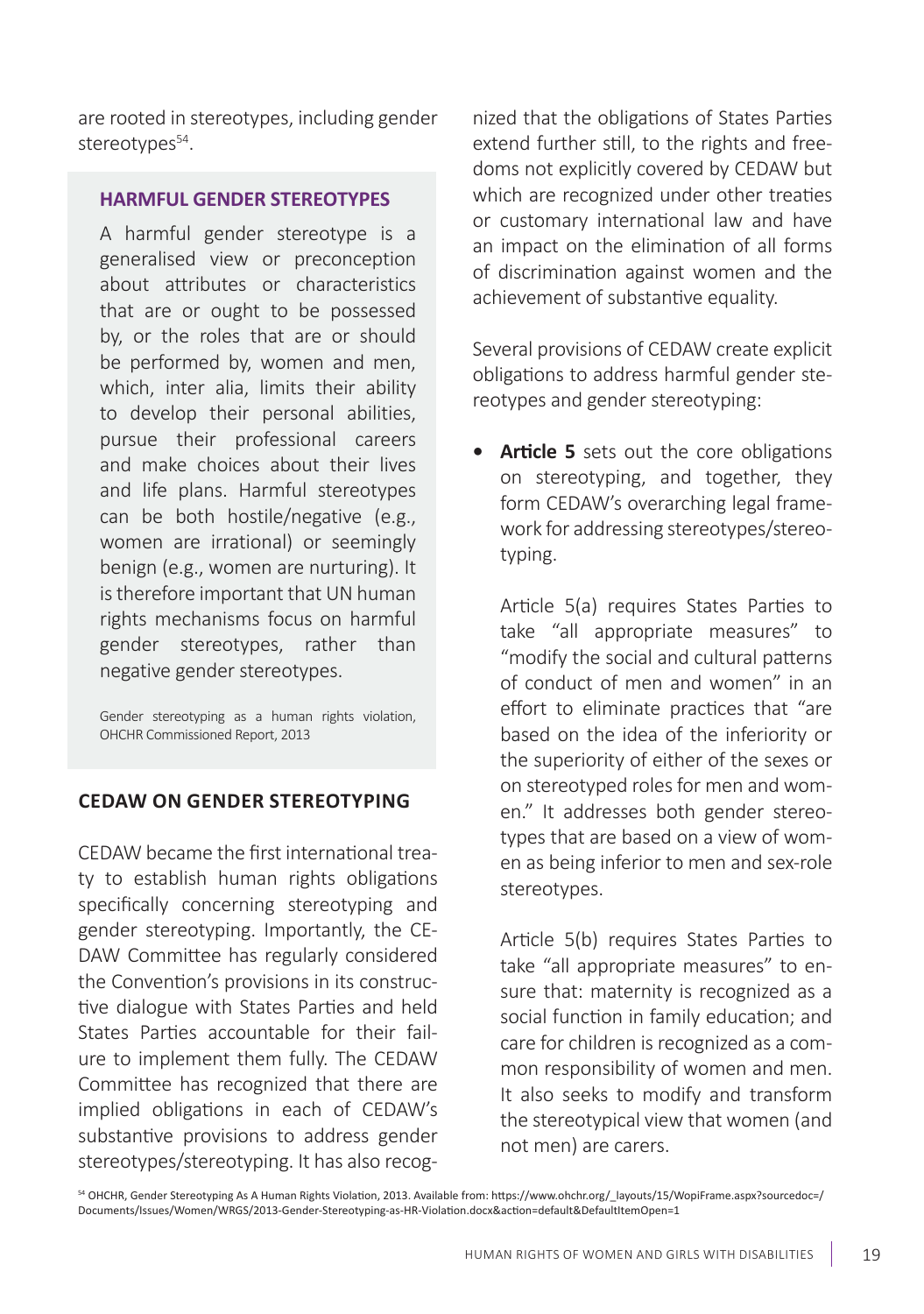- **• Article 2(f)** reinforces Article 5 by requiring States Parties to take "all appropriate measures" to "modify or abolish … laws, regulations, customs and practices which constitute discrimination against women."
- **• The Preamble** frames the issue of stereotyping and, consequently, States Parties' obligations to address gender stereotypes/stereotyping by acknowledging that the achievement of substantive equality will require States Parties to change "the traditional role of men as well as the role of women in society and in the family" and, in doing so, stresses the centrality of States Parties' obligations in this area.

The CEDAW Committee also affirmed the importance of States Parties' obligations in its General Recommendation No. 25 by identifying the obligation to "address prevailing gender relations and the persistence of gender-based stereotypes" as one of the obligations central to the achievement of substantive equality. This is an acknowledgment that the efforts to improve the women's de facto position in society will only succeed, if they are also accompanied by measures to transform structural inequality that among the rest, stems from wrongful gender stereotyping.

#### **CRPD ON GENDER STEREOTYPING**

CRPD is the only international human rights treaty other than CEDAW to contain express obligations concerning stereotyping:

**• Article 8(1)(b)** is the central provision in CRPD that outlines States Parties' obligations regarding stereotypes/stereotyping55. It requires States Parties to adopt immediate, effective and appropriate measures to combat stereotypes, including compounded stereotypes, of people with disabilities. The use of the terms "immediate" and "effective" suggests that the measures must be adopted without delay and must be capable of bringing about change in practice. The "stereotypes" to which Article 8(1) (b) refers are those "relating to persons with disabilities, including those based on sex and age."

- **• Article 8(2)** provides guidance on the types of "appropriate" measures that States Parties should adopt to implement Article 8(1) of the Convention. Consistent with Article 8's overarching focus on "awareness-raising," the measures highlighted in Article 8(2) emphasize education and training initiatives. These measures include conducting public education campaigns, fostering an attitude of respect for the rights of persons with disabilities through the education system, encouraging the media to portray persons with disabilities in a manner consistent with the Convention, and promoting awareness-training programs. 56
- **• Article 4(1)(b)** strengthens Article 8(1) (b) by requiring States Parties to take all appropriate measures to modify or abolish existing laws, regulations, customs and practices that constitute discrimination against persons with disabilities. It requires States Parties to take all appropriate measures to modify or abolish existing laws, regulations, customs and practices that constitute discrimination against persons with disabilities.
- <sup>55</sup> This provision also deals with prejudices and harmful practices, but the discussion in this section is limited to stereotyping. 56 CRPD, arts. 8(2)(a)-8(2)(d).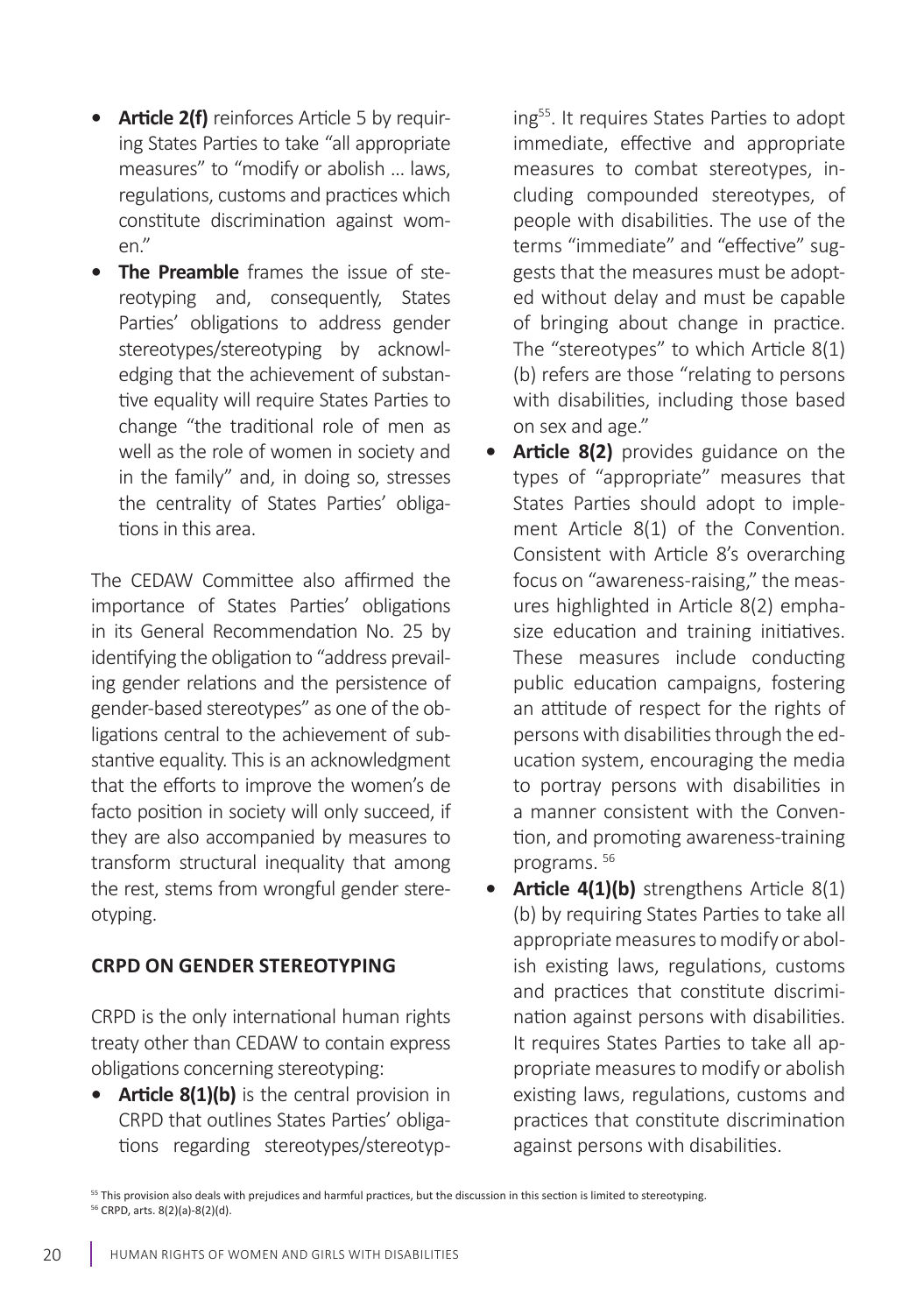Significantly, CRPD is concerned with disability stereotypes and **compounded disability stereotypes**, that is, stereotypes of persons with disabilities that intersect with other types of stereotypes (e.g., gender stereotypes) to produce specific stereotypes of different subgroups of people with disabilities, (e.g., women and girls with disabilities).

CRPD is the first international human rights treaty to impose an express obligation to address compounded stereotypes.<sup>57</sup> This is particularly significant for women and girls with a disability whose experiences of discrimination and other rights violations may differ from the experiences of men and other women due to the application or enforcement of compounded stereotypes<sup>58</sup>.

The manifestations of discrimination and gender stereotyping are many. There are certain jobs that are considered purely female or male; employment of women with disabilities requires significant costs associated with their mobility, and the employers are mostly reluctant to hire woment with disabilities due to protectionist or stereotypical views and attitudes. Women with disabilities are often seen as burdensome to others, vulnerable, victims or inferior; portrayed as asexual or having a sexual abnormality, as well as sinister or mystical.<sup>59</sup>

Discriminatory attitudes, gender stereotypes, social norms, structural or systemic discrimination are still common in the society. All this is reflected in the discriminatory policies, regulations and services specifically for women with disabilities or the lack of such.<sup>60</sup> Women with disabilities may face barriers (such as disbelief) when reporting violence; they are excluded from accessing services (including healthcare), prevented, either directly or indirectly, from forming relationships, having and raising children, etc. Due to systemic discrimination, women and girls with disabilities are often forgotten in social outreach programs. It is not surprising, therefore, that the international community of experts places special importance upon the elimination of stereotypes as a prerequisite for addressing discrimination. The 2018 Joint Statement by the CRPD and CEDAW Committees emphasizes:

*"States Parties should fulfill their obligations under Articles 5 and 8 of CEDAW and CRPD Conventions, respectively, by addressing the root causes of discrimination against women and persons with disabilities. This includes challenging discriminatory attitudes and fostering respect for the rights and dignity of persons with disabilities, in particular women with disabilities, as well as providing support to parents of children with disabilities in this regard."<sup>61</sup>*

With regard to Ukraine, the CEDAW Committee has voiced its concerns about *"deeply rooted patriarchal attitudes and discriminatory stereotypes about the role and responsibilities of women and men in the family [in Ukraine], which perpetuate* 

 $60$  Ibid, para 19.

<sup>57</sup> Stephanie Ortoleva, "Women with Disabilities: The Forgotten Peace Builders" (2010) 33 Loy. L.A. Int'l & Comp. L. Rev. 83, at 91, 114 ; 58 Kathleen Cornelsen, "Doubly Protected and Doubly Discriminated: The Paradox of Women with Disabilities After Conflict" (2012) 19 Wm. & Mary J. Women & L. 105, 119-120.

<sup>59</sup> UN Committee on the Rights of People with Disabilities, General Comment No 3 (2016) on women and girls with disabilities, CRPD/C/GC/3, 25 November 2016, para 47. https://www.ohchr.org/en/hrbodies/crpd/pages/gc.aspx

<sup>&</sup>lt;sup>61</sup> Guaranteeing sexual and reproductive health and rights for all women, in particular women with disabilities. Joint statement by the Committee on the Rights of Persons with Disabilities (CRPD) and the Committee on the Elimination of All Forms of Discrimination against Women (CEDAW), 29 August 2018. Available at: https://tbinternet.ohchr.org/\_layouts/treatybodyexternal/Download.aspx?symbolno=INT/CEDAW/STA/8744&Lang=en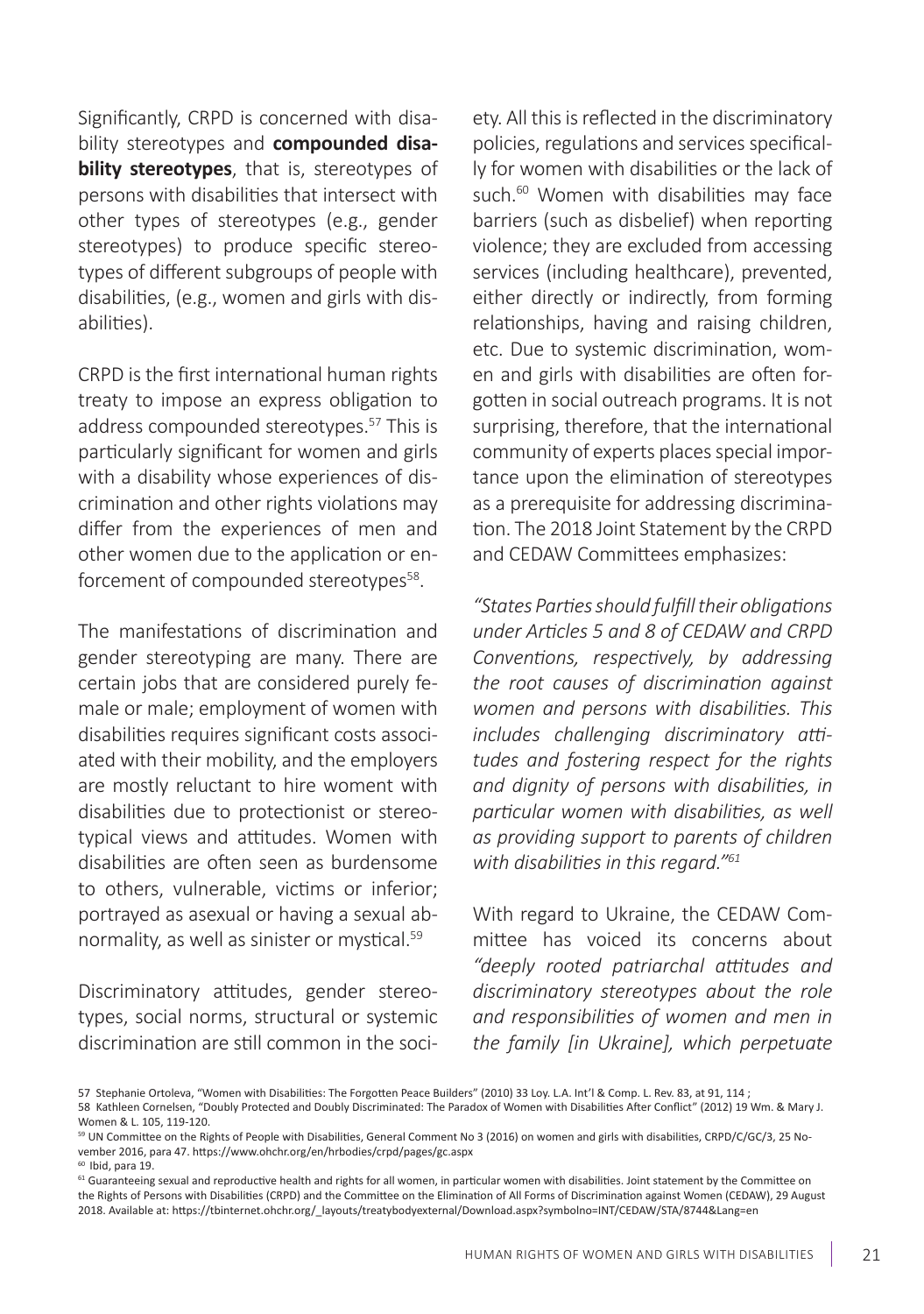*the subordinate position of women in the family and society." 62*

The CEDAW Committee recommends to Ukraine 63:

- To implement a comprehensive strategy that involves active and consistent measures aimed at women and men from all strata in order to eliminate discriminatory stereotypes and patriarchal ideas about the roles and responsibilities of women and men in the family and society;
- To use innovative media-oriented approaches to deepen understanding of real equality of women and men, as well as to strengthen the positive and non-stereotypical views of women in all areas, with a particular emphasis on the education system.

The CRPD Committee recommends Ukraine64 :

- to step up its efforts to raise the awareness of the public on the rights of persons with disabilities by conducting public campaigns and including the Convention in the curricula of schools and professional training of public officials and all r professionals concerned;
- to adopt a human rights-based approach to disability in all its laws, policies and decisions;
- to educate and raise the awareness of its policymakers, professionals and the public in general on the rights of persons with disabilities;
- to train the judiciary and capacity-building of persons with disabilities and their organizations, necessary to foster the use of available legal remedies by per-

sons with disabilities facing discrimination and inequality;

- to establish mechanisms in its legislation and include measures in its policies to prevent and protect persons with disabilities from multiple and intersecting forms of discrimination;
- to ensure that all its policies and regulations on gender equality and combating gender-based violence address the situation of women and girls with disabilities.

Civil society organizations, women's groups and the organizations working with the rights of persons with disabilities can support the implementation of these recommendations by:

- organizing advocacy campaigns against gender-based discrimination, highlighting that gender stereotyping is a violation of human rights;
- conducting gender-based assessments and studies in various areas to generate evidence proving harmful impact of gender and compounded stereotypes on women and girls with disabilities;
- conducting trainings for different target groups to prevent gender and compounded stereotyping of women and girls with disabilities;
- carrying out educational work in kindergartens, schools and other educational institutions to prevent and combat harmful gender stereotypes and practices directed at persons with disabilities, and promote tolerance;
- building partnerships with media to increase outreach of the advocacy for gender equality and non-discrimination.

<sup>&</sup>lt;sup>62</sup> CEDAW/C/UKR/CO/8 Concluding Observations on the eighth periodic report of Ukraine, Committee on the Elimination of Discrimination against Women (3 March 2017). Available fromhttps://digitallibrary.un.org/record/1286284?ln=en  $63$  Ibid.

<sup>&</sup>lt;sup>64</sup> CRPD/C/UKR/CO/1, Concluding Observations on the initial report of Ukraine, Committee on the Rights of Persons with Disabilities (2 October 2015). Available from: https://tbinternet.ohchr.org/\_layouts/treatybodyexternal/Download.aspx?symbolno=CRPD/C/UKR/CO/1&Lang=En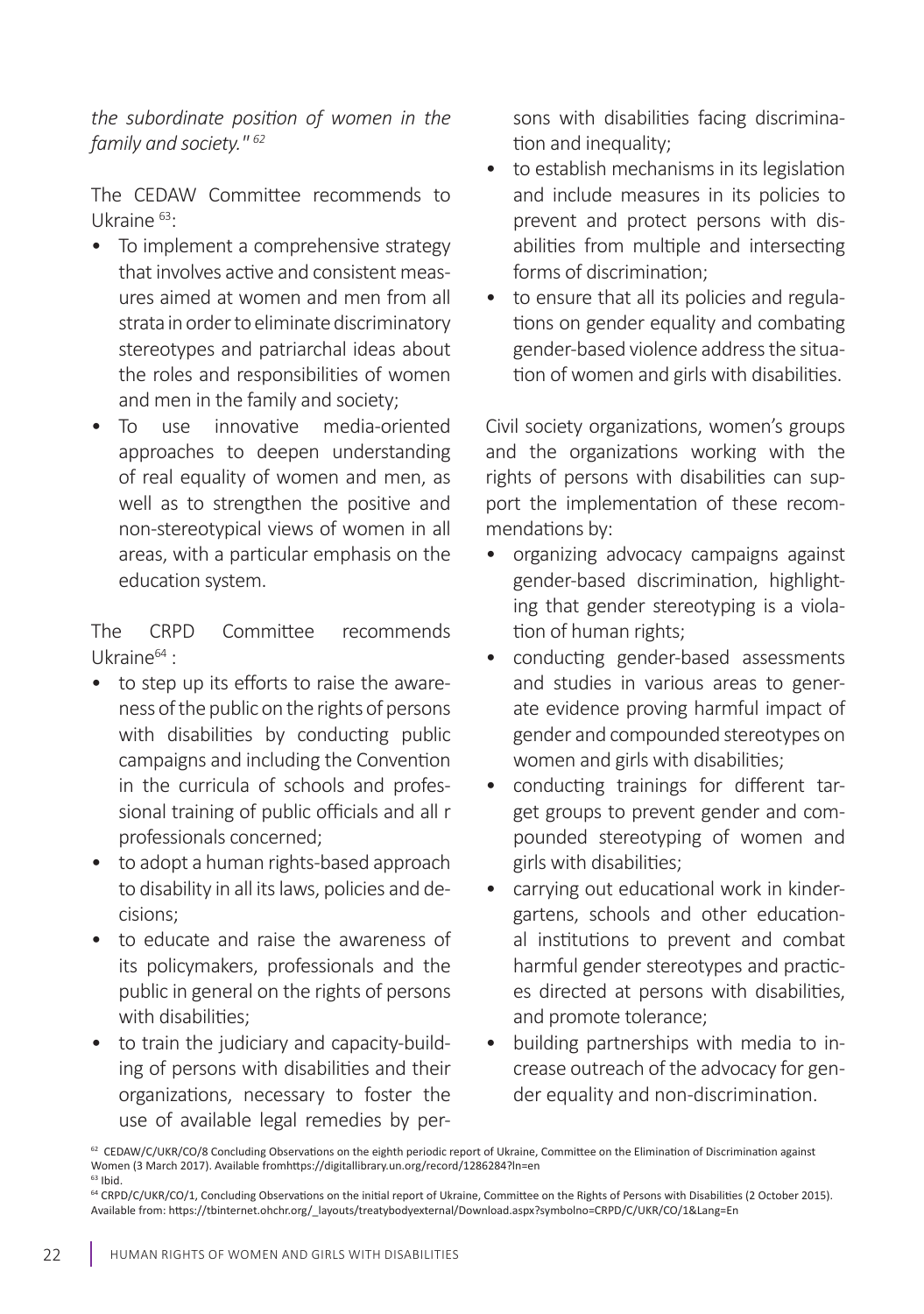#### **PARTNERSHIPS WITH MEDIA TO IMPROVE PUBLIC PERCEPTION OF PERSONS WITH DISABILITIES IN NORTH MACEDONIA**

Polio Plus is an organization of persons with disabilities in North Macedonia with a strong competency in media awareness-raising and lobbying. One of their most provocative public campaigns was 'Nobody's Perfect', which publicly depicted icons of beauty and celebrities such as Venus de Milo, Spider-Man and Marilyn Monroe with prostheses. Its purpose was to challenge existing social representations of disability and present persons with disabilities as citizens with equal rights.

In parallel, Polio Plus works to raise awareness within the government: it launched an awareness-raising initiative targeting the North Macedonian parliament, which resulted in the establishment of the Inter-Parliamentary Lobby Group on disability to advocate for the introduction of legislation against disability-based discrimination.

This initiative was funded by a cross-section of donors from the private and public sectors at both national and international levels. Importantly, a number of national municipalities and enterprises participated in the project's financing, thus demonstrating their commitment to change and involvement. 65

#### **TRAFFICKING IN WOMEN AND GIRLS WITH DISABILITIES**

Article 6 of CEDAW requires the States to supress all forms of trafficking in women by taking a range of measures, including legislative.

Although the CEDAW Committee acknowledged in its Concluding Observations (2017) the efforts undertaken by the government to combat trafficking and protect its victims, it at the same time expressed a serious concern that the growing unemployment, corruption, decline in living standards of the population, the ongoing crisis and insufficient implementation of

anti-trafficking legislation and action plans create favorable conditions for the alarming situation of widespread trafficking in the State party.

Earlier, the CRPD Committee expressed in its Concluding Observations (2015) similar concerns about trafficking, sexual abuse and exploitation of women with disabilities, as well as about the fact that laws and policies of the State party promoting the equality of women did not take into account the situation of women with disabilities.<sup>66</sup> The other areas of concern were sexual abuse and exploitation of girls and boys with disabilities and their trafficking abroad, as well as them being targeted for trafficking

<sup>65</sup> Making it Work, "How can Disabled People's Organizations use media to improve the perception of people with disabilities within society?", -Available at: https://www.makingitwork-crpd.org/our-work/good-practices/how-can-disabled-peoples-organisations-use-media-improve-perception-people 66 CRPD/C/UKR/CO/1, Concluding Observations on the initial report of Ukraine, Committee on the Rights of Persons with Disabilities (2 October 2015). Available from: https://tbinternet.ohchr.org/\_layouts/treatybodyexternal/Download.aspx?symbolno=CRPD/C/UKR/CO/1&Lang=En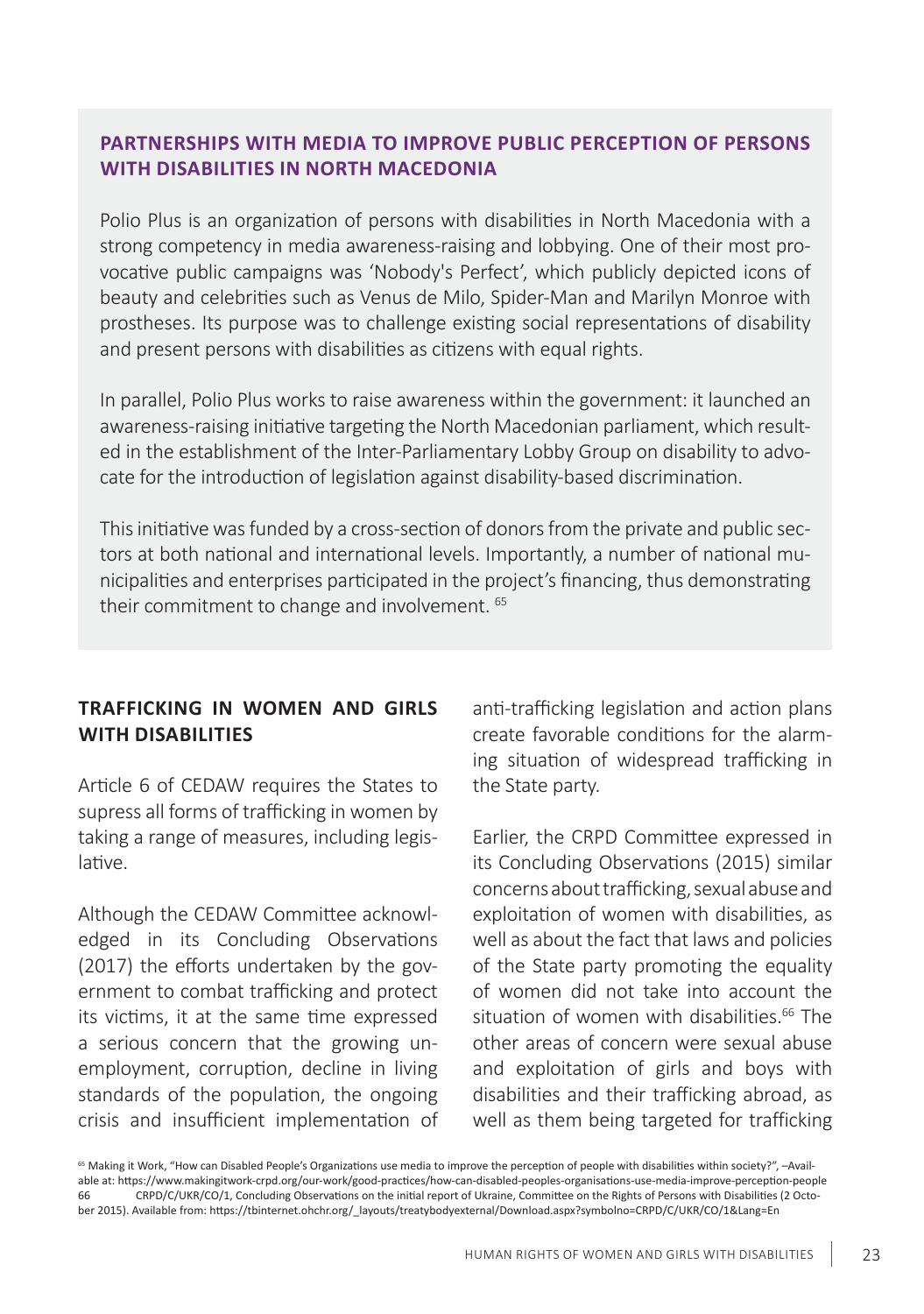of organs by organized crime groups. 67

Both human rights treaty bodies put forward a number of recommendations to Ukraine regarding prevention and protection of women and girls with disabilities from trafficking:

The CEDAW Committee recommends Ukraine to $68$ :

- enforce its legislation on trafficking in persons and increase the financial resources allocated for the implementation of laws and programs to combat trafficking;
- build the capacity of the judiciary, law enforcement officers, border control officers, social workers and health workers with respect to the early referral of victims of trafficking and gender-sensitive ways of working with them;
- address the root causes of trafficking by enhancing educational and economic opportunities for women and girls and their families, thereby reducing their vulnerability to exploitation by traffickers.

The CRPD Committee recommends  $Uk$ raine $^{69}$ :

• to conduct prompt and effective investigation into all reports of trafficking, sexual abuse and exploitation of women and girls with disabilities in institutions, and prosecute and adequately punish the perpetrators, as well as to take measures to provide remedies to victims of such crimes and ensure that all its policies and regulations on gender equality and combating gender-based violence address the situation of women and girls with disabilities;

- to revise its normative standards in order to provide access, including physical access, for all women and girls with disabilities who are subjected to violence to its shelters and services for victims of domestic violence;
- to take prompt measures to investigate the reports of sexual abuse, exploitation and trafficking of boys and girls in institutions, and prosecute and punish the perpetrators;
- to take measures to eliminate any risk of organ trafficking involving children with disabilities.

Civil society organizations, women's groups and the organizations working with the rights of persons with disabilities can support the implementation of these recommendations by:

- monitoring the implementation of the Law of Ukraine On Combating Trafficking in Human Beings (2011), including access of survivors to legal aid and to shelters, paying particular attention to women and girls with disabilities;
- advocating to improve the accessibility of services, including shelters and legal aid, to women and girls with disabilities;
- carrying out educational and awareness-raising initiatives in communities on the risks and consequences of trafficking in human beings targeting women and girls with disabilities and other members of the community;
- organizing trainings for legal aid centers, community advocates, human rights organizations on the intersectionality of rights of persons with disabilities and

 $67$  Ibid

<sup>&</sup>lt;sup>68</sup> CEDAW/C/UKR/CO/8 Concluding Observations on the eighth periodic report of Ukraine, Committee on the Elimination of Discrimination against Women (3 March 2017). Available fromhttps://digitallibrary.un.org/record/1286284?ln=en.

<sup>&</sup>lt;sup>69</sup> CRPD/C/UKR/CO/1, Concluding Observations on the initial report of Ukraine, Committee on the Rights of Persons with Disabilities (2 October 2015). Available from: https://tbinternet.ohchr.org/\_layouts/treatybodyexternal/Download.aspx?symbolno=CRPD/C/UKR/CO/1&Lang=En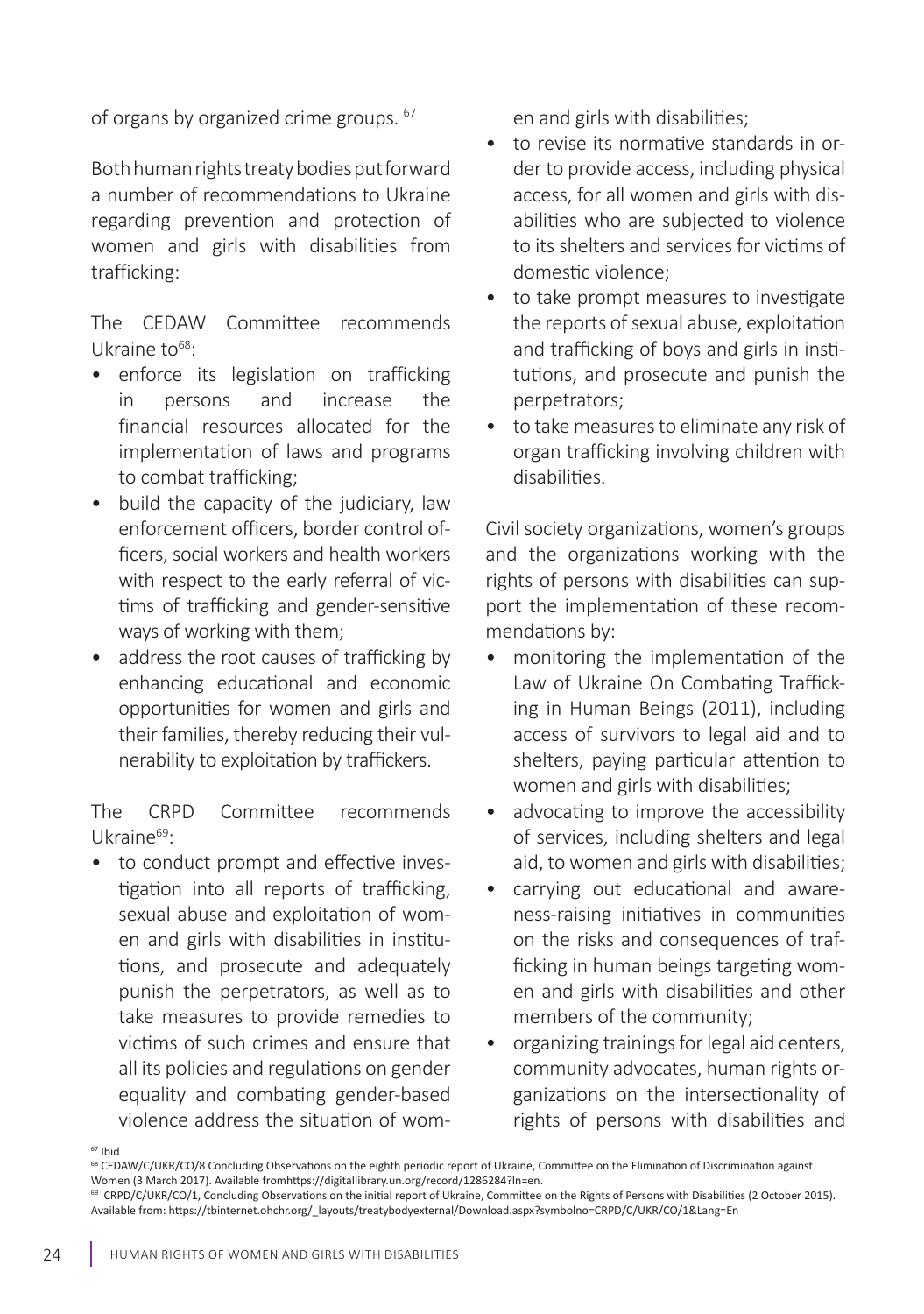women's human rights;

• supporting women and girls with disabilities in the judicial processes, particularly by facilitating access to a sign language interpreter, providing information in accessible formats, offering psychological counseling and peer support, etc.

#### **EQUAL PARTICIPATION IN POLITICAL AND PUBLIC LIFE**

Article 7 of CEDAW provides for unacceptability of discrimination against women in political and public life of the country, and requires States Parties to the Convention to take appropriate measures to eliminate discrimination against women in these particular areas, to ensure that women have, on equal terms with men, the right to vote in all elections and to be elected to all publicly elected bodies; to participate in the formulation and implementation of government policies public offices and perform all public functions at all levels of government; to participate in all non-governmental organizations and associations concerned with the public and political life of the country. Article 8 of CEDAW complements the above, requiring the States to take all appropriate measures to ensure that women have, on equal terms with men and without any discrimination, an opportunity to represent their governments at the international level and to participate in the work of international organizations.

Both articles are reinforced by the provisions of the CEDAW General Recommendations No. 23 Political and public life and No. 25 On Temporary Special Measures, which brings attention to the multiple forms of discrimination faced by certain groups of women, in addition to discrimination against them as women, such as race, ethnic or religious identity, disability, age, class, caste or other factors. It requires States to take specific temporary special measures to eliminate such multiple forms of discrimination against women and its compounded negative impact on them.

CRPD places particular emphasis on participation of persons with disabilities and their representative organizations in political and public life. Namely, Article 29 protects their right in relation to public engagement and electoral affairs, whereas Article 4(3) contains a general obligation for the CRPD States Parties to actively involve representative organizations of persons with disabilities, including children, in all decisions that concern them.

The CRPD Committee notes that *"voices of women and girls with disabilities have historically been silenced, which is why they are disproportionately underrepresented in public decision-making. Owing to power imbalances and multiple discrimination, they have had fewer opportunities to establish or join organizations that can represent their needs as women, children and persons with disabilities." <sup>70</sup>*

Systemic limitations, such as legislation relating to guardianship and architectural inaccessibility of political processes, result in women with disabilities being severely underrepresented in political life, particularly their right to vote and stand for elections.

70 CRPD/C/GC/3, General Comment #3, Para 60 On women and girls with disabilities, 25 November 2016. Available at: https://www.ohchr.org/en/ hrbodies/crpd/pages/gc.aspx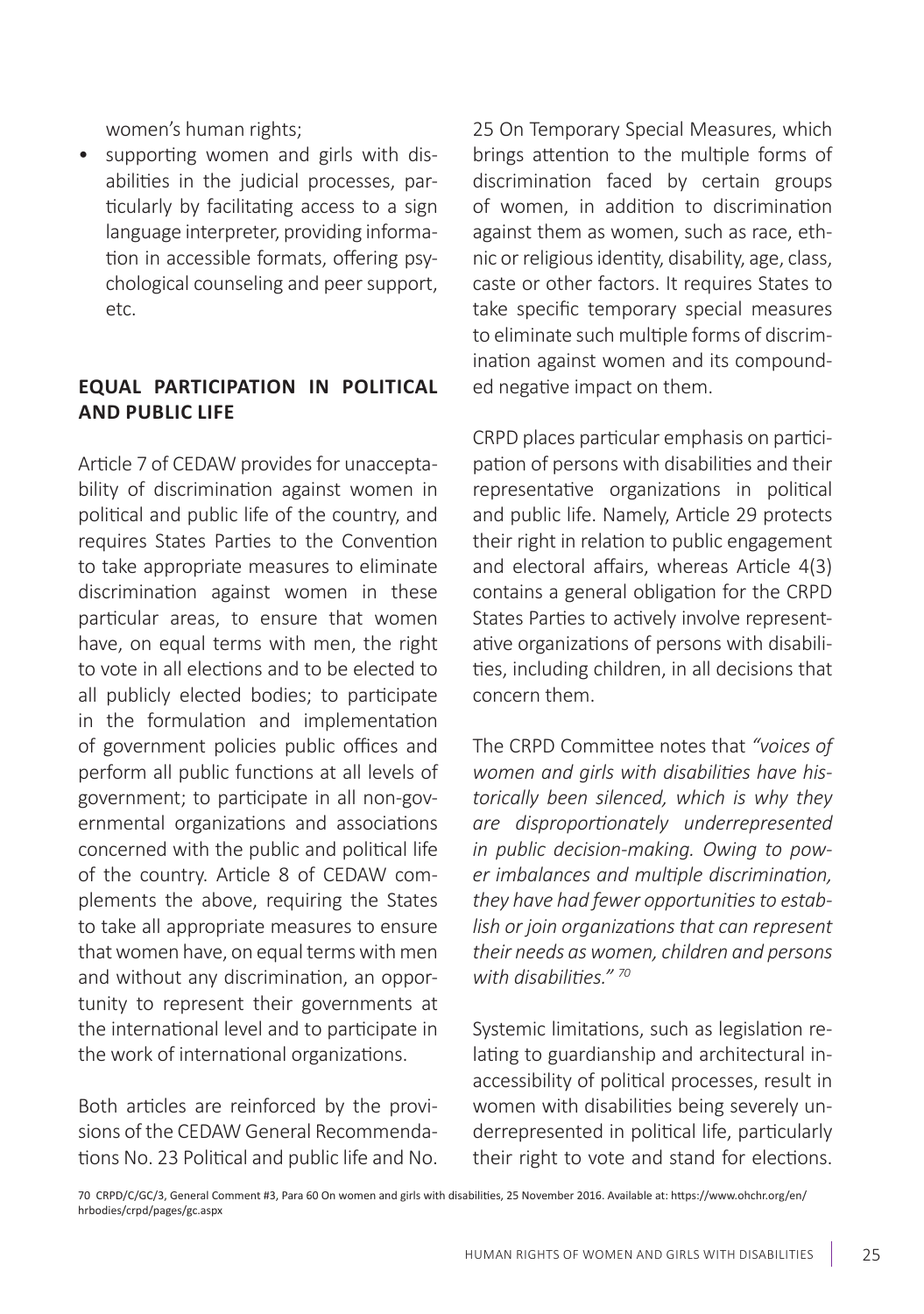The CRPD Committee has systematically urged States Parties to take measures to make sure that women with disabilities are enabled for participation in public

decision-making (Armenia 201771, Luxembourg 2017<sup>72</sup>, Seychelles 2018<sup>73</sup>).

#### **THE FINDINGS OF UKRAINIAN CIVIL SOCIETY CORROBORATE THE CRPD COMMITTEE'S OBSERVATIONS:**

All-Ukrainian Public Association National Assembly of Persons with Disabilities of Ukraine conducted, with the assistance of the International Foundation for Election Systems and Poltava Regional Administration, an audit of 1,269 polling stations with regard to their accessibility for persons with disabilities and low-mobility groups. Only three polling stations were in compliance with the State Construction Standards.

That is, only in three cases could persons with disabilities feel equal as citizens and voters.74

In 2012, the Assembly reported that there were no women with disabilities represented in legislative and executive authorities or otherwise visibly involved in the decisionmaking processes.75

The CRPD Committee emphasizes the importance of State support to encouragement and facilitation of the establishment of organizations of women and girls with disabilities, as well as participation of women with disabilities in leadership roles of organizations of persons with disabilities.<sup>76</sup> The Committee goes

on to recommend that specific funds for organizations of women with disabilities and of children with disabilities be allocated to enable their effective participation in the process of drafting, developing and implementing laws and policies and in the monitoring framework. 77

71 CRPD/C/ARM/CO/1, Concluding Observations on the initial report of Armenia, Committee on the Rights of Persons with Disabilities, (8 May 2017). Available at: http://docstore.ohchr.org/SelfServices/FilesHandler.ashx?enc=6QkG1d%2fPPRiCAqhKb7yhspZQ2sppBOANJSxHHwrsEJbjcpUWkg%2bMk-KIITZvw7JK%2buYWfpBtdMlEVnF0fSZiwodb8OBMgU4q3E3dlH%2fYkMw%2b%2flfD7FVuZavSvrxg%2bn0fK

72 CRPD/C/LUX/CO/1, Concluding Observations on the initial report of Luxembourg, Committee on the Rights of Persons with Disabilities, (10 October 2017). Available at: http://docstore.ohchr.org/SelfServices/FilesHandler.ashx?enc=6QkG1d%2fPPRiCAqhKb7yhsvP%2bdTiDrgtVuqxAW%2b69tiKIXBXK-WmNQXT%2fmo%2fEyFUOnby%2frpQIV67BUhoNbCdpCAc7SlOMvANsJafd2PwWE94Ei7KuLj0qhi2PXCwnuevVb

<sup>73</sup> CRPD/C/SYC/CO/1, Concluding Observations on the initial report of Seychelles, Committee on the Rights of Persons with Disabilities, (1 March 2018). Available at: http://tbinternet.ohchr.org/Treaties/CRPD/Shared%20Documents/SYC/CRPD\_C\_SYC\_CO\_1\_30547\_E.docx

74 Report on the Results of the Audit of Accessibility for People with Disabilities of Polling Stations in the Poltava Oblast (National Assembly of People with Disabilities, 2016), Page 13. Available at: http://naiu.org.ua/zvit-za-rezultatamy-audytu-vyborchyh-dilnyts-poltavskoyi-oblasti-shhodo-yih-dostupnosti-dlya-osib-z-invalidnistyu-ta-inshyh-malomobilnyh-grup-naselennya/

75 UN Committee on the Rights of Persons with Disabilities, "The "Lost" Rights...An alternative report by public organizations on compliance with the UN Convention on the Rights of Persons with Disabilities", (Ukraine, 2012), Para 44. Available at https://tbinternet.ohchr.org/Treaties/CRPD/Shared%20 Documents/UKR/INT\_CRPD\_NGO\_UKR\_15595\_E.doc

 $76$  CRPD/C/GC/7, General Comment #7, paras 72-73 on the participation of persons with disabilities, including children with disabilities, through their representative organizations, in the implementation and monitoring of the Convention, 21 September 2018. Available at: https://tbinternet.ohchr. org/\_layouts/treatybodyexternal/Download.aspx?symbolno=CRPD/C/GC/7&Lang=en

 $77$  Ibid, para  $61(c)$ .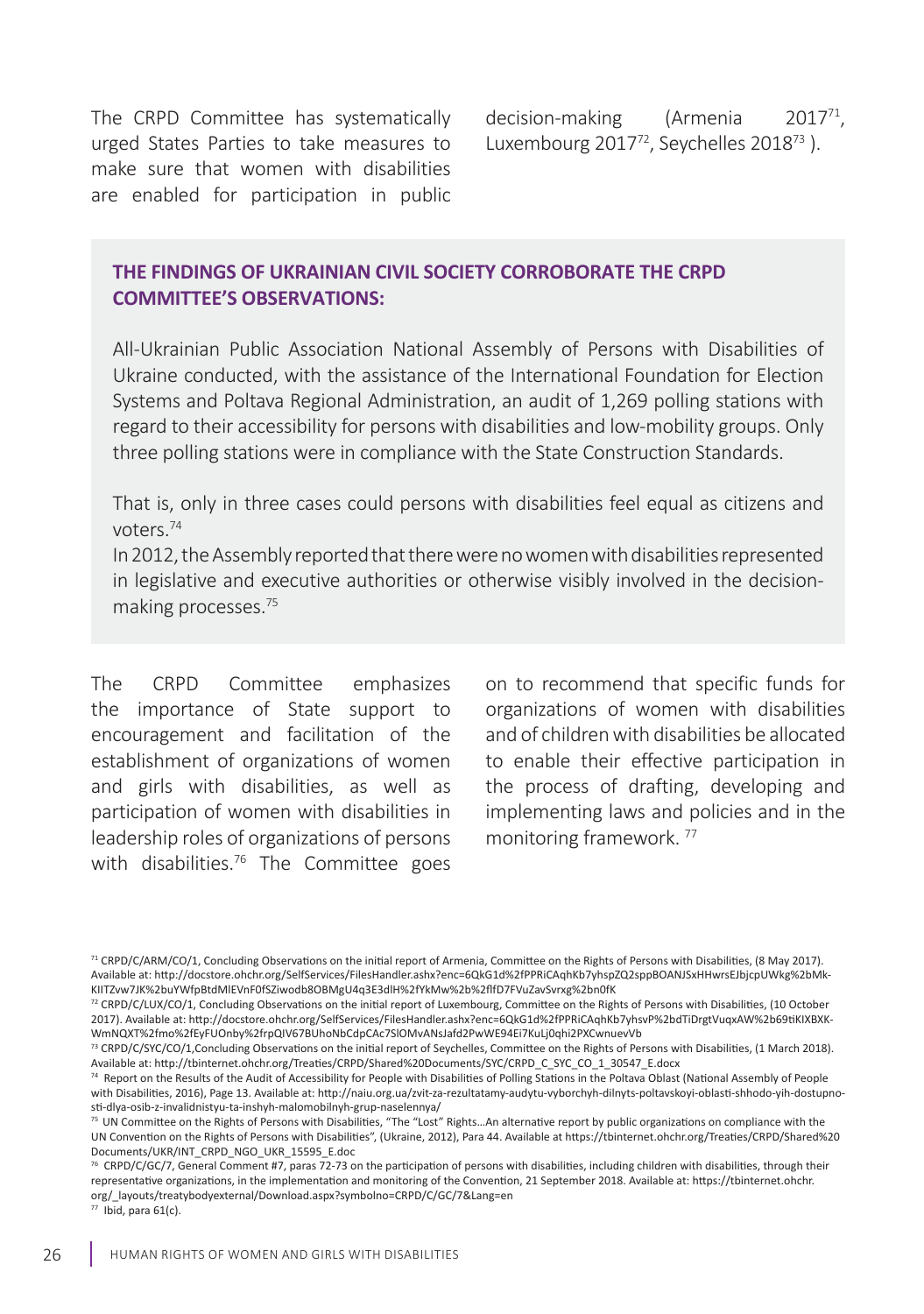#### **WOMEN WITH PSYCHOSOCIAL DISABILITIES GAIN GREATER PARTICIPATION IN PUBLIC LIFE IN MEXICO**

Despite the ratification by Mexico of all major international treaties governing human rights of women with disabilities, their participation in the country's political and public life remained limited. Women with disabilities were largely disempowered, isolated and under-represented in the public and political life, even within organizations of persons with disabilities.

To address the issue, the Disaster Recovery International (a US-based international NGO) created a representative organization of persons with psychosocial disabilities in Mexico City. To improve the representation of women, the group nominated one woman to champion the rights of women with psychosocial disabilities. Following an intensive training in community organizing, leadership, human rights, and mentorship by male leaders of the organization, she then taught her skills to other women within the movement and set up an informal women's group within the organization.

The initiative resulted in significant empowerment of all involved women, many of whom are now engaged in monitoring psychiatric institutions, public speaking and awareness raising. Thanks to the group's activities, women with psychosocial disabilities in Mexico City have regained their opportunities to make key decisions affecting their lives and seek peer support in times of crisis. They now feel accepted by their communities. The initiative also convinced their male colleagues and the general public in the added value of direct involvement of women with psychosocial disabilities in decision-making. 78

78 Making It Work, Capacity Development for Empowerment in Mexico City: Women with Psychosocial Disabilities Managing Peer Support, Advocacy and Self-Representation (Disability Rights International). Available at: https://www.makingitwork-crpd.org/index.php/our-work/good-practices/capacity-development-empowerment-mexico-city-women-psychosocial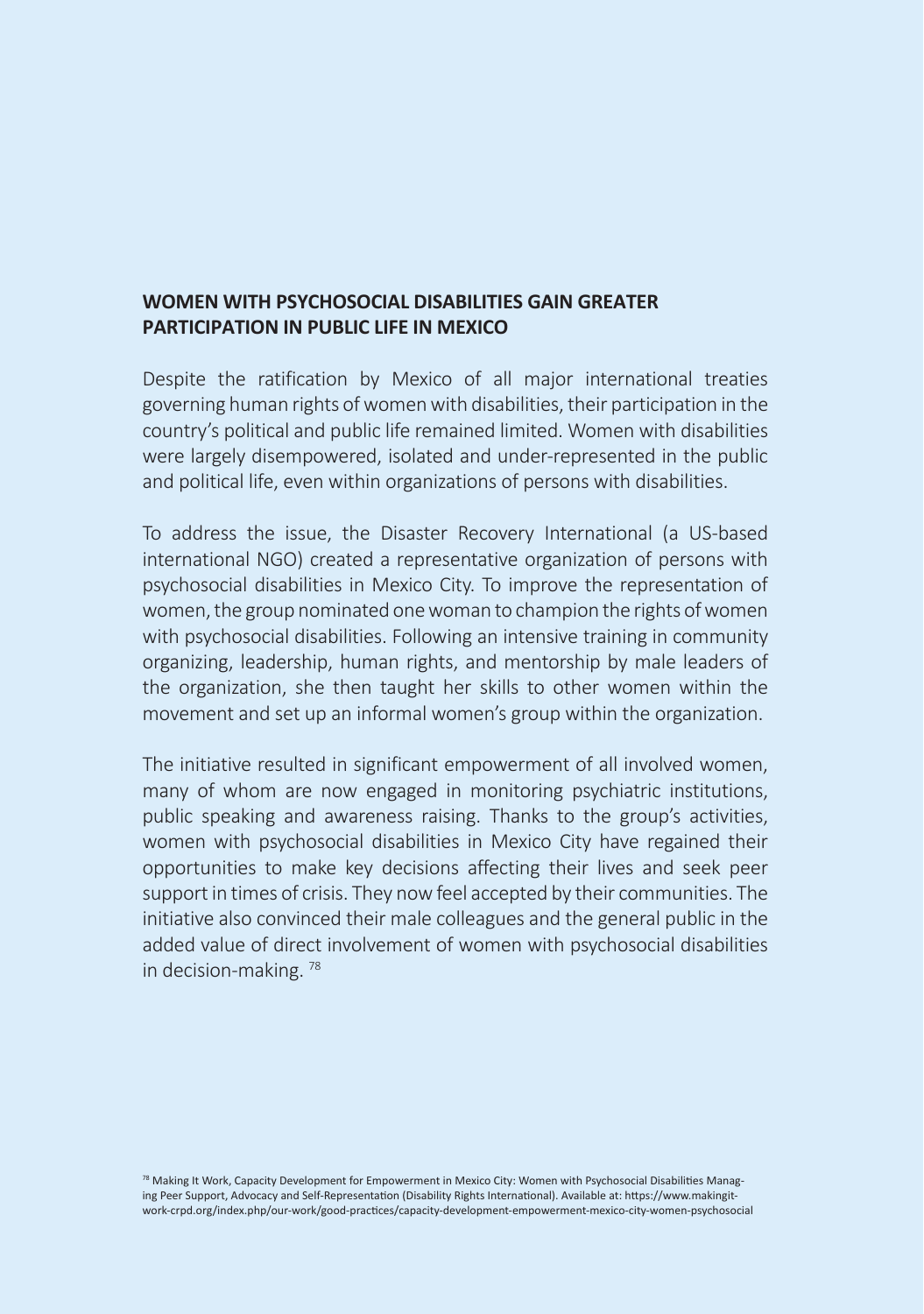Both treaty bodies have made ample recommendations to Ukraine, specifically to address the participation and political involvement gap between the general population and women with disabilities. These can be summed up as follows:

- to ensure that organizations of persons with disabilities, including women with disabilities, are de jure involved in all legislative, financial and policy decisions that may have an impact on persons with disabilities<sup>79</sup>;
- to amend the relevant laws so that all persons with disabilities, including women, can enjoy the right to vote and stand for election regardless of guardianship or other regimes 80;
- to ensure, through legislative and other measures, the accessibility of ballots and election materials, and of polling stations $81$ ;
- to adopt a global strategy based on targeted measures, including training, gender-sensitive recruitment and special measures, including temporary special measures, to ensure that women are appointed to decision-making positions at both the national and local levels on an equal footing with their male counterparts $82$ ;
- to conduct awareness-raising activities for politicians, community leaders, journalists and the general public on the importance of women's participation in decisionmaking.<sup>83</sup>

Civil society organizations, women's groups and the organizations working with the rights of persons with disabilities can support the implementation of these recommendations by:

- taking actions to ensure that women and girls with disabilities equally participate in the programs on political and public life;
- ensuring that the organizations' decision-making bodies include women with disabilities, including in leadership positions;
- supporting women and girls with disabilities striving for leadership through community and volunteer organizations using resources of non-governmental organizations and local communities; advocacy campaigns, fund raising to support and conduct electoral campaigns for female candidates; mobilizing voices by providing citizens with information on the importance of electing female leaders;
- developing and implementing advocacy strategies and awareness raising initiatives that promote equality of men and women with disabilities in political and public life;
- developing and implementing targeted initiatives to empower, educate and encourage women with disabilities to run for elected positions, as well as promoting their representation in the government decision-making bodies at all levels;
- conducting accessibility audits of polling stations to ensure the rights of voters with disabilities;
- conducting seminars and trainings for various target groups to address disability issues, accessibility and universal design of polling stations;
- encouraging women and girls with disabilities to acquire higher education and use their potential to attain high positions in public, political and social life.

<sup>&</sup>lt;sup>79</sup> CRPD/C/UKR/CO/1, Concluding Observations on the initial report of Ukraine, Committee on the Rights of Persons with Disabilities (2 October 2015), para 61, p. 9. Available from: https://tbinternet.ohchr.org/\_layouts/treatybodyexternal/Download.aspx?symbolno=CRPD/C/UKR/CO/1&Lang=En <sup>80</sup> Ibid, para 55, p.8

 $81$  Ibid.

<sup>82</sup> CEDAW/C/UKR/CO/8 Concluding Observations on the eighth periodic report of Ukraine, Committee on the Elimination of Discrimination against Women (3 March 2017), Para 33, p.10. Available from https://digitallibrary.un.org/record/1286284?ln=en  $83$  Ihid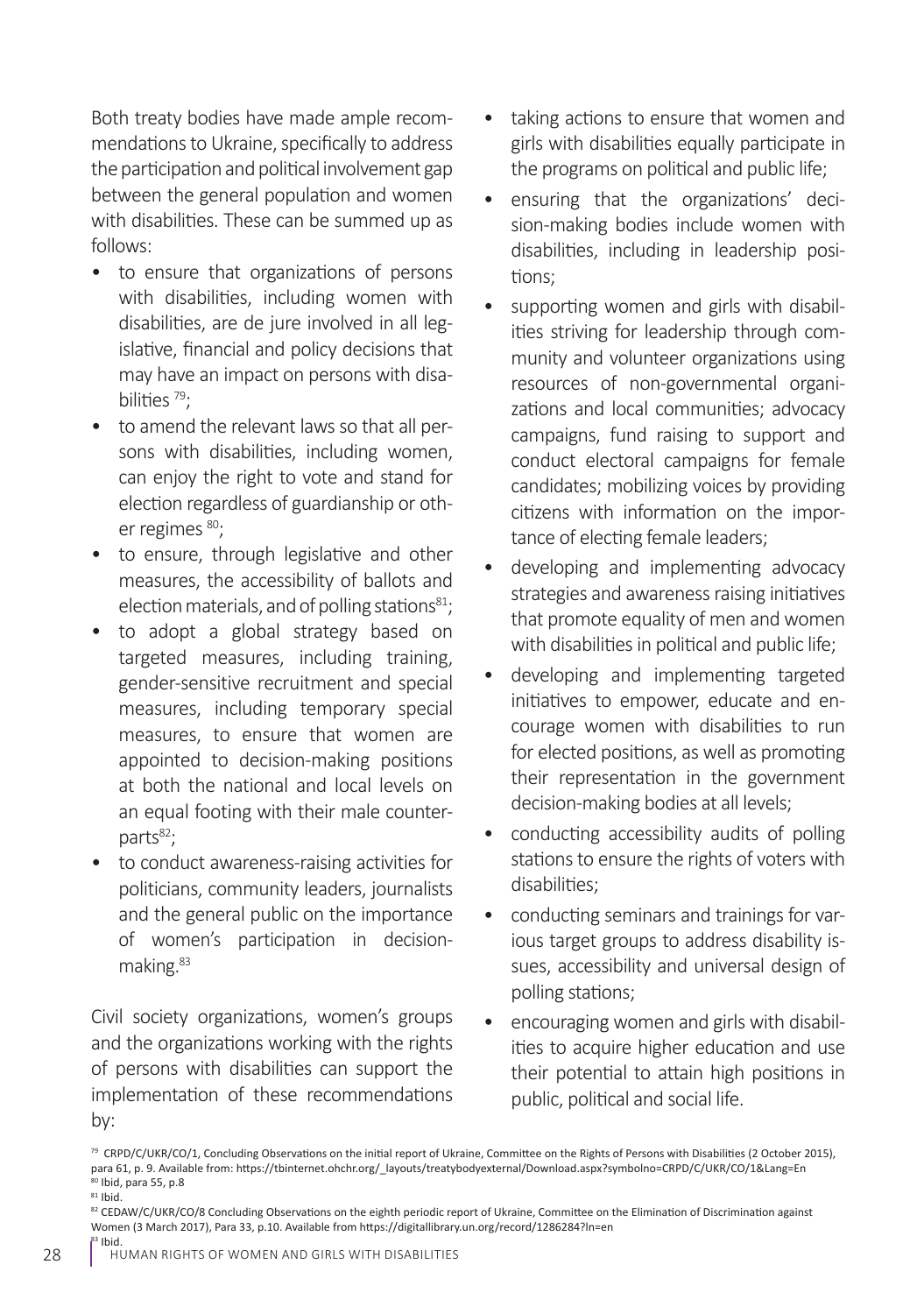#### **WOMEN WITH DISABILITIES INFLUENCE MUNICIPAL PLANNING IN KRAMATORSK, UKRAINE**

In 2017, Kramatorsk City Council in the conflict-affected Donetsk region of Ukraine allocated 8 million Ukrainian hryvnias (USD 275,000) to ensure accessibility of public services through the municipal accessibility program. This is a fourfold increase over the previous year's allocation.

The inclusion of gender-specific measures to the municipal accessibility program and its budgeting was a result of an effective advocacy campaign by women with disabilities based on findings of the Gender Accessibility Audit. In the partnership with and with the support by UN Women and the National Assembly of People with Disabilities, women with disabilities living in Kramatorsk audited buildings of 8 public institutions providing priority services for women, such as obstetrical and gynecological consultative centers, social protection centers, kindergartens etc. The identified information and communication challenges, as well as architectural and infrastructural barriers restricting access of women with disabilities to public services and causing their social isolation, marginalization and exclusion, informed the evidencebased advocacy of women with disabilities with local authorities. The advocacy campaign, supported by a set of concrete recommendations, resulted in the unprecedented allocation of municipal funds. Already in 2018, 25% of the committed budget was spent on eliminating the barriers to and increasing accessibility of public services for women and men with disabilities based on the Gender Accessibility Audit recommendations.

UN Women Ukraine, Annual Report 2018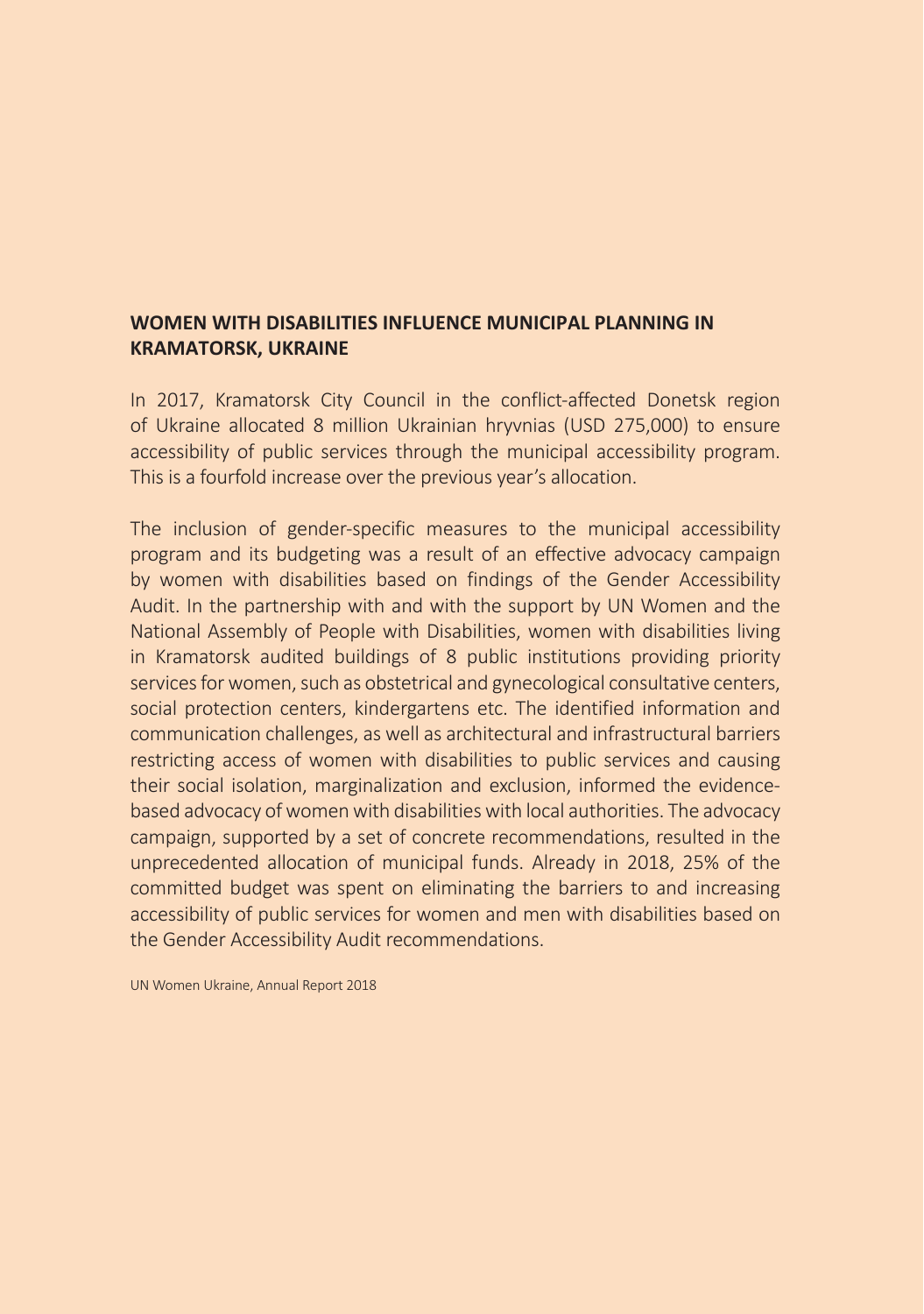## EQUAL RIGHT TO ACQUIRE, CHANGE OR RETAIN A NATIONALITY

Article 9 of CEDAW appeals to State Parties to grant women equal rights with men to acquire, change or retain their nationality. They shall ensure, in particular, that neither marriage to an alien nor change of nationality by the husband during marriage shall automatically change the nationality of the wife, render her stateless or force upon her the nationality of the husband. In accordance with this Article, women have equal rights with men with respect to the nationality of their children. Article 18(1) of the CRPD Convention echoes these obligations and protects the right of persons with disabilities to acquire and change a nationality and not to be deprived of one, arbitrarily or on the basis of disability; to retain the ability to obtain and possess an identification, and to enjoy the freedom of movement.

The CRPD Committee has identified that the main irregularities preventing persons with disabilities from enjoying these rights in different countries are:

• structural barriers and denial of reasonable accommodation in the process of obtaining identification documents (Armenia 2017 84);

- particular disadvantages during border checks due to prejudice regarding their disability and the lack of accessibility, aggravated by the current migration crisis (Slovakia 2016 85);
- denial of naturalization procedures to persons on the basis of a disability or a chronic illness (Ecuador 2014<sup>86</sup>).

Although the UN human rights treaty bodies have not formulated any specific recommendations for Ukraine, a number of recommendations were derived from the nature of irregularities reported to the Committee, such as:

19. The Committee calls upon the State Party to ensure access to premises open to the public for persons with disabilities, including children, and especially deaf persons, blind persons and persons with intellectual disabilities, by providing sign language interpretation, Braille print signage, and augmentative and alternative communication, and all other accessible means, modes and formats of communication, such as pictograms. In doing so, the Committee recommends to consult its General Comment No. 2 (2014) on accessibility (art. 9).

<sup>84</sup> CRPD/C/ARM/CO/1, Concluding Observations on the initial report of Armenia, Committee on the Rights of Persons with Disabilities (8 May 2017). Available at: http://docstore.ohchr.org/SelfServices/FilesHandler.ashx?enc=6QkG1d%2fPPRiCAqhKb7yhspZQ2sppBOANJSxHHwrsEJbjcpUWkg%2bMk-KIITZvw7JK%2buYWfpBtdMlEVnF0fSZiwodb8OBMgU4q3E3dlH%2fYkMw%2ft43AXhUCDYLSeofReUVW0

<sup>85</sup> CRPD/C/SVK/CO/1, Concluding Observations on the initial report of Slovakia, Committee on the Rights of Persons with Disabilities (17 May 2016). Available at: http://docstore.ohchr.org/SelfServices/FilesHandler.ashx?enc=6QkG1d%2fPPRiCAqhKb7yhsiV%2bq2wB82cxwrVotBOWJsruvUpS5Q9q%2f%2b4PqUC1g032rG1f%2b%2bWGWZJDq6htoJ%2bbYAqiVre7GR2VVx%2fc14x6Nu7GaJlzF0L9DOJ05aItHSID.

<sup>86</sup> CRPD/C/ECU/CO/1,Concluding Observations on the initial report of Ecuador, Committee on the Rights of Persons with Disabilities (27 October 2014). Available at: http://daccess-ods.un.org/access.nsf/Get?Open&DS=CRPD/C/ECU/CO/1&Lang=E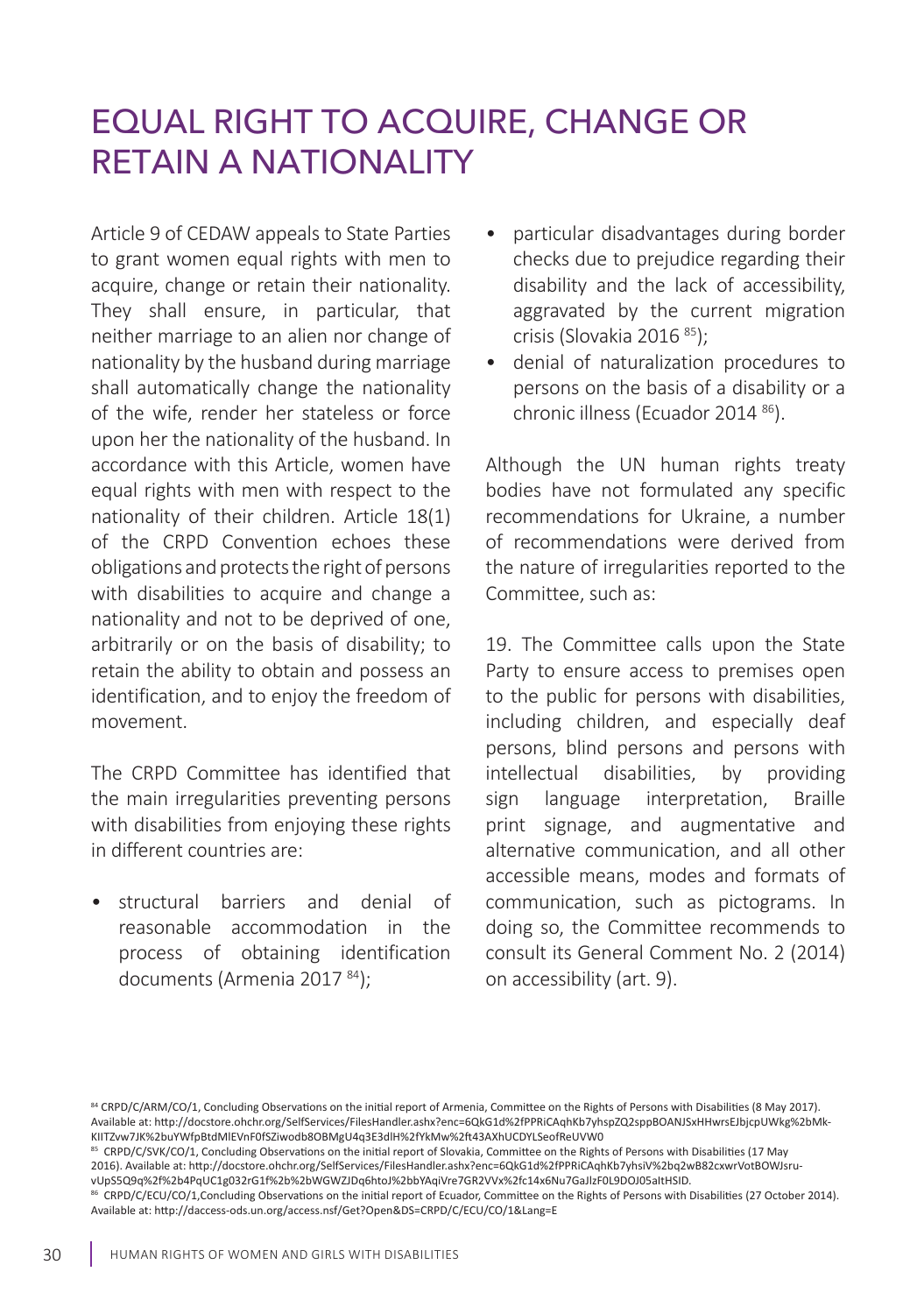41. The Committee calls upon the State Party to take measures to invest in Braille and audio publications as well as make available Ukrainian-language audio description and captioning of video content. 87

Civil society organizations, women's groups and the organizations working with the rights of persons with disabilities can take the following steps to foster implementation of the rights of women and girls with disabilities in nationality-related matters:

- providing legal consultations to women with disabilities and their families concerning their right to obtain and retain a nationality, and to pass it on to their children;
- conducting public monitoring of the activities of immigration centers in different regions of Ukraine in the

context of providing accessible services for women and girls with disabilities;

- monitoring the access to registration of internally displaced women and girls with disabilities, with particular attention to the fact that women and men have equal access and are recognized as equal citizens in all processes of registration;
- developing, implementing and taking part in advocacy campaigns aimed at eliminating discrimination against women in citizenship issues;
- facilitating the provision of accessible information, including Easy Read and plain language formats accessible for all women with disabilities in the procedures concerning birth registration and citizenship.

87 CRPD/C/UKR/CO/1, Concluding Observations on the initial report of Ukraine, Committee on the Rights of Persons with Disabilities (2 October 2015), Cos #19 and #41. Available from: https://tbinternet.ohchr.org/\_layouts/treatybodyexternal/Download.aspx?symbolno=CRPD/C/UKR/CO/1&Lang=En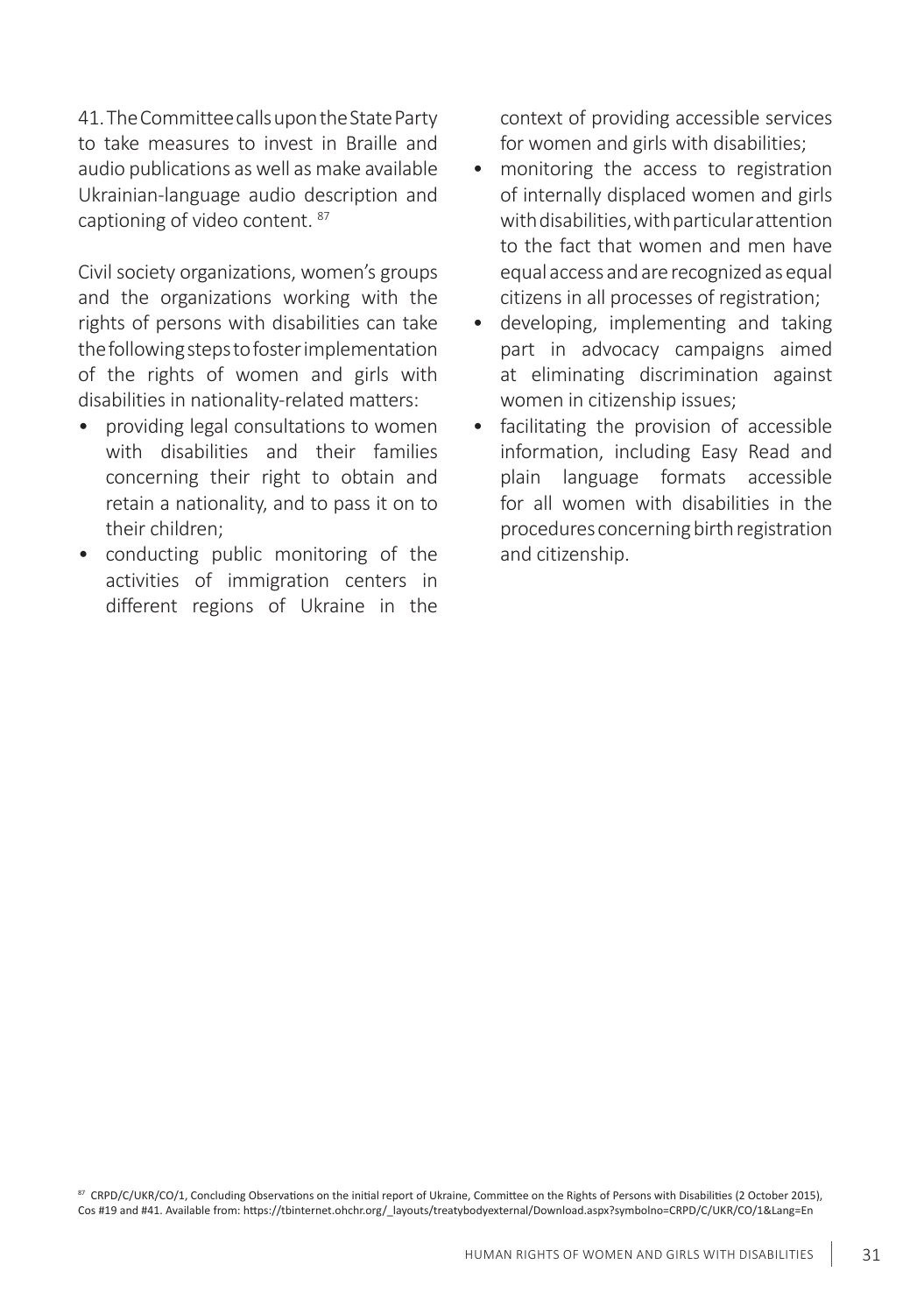# EQUAL ACCESS TO EDUCATION

Article 10 of CEDAW provides for elimination of discrimination against women in the field of education. The Article calls on States Parties to ensure, on the basis of equality of men and women: the same conditions for career and vocational guidance i at educational establishments of all categories and throughout life; elimination of any stereotyped concept of the roles of men and women at all levels and in all forms of education; the same opportunities to benefit from scholarships, access to education programs, information, sports, etc.

These standards should be read in conjunction with the provisions on the right to education set out in Article 24 of CRPD that recognizes the right of persons with disabilities to education without discrimination on the basis of equal opportunity. The CRPD Committee elaborates on elements that must be emphasized in developing measures to ensure that women and girls with disabilities enjoy their right to education:

"46. Article 6 recognizes that women and girls with disabilities are subject to multiple discrimination and that States Parties must adopt measures to ensure the equal enjoyment of their rights. […] States Parties must identify and remove th[e] barriers [created by intersecting discrimination and exclusion], including gender-based violence and the lack of value placed on the education of women and girls, and put in place specific measures to ensure that the right to education is not impeded by gender and/or disability discrimination, stigma or prejudice. Harmful gender

and/or disability stereotypes in textbooks and curricula must be eliminated. Education plays a vital role in combating traditional notions of gender that perpetuate patriarchal and paternalistic societal frameworks. States Parties must ensure access for and the retention of girls and women with disabilities in education and rehabilitation services, as instruments for their development, advancement and empowerment."88

In 2017, the CEDAW Committee expressed concern about the lack of comprehensive public policies and programs aimed to protect the right of girls and women with disabilities to inclusive education.<sup>89</sup> This concern echoed the comment made two years prior by the CRPD Committee who was concerned about the lack of disability mainstreaming in gender equality laws and policies of Ukraine.<sup>90</sup>

The crucial intersection between gender and disability in education has also been reflected by the global community in the Sustainable Development Goals, target 4.4 of which commits:

By 2030, eliminate gender disparities in education and ensure equal access to all levels of education and vocational training for the vulnerable, including persons with disabilities, indigenous peoples and children in vulnerable situations.

Both CEDAW and CRPD set a path for the achievement of this target.

<sup>88</sup> CRPD/C/GC/4, General Comment #4 on the right to inclusive education, (25 November 2016). Available at: https://tbinternet.ohchr.org/\_layouts/ treatybodyexternal/Download.aspx?symbolno=CRPD/C/GC/4&Lang=en

<sup>89</sup> CEDAW/C/UKR/CO/8 Concluding Observations on the eighth periodic report of Ukraine, Committee on the Elimination of Discrimination against Women (3 March 2017), Para 43. Available from https://digitallibrary.un.org/record/1286284?ln=en

<sup>32</sup> HUMAN RIGHTS OF WOMEN AND GIRLS WITH DISABILITIES Para 11. Available from: https://tbinternet.ohchr.org/\_layouts/treatybodyexternal/Download.aspx?symbolno=CRPD/C/UKR/CO/1&Lang=En 90 CRPD/C/UKR/CO/1, Concluding Observations on the initial report of Ukraine, Committee on the Rights of Persons with Disabilities (2 October 2015),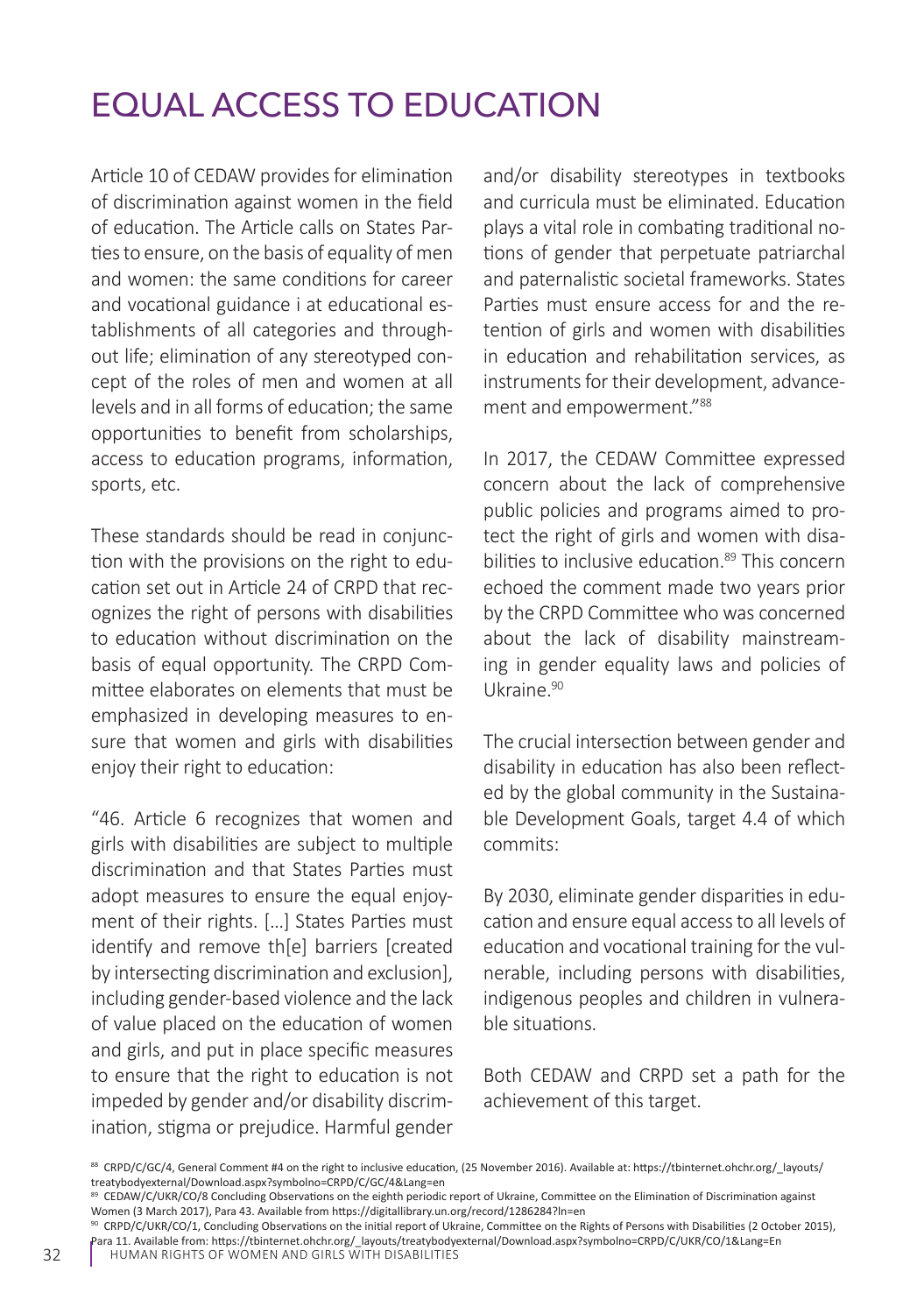Although Ukraine has not so far received recommendations from either Committee specifically dedicated to the rights of girls and women with disabilities in education, the ensemble of their recommendations on education must be considered through the lens of both disability and gender. As such, Ukraine is called to review its school curricula and textbooks to eliminate negative stereotypes of women and girls, present girls with disabilities in an empowering manner, and ensure that the same curricula applies to both boys and girls and that measures are taken to make the curricula and teaching materials accessible to girls with disabilities. $91$ Ukraine should also ensure the availability of sufficient financial and human resources to train all teachers in inclusive education and develop a system of individual support for all learners with disabilities who require it. $92$  Finally, specific measures need to be taken to prevent segregation and early drop-out of girls belonging to minorities (such as Roma and girls with disabilities) from education.

The CRPD General Comment on the right to inclusive education (2016) further elaborates on specific obligations that must be undertaken to ensure that all learners with disabilities, including girls and women, are able to enjoy their right to education. Reminding that "the education of persons with disabilities too often focuses on a deficit approach, on their actual or perceived impairment and on limiting opportunities to pre-defined and negative assumptions of their potential […]", the Committee calls on the States Parties to reform the system and build on the unique strengths and skills of all learners with disabilities.<sup>93</sup>

In practice, adopting such an approach means:

- ensuring that the legislation protects everyone's right to inclusive education, including through a 'non-rejection' clause prohibiting the exclusion of children and adults from mainstream education on the basis of their impairment or speculations about their learning potential, and the provision of reasonable accommodation;
- adopting of a national strategy on transitioning from a segregated to inclusive system of education with a clear timeframe, division of responsibilities and allocated budget;
- training of future and current education professionals in inclusive education;
- ensuring availability of accessible and affordable teaching materials and techniques, assistive devices, and modes of communication to facilitate inclusive learning;
- collecting data on participation of girls and boys with disabilities in inclusive education and regular analysis of progress, regression and stagnation in the number of learners in inclusive education.

Additional recommendations can be drawn from the Beijing Platform for Action <sup>94</sup>.

#### **BEIJING PLATFORM FOR ACTION RECOMMENDS THE GOVERNMENTS**

195 (a) organization of leadership and self-confidence training to help women and girls, in particular those with special needs, women with disabilities and women belonging to racial and ethnic minorities to build confidence in their own forces and encourage them to take leadership positions.

HUMAN RIGHTS OF WOMEN AND GIRLS WITH DISABILITIES | 33 94 United Nations, Beijing Declaration and Platform for Action, 1995. Available at: http://www.un.org/womenwatch/daw/beijing/pdf/BDPfA%20E.pdf

<sup>91</sup> CEDAW/C/UKR/CO/8 Concluding Observations on the eighth periodic report of Ukraine, Committee on the Elimination of Discrimination against Women (3 March 2017), Para p 35(a) and (b). Available from https://digitallibrary.un.org/record/1286284?ln=en

<sup>92</sup> CRPD/C/GC/4, General Comment #4 on the right to inclusive education, (25 November 2016), p 45. https://tbinternet.ohchr.org/\_layouts/treatybodyexternal/Download.aspx?symbolno=CRPD/C/GC/4&Lang=en 93 Ibid, p 16.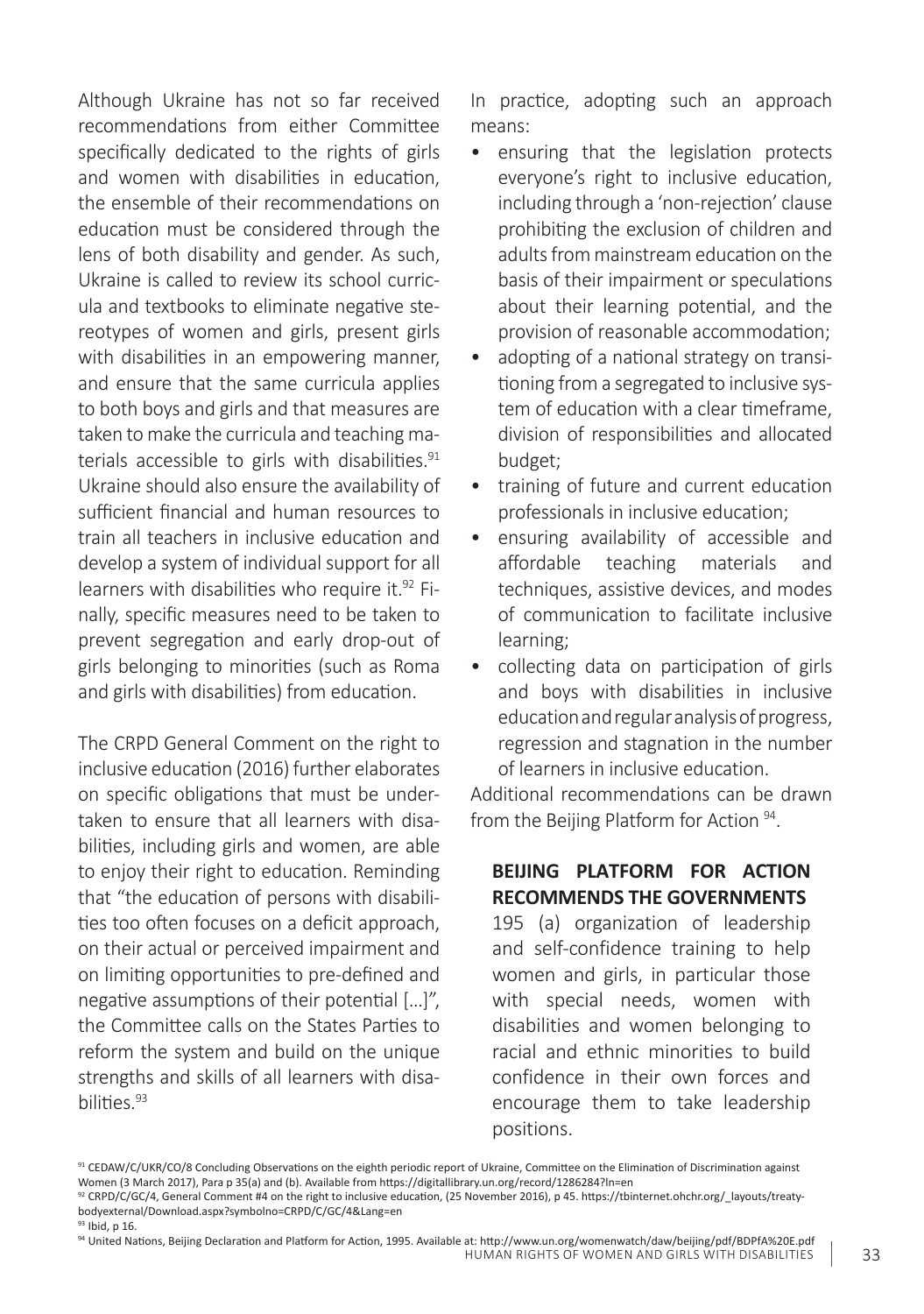Child-to-child (CtC) clubs in the Leonard Cheshire Disability Girls Education Challenge project in Kenya comprise children with and without disabilities. Such an inclusive approach made a significant contribution to the socialization of girls with disabilities. Children received training on life skills, including hygiene and self-care, as well as information about their sexual and reproductive health rights.

Some girls with disabilities took part in drama competitions advocating for disability rights. The CtC clubs have also been considered instrumental in promoting gender equality and reducing stigma and discrimination against girls with disabilities.

Since both girls and boys were trained on the rights of girls with disabilities, some of the boys have become champions for their rights. The boys and girls with disabilities together took part in commemoration of the International Day of Persons with Disabilities and Inclusive Education Day, highlighting the importance of equal rights and opportunities for girls and boys with disabilities.<sup>95</sup>

To contribute to the implementation of CEDAW's Article 10 and the Committee's related recommendations, women and girls with disabilities, as well as civil society organizations and human rights activists working witht the rights of women and girls with disabilities may:

- take actions to ensure equal participation of women and girls with disabilities in the development of the state and local policies that promote the right of persons with disabilities to education;
- develop and conduct advocacy campaigns and educational events promoting the importance of lifelong learning for women and girls with disabilities on an equal basis with men and boys;
- conduct public monitoring of the introduction of inclusive education at all levels of education;
- provide advisory assistance and

participate directly in conducting gender audits on the accessibility of educational institutions and reasonable accommodation;

- promote the availability of educational materials, the educational process for girls and boys, men and women with disabilities;
- provide legal assistance to girls and boys with disabilities and their parents to protect their right to education and to prevent their exclusion from the system of education on the basis of impairment;
- advocate for and promote the involvement of teachers / lecturers (women and men) with disabilities to work at educational institutions, in the public educational sector.

<sup>95</sup> United Nations, "Still Left Behind: Pathways to Inclusive Education for Girls with Disabilities", (Leonard Cheshire International, 2017), p 32. Available at: https://www.leonardcheshire.org/sites/default/files/still\_left\_behind\_-\_pathways\_to\_inclusive\_education\_for\_girls\_with\_disabilities\_-\_leonard\_ cheshire\_disability\_-\_ungei.pdf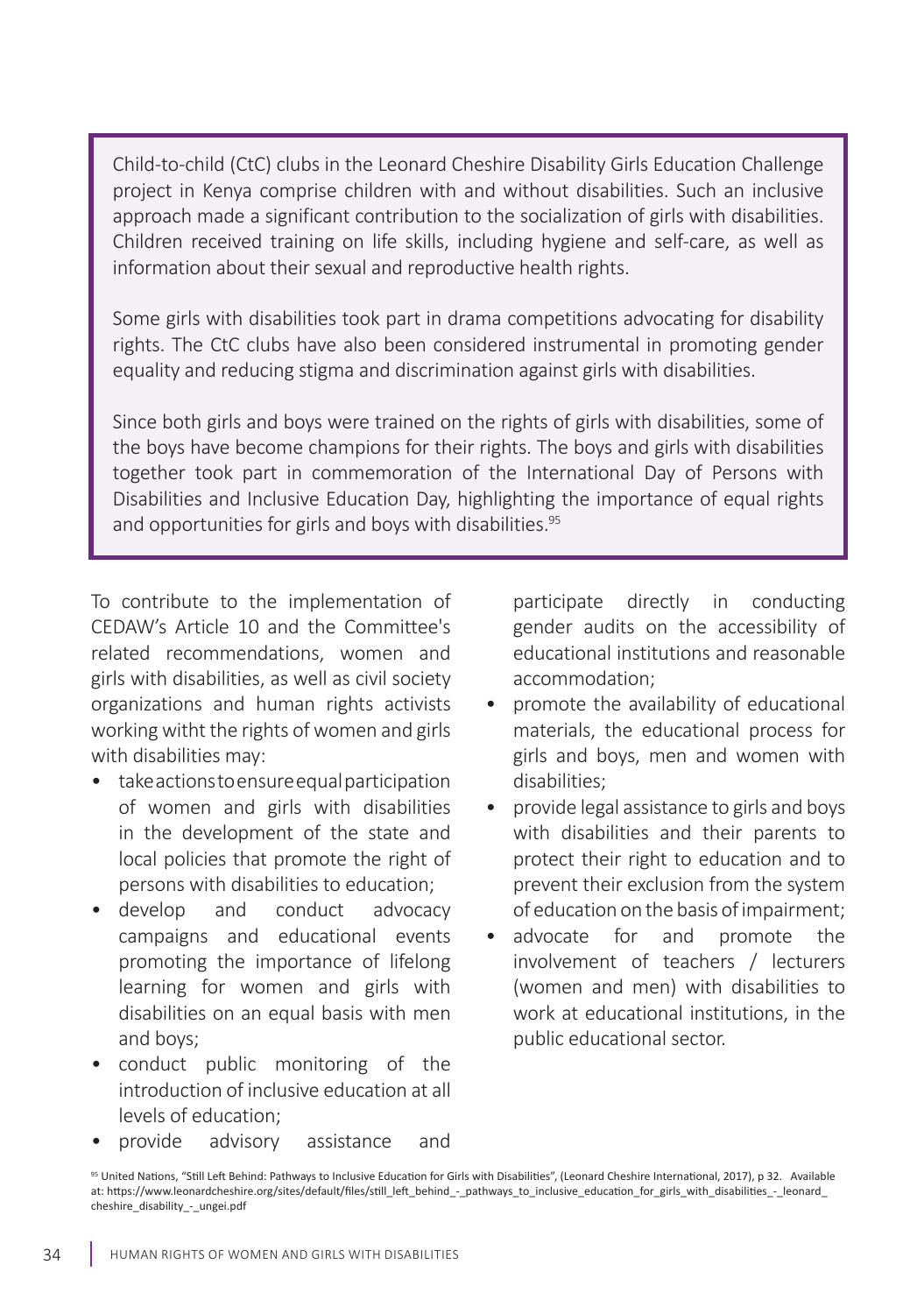# EQUAL ACCESS TO EMPLOYMENT

Article 11 of CEDAW requires the States to take measures to eliminate discrimination against women in the field of employment. The state should ensure equal rights for women and men, in particular, the right to: work; the same employment opportunities and the application of the same criteria for selection in matters of employment; free choice of profession and employment; promotion, job security and all benefits and conditions of service; vocational training and retraining; equal remuneration and benefits; equal treatment in respect of work of equal value; social security, particularly in the cases of retirement, unemployment, sickness, invalidity and old age and other incapacity to work, as well as the right to paid leave; protection of health and safe working conditions.

CRPD echoes these provisions and even adds a detailed legal framework concerning the right of persons with disabilities to work. It states that the right of persons with disabilities to work includes the right to the opportunity to gain a living by work freely chosen or accepted in a labor market and work environment that is open, inclusive and accessible to persons with disabilities, and sets out a non-exhaustive list of appropriate steps for States Parties to take, including through legislation, to safeguard and promote the realization of the right to work for all persons with disabilities. <sup>96</sup>

CRPD provides a number of key concepts in the understanding of implementation of the right to work for persons with disabilities, such as prohibition of all discrimination on the basis of disability. This includes not only direct and indirect discrimination, but also harassment, discrimination by association of, for example, a mother without disability having a child with a disability, and failure to provide reasonable accommodation.

Reasonable accommodation in relation to employment may mean adjustments to the recruitment process, such as meeting the candidate's accessibility requirements during the interview, adaptations to the work facilities or procedures, such as allowing the person to work flexible hours or from home if appropriate or taking measures to protect the person from harassment or stereotyping by work colleagues by providing training and safe complaint procedures.

Article 2 of CRPD defines reasonable accommodation as *"necessary and appropriate modification and adjustments not imposing a disproportionate or undue burden, where needed in a particular case, to ensure to persons with disabilities the enjoyment or exercise on an equal basis with others of all human rights and fundamental freedoms." <sup>97</sup>*

While women with disabilities face many of the same challenges that affect all women, such as lack of equal access to employment, harassment in the workplace and lower

96 United Nations, Convention on the Rights of Persons with Disabilities, 13 December 2006, Art 27(1)(a-k). Available at: http://www.ohchr.org/EN/HR-Bodies/CRPD/Pages/ConventionRightsPersonsWithDisabilities.aspx 97 Ibid., Art 2.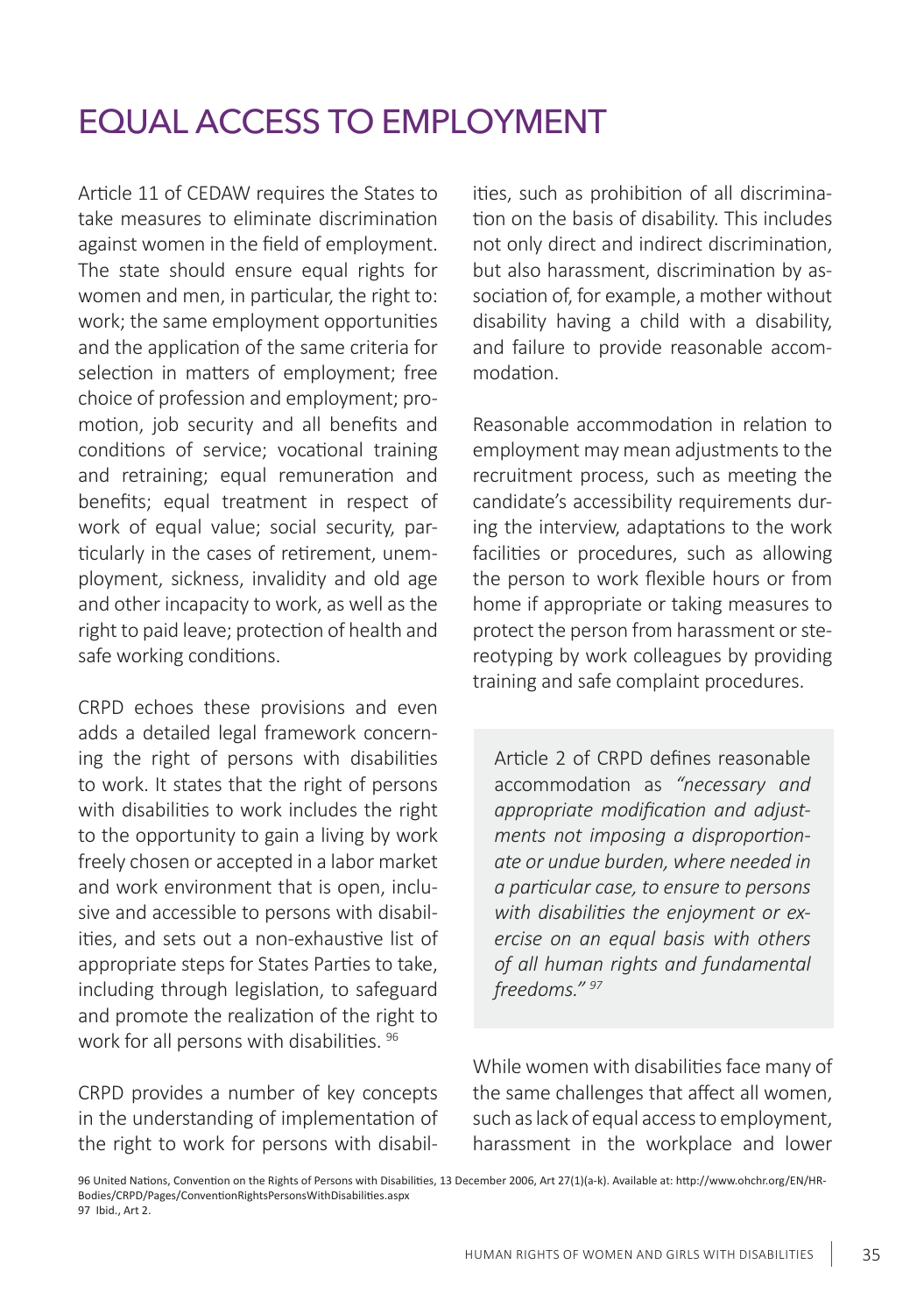pay, they are often doubly disadvantaged as a result of difficulty of securing employment, extra disability-related costs and lack of control over their own property or finances due to legal restrictions often imposed on persons with disabilities. Women with disabilities are consistently underrepresented in all categories of employment, particularly management positions, while reliable data on employment of women with disabilities is rarely available.<sup>98</sup> Seeking redress against discrimination is often impossible for women with disabilities due to discriminatory attitudes dismissing their claims, as well as physical, information and communications barriers.<sup>99</sup>

Recognizing the double burden experienced by women with disabilities in the field of employment, the CEDAW Committee recommended Ukraine to: *"intensify its efforts to create an enabling environment for women to become economically independent, including by raising the awareness of employers in the public and private sectors of the prohibition of discrimination in employment against women, including women with disabilities, and to promote the entry of women into the formal economy, including through the provision of vocational and technical training."* <sup>100</sup>

The Committee goes on to recommend *"to strengthen its efforts to provide women affected by conflict, including women with disabilities, widows and women heads of household, with sustainable economic op-* *portunities and effectively address all barriers to the equitable participation of women in the labour market." <sup>101</sup>*

The CRPD Committee echoes these recommendations by proposing, in its turn, to *"strengthen incentives for businesses and the public sector to employ persons with disabilities".* <sup>102</sup>

Most other employment-related recommendations of the CEDAW Committee are also directly relevant to women and girls with disabilities, such as reinforcement of legislation to define and prohibit harassment in the workplace, or improvement of the access of women and girls to information technologies.

An analysis of recommendations of the UN human rights treaty bodies to other countries would be beneficial for guiding the national measures. For example, the CRPD Committee has consistently recommended adoption of strategies for the employment of persons with disabilities, especially women, in an open labor market in line with SDG target 8.5: "by 2030 achieve full and productive employment and decent work for all women and men, including for young people and persons with disabilities, and equal pay for work of equal value". The recommendations included provision of reasonable accommodation, flexible time arrangements, appropriate training for work and measures to prevent harassment and other forms of

<sup>&</sup>lt;sup>98</sup> A/HRC/22/25 Thematic study on the work and employment of persons with disabilities, Office of the United Nations High Commissioner for Human Rights (17 December 2012), para 24. Available at: https://www.ohchr.org/Documents/HRBodies/HRCouncil/RegularSession/Session22/A-HRC-22-25\_ en.pdf

<sup>99</sup> CRPD/C/GC/3, UN Committee on the Rights of Persons with Disabilities, General Comment #3, Para 58: Women and girls with disabilities. Available athttps://tbinternet.ohchr.org/\_layouts/treatybodyexternal/Download.aspx?symbolno=CRPD/C/GC/3&Lang=en

<sup>100</sup> CEDAW/C/UKR/CO/8 Concluding Observations on the eighth periodic report of Ukraine, Committee on the Elimination of Discrimination against Women (3 March 2017), Para 37(a). Available from https://digitallibrary.un.org/record/1286284?ln=en

 $101$  Ibid, para 37(f).

<sup>102</sup> CRPD/C/UKR/CO/1 Concluding Observations on the initial report of Ukraine, Committee on the Rights of Persons with Disabilities (2 October 2015), Para 51. Available from: https://tbinternet.ohchr.org/\_layouts/treatybodyexternal/Download.aspx?symbolno=CRPD/C/UKR/CO/1&Lang=En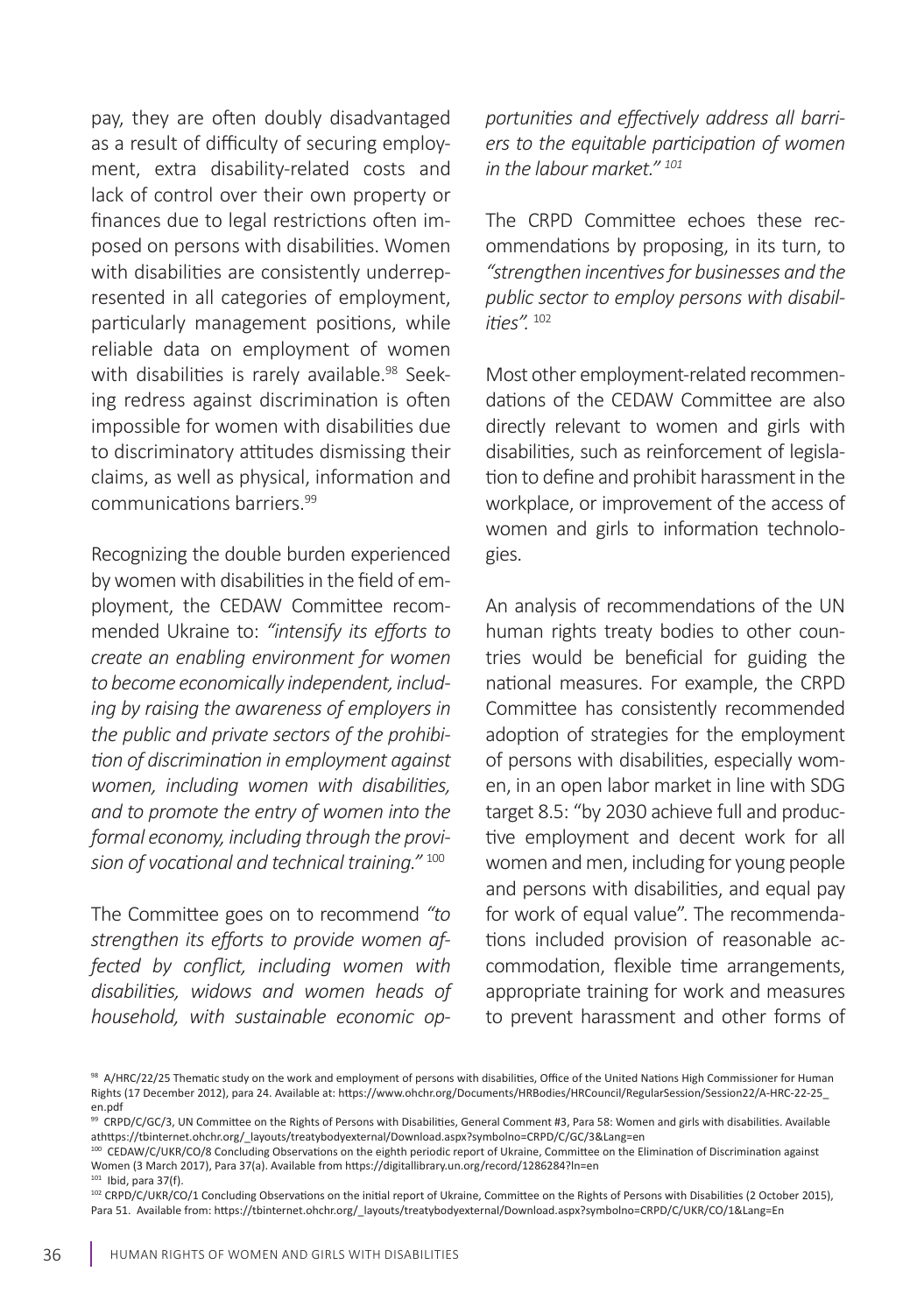discrimination, including intersecting, at the workplace (Canada 2017<sup>103</sup>, Oman 2018<sup>104</sup>) or provision of incentives for the self-employment of women with disabilities (Luxembourg 2017105).

To sum up, the effective implementation of the right of women with disabilities to employment entails, at minimum, the introduction of the following measures:

- adoption of an effective legislative framework, which includes prohibition of all forms of discrimination, including harassment and denial of reasonable accommodation, in recruitment, continuance, career advancement and working conditions, and fair and equal rights to leave entitlements for women with disabilities and mothers of children with disabilities;
- abolition of legislation that includes impairment-based provisions such as "fitness to work" or excludes women with disabilities from certain categories of employment;
- introduction of appropriate policies and programs, including affirmative action programs, incentives, technical and financial assistance for employers and entrepreneurs with disabilities;
- adoption of a national employment strategy that mainstreams women with disabilities in public and private employment.

Civil society organizations, women's groups and the organizations working with the rights of persons with disabilities can support the implementation of these recommendations by:

- raising awareness of women with disabilities, employers, state officials, employment centers, trade unions and the general public of the right of women with disabilities to employment, measures to eliminate all forms of discrimination, including harassment and denial of reasonable accommodation in the workplace;
- availing positive practices of the employment of women with disabilities as a part of technical assistance, and informing about the employers' strategies for employment of women with disabilities;
- monitoring, disclosing and making public discriminatory practices regarding women with disabilities in the field of employment;
- supporting women who faced discrimination in employment on the basis of gender and disability, including before labor dispute committees and courts;
- supporting entrepreneurship of women with disabilities by organizing training, providing accessible facilities, communication platforms and support for childcare.

<sup>103</sup> CRPD/C/CAN/CO/1 Concluding Observations on the initial report of Canada, Committee on the Rights of Persons with Disabilities. Available from: http://docstore.ohchr.org/SelfServices/FilesHandler.ashx?enc=6QkG1d%2fPPRiCAqhKb7yhshFUYvCoX405cFaiGbrIbL87R7e4hNB%2fgZKnTAU8BqK7FK-CyFSQGUzS4dKwSRSD%2fCPUoSzW7oP9OI5lweGr%2br%2b4BxfPepTr81TRWwh5sMLV0

<sup>104</sup> CRPD/C/OMN/CO/1 Concluding Observations on the initial report of Oman, Committee on the Rights of Persons with Disabilities. Available at: http://tbinternet.ohchr.org/Treaties/CRPD/Shared%20Documents/OMN/CRPD\_C\_OMN\_CO\_1\_30557\_E.docx

<sup>105</sup> CRPD/C/LUX/CO/1 Concluding Observations on the initial report of Luxembourg, Committee on the Rights of Persons with Disabilities. Available at: http://docstore.ohchr.org/SelfServices/FilesHandler.ashx?enc=6QkG1d%2fPPRiCAqhKb7yhsvP%2bdTiDrgtVuqxAW%2b69tiKIXBXKWmNQX-T%2fmo%2fEyFUOnby%2frpQIV67BUhoNbCdpCAc7SlOMvANsJafd2PwWE94Ei7KuLj0qhi2PXCwnuevVb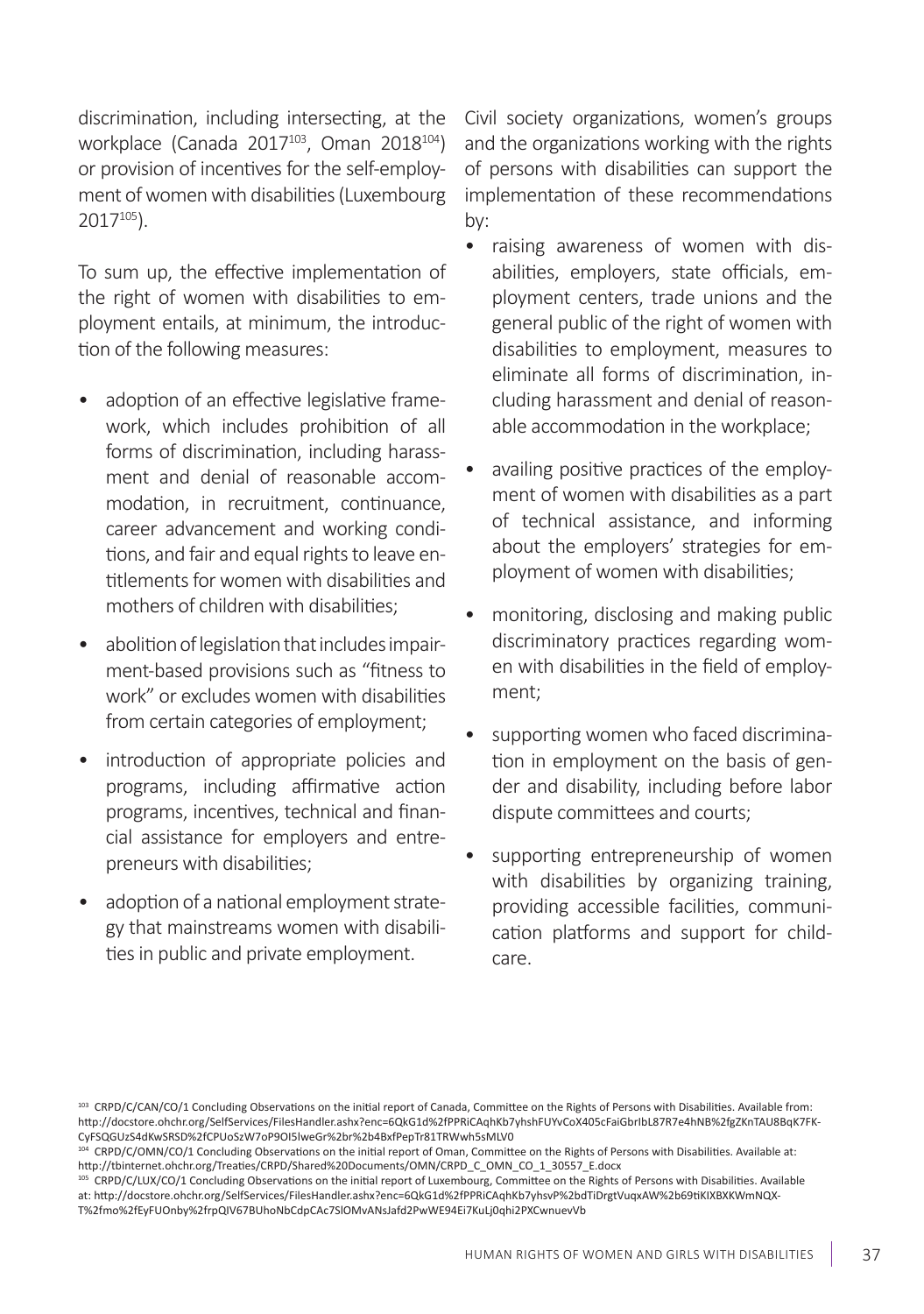# EQUAL ACCESS TO HEALTH CARE

Article 12 of CEDAW prohibits any discrimination against women in the field of health care to ensure, on a basis of equality of men and women, access to health care services, including those related to family planning. The Article obliges the States Parties to ensure for women appropriate services in relation to pregnancy, birth and the post-natal period, granting free services where necessary, as well as adequate nutrition during pregnancy and breastfeeding.

The CRPD Convention has a broader take on the right to health for persons with disabilities, reaffirming in its Article 25 the right of all persons with disabilities to the highest attainable standard of health without discrimination on the basis of disabilities. This includes equitable access to mainstream health care and programs available to the public, as well as health services needed by persons with disabilities specifically due to their disabilities. The Convention specifically calls for health services that are gender-sensitive and include sexual and reproductive health. 106

This provision is significant for women and girls with disabilities who have long been subjected to stereotypical attitudes concerning their sexuality and reproductive rights, discouraged or prevented from realizing their motherhood or denied accessible information about maternal health, contraceptives, family planning, sexually transmitted diseases, HIV, safe abortion, fertility and cancer of reproductive organs. All that increases the risk of being subjected to sexual violence, particularly in the case of women with intellectual, deaf and deafblind women. The inaccessibility of medical equipment, such as mammogram machines and gynecological examination beds, as well as the unavailability of accessible and safe transport to health care facilities puts women with physical disabilities at risk of exclusion from health care services.<sup>107</sup>

The CRPD Convention places particular emphasis on ethical standards of health care and requires health professionals to provide persons with disabilities with quality health care and on the basis of free and informed consent.108 This provision has been included to reflect the prevalence of forced interventions, such as sterilization, abortion, contraception, female genital mutilation, non-consensual surgery or treatment performed on intersex children and forced detention in a medical institution performed on many women with disabilities, particularly those with intellectual and psychosocial disabilities. $109$ 

The UN Special Rapporteur on the Rights of Persons with Disabilities echoes the concerns about sexual and reproductive rights of girls and women with disabilities and emphasizes the importance of establishing adequate legal and policy frameworks, empowering women and girls with disabilities and revising the attitudes of health care pro-

<sup>106</sup> United Nations, Convention on the Rights of Persons with Disabilities, Article 25(a) and (b). https://www.un.org/development/desa/disabilities/convention-on-the-rights-of-persons-with-disabilities/optional-protocol-to-the-convention-on-the-rights-of-persons-with-disabilities.html 107 CRPD/C/GC/3, UN Committee on the Rights of Persons with Disabilities, General Comment #3, Paras 39-42: Women and girls with disabilities. Avail-

able at: https://tbinternet.ohchr.org/\_layouts/treatybodyexternal/Download.aspx?symbolno=CRPD/C/GC/3&Lang=en

<sup>108</sup> United Nations, Convention on the Rights of Persons with Disabilities, Article 25(d). https://www.un.org/development/desa/disabilities/conventionon-the-rights-of-persons-with-disabilities/optional-protocol-to-the-convention-on-the-rights-of-persons-with-disabilities.html

<sup>109</sup> CRPD/C/GC/3, UN Committee on the Rights of Persons with Disabilities, General Comment #3, Para 44: Women and girls with disabilities. Available at: https://tbinternet.ohchr.org/\_layouts/treatybodyexternal/Download.aspx?symbolno=CRPD/C/GC/3&Lang=en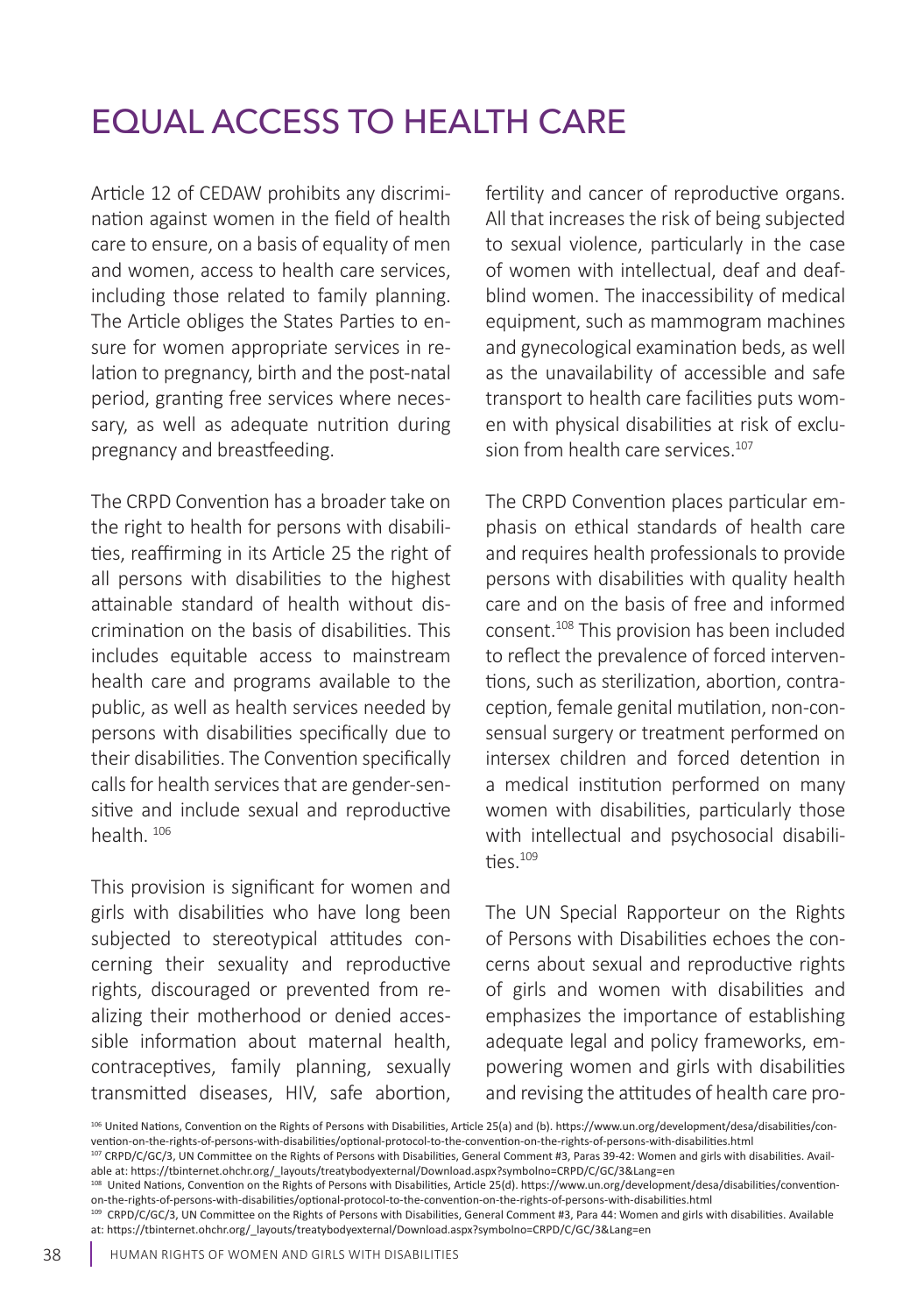fessionals and services providers.<sup>110</sup>

The 2011 monitoring data by non-governmental organizations, including Berehynia, Autonomous Republic of Crimea confirmed that women with disabilities met significant challenges in the area of health care  $111$ :

- 65 % of women with disability visit a clinic less than once per year;
- 11% of them practice self-treatment
- 13.3% of women with disabilities encountered an inappropriate behavior and remarks by the doctors
- 18.9% of doctors noted that examination of such women causes difficulties
- 76% of women mentioned the absence of elevators and that the gynecologist's office is located higher than the first floor;
- 100% women with disabilities are not satisfied with the accessibility of medical services in their district or city.

This data confirms the lack of required conditions in healthcare institutions, thus impeding the provision of high-quality services for to women with disabilities.

In Ukraine, there is no maternity welfare center that would be architecturally accessible for women using wheelchairs, have an accessible entrance and modern medical equipment convenient for a woman with musculoskeletal disorders.

Women with visual impairments are not able to find their bearings in hospital without a guide as there are no accessibility elements for blind people; women with hearing loss have

a big problem communicating with doctors. Maternity hospitals are totally inaccessible as regards entrances, wards, and sanitary facilities, as there are no elevators in there.

Both CEDAW and CRPD Committees acknowledged particular hardships experienced by women and girls with disabilities in accessing health care services in Ukraine. In 2015, the CRPD Committee expressed a concern about a restricted access to information on sexual and reproductive health and family planning for women and girls with disabilities. It recommended to Ukraine to take measures to address

111 CRPD/C/GC/3, UN Committee on the Rights of Persons with Disabilities, General Comment #3, Paras 39-42: Women and girls with disabilities. Available at: https://tbinternet.ohchr.org/\_layouts/treatybodyexternal/Download.aspx?symbolno=CRPD/C/GC/3&Lang=en

<sup>110</sup> United Nations, Sexual and reproductive health and rights of girls and young women with disabilities, (14 July 2017) para 61. Available at:https:// www.ohchr.org/Documents/Issues/Disability/A\_72\_133\_EN.docx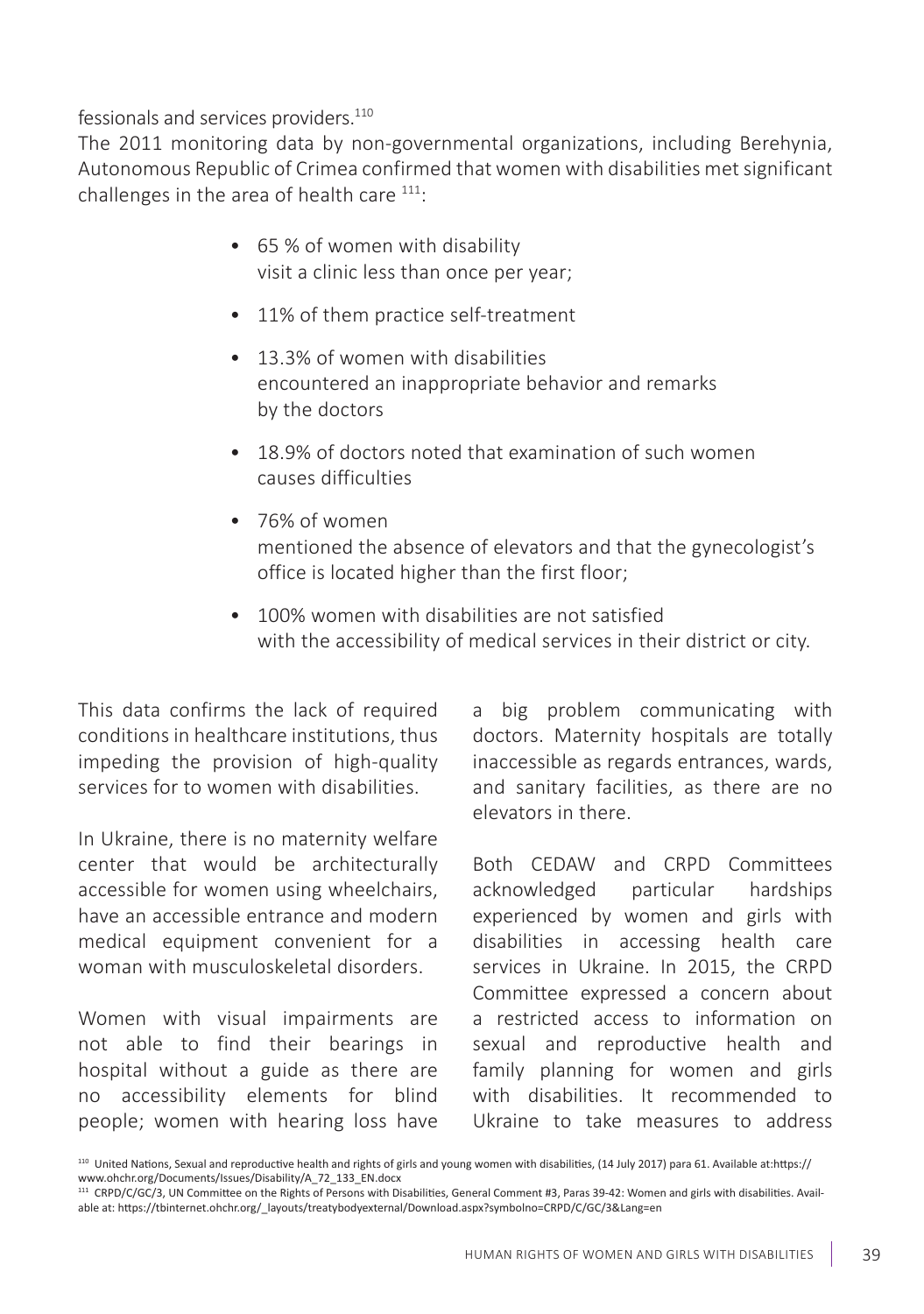these challenges in both urban and rural areas.112 In 2017, the CEDAW Committee raised similar concerns in its Concluding Observations over a the lack of access to health care for women with disabilities, as well as about an the overall insufficient budget allocations for medical services, treatment of preventable diseases and prevention ofsubstance abuse in relation to all women.

The CEDAW Committee recommended Ukraine to take the following measures, which would benefit women with disabilities among the rest:

- abolishing the practice of forced sterilization without free and informed consent of women with disabilities, and providing remedies for victims of forced sterilization;
- ensuring appropriate budget allocations to health services and improving women's access to highquality health care and health-related services;
- ensuring equal access to and availability of mammograms and screening services to women throughout its territory;
- intensifying the implementation of strategies to combat HIV/AIDS, in particular, preventive strategies, and continuing the provision of free antiretroviral treatment to all women with HIV/AIDS, as well as strategies to combat alcoholism and drug consumption among women;

and girls to health-care information and affordable services, in particular, regarding reproductive health and contraceptive methods; collecting disaggregated data and providing training to medical and health professionals, particularly in rural areas.

The 2015 CRPD Concluding Observations included the following recommendations:

- to ensure equal access of all persons with disabilities to timely and quality health care services both in rural and urban areas, including by providing access to medicines and rehabilitation services and providing information and services on sexual and reproductive health and family planning, especially to women and girls with disabilities;
- to provide effective access to medical information and ensure the availability of (medical) services for women and girls, in particular, regarding reproductive health;
- to provide training for health professionals, including in rural areas and residential institutions. This information should be made available in accessible formats, including alternative formats (Braille, sign language, easy-to-understand format), to reach women and girls with disabilities.
- providing effective access for women

<sup>112</sup> CRPD/C/UKR/CO/1, Concluding Observations on the initial report of Ukraine, Committee on the Rights of Persons with Disabilities (2 October 2015), Paras 46-47. Available from: https://tbinternet.ohchr.org/\_layouts/treatybodyexternal/Download.aspx?symbolno=CRPD/C/UKR/CO/1&Lang=En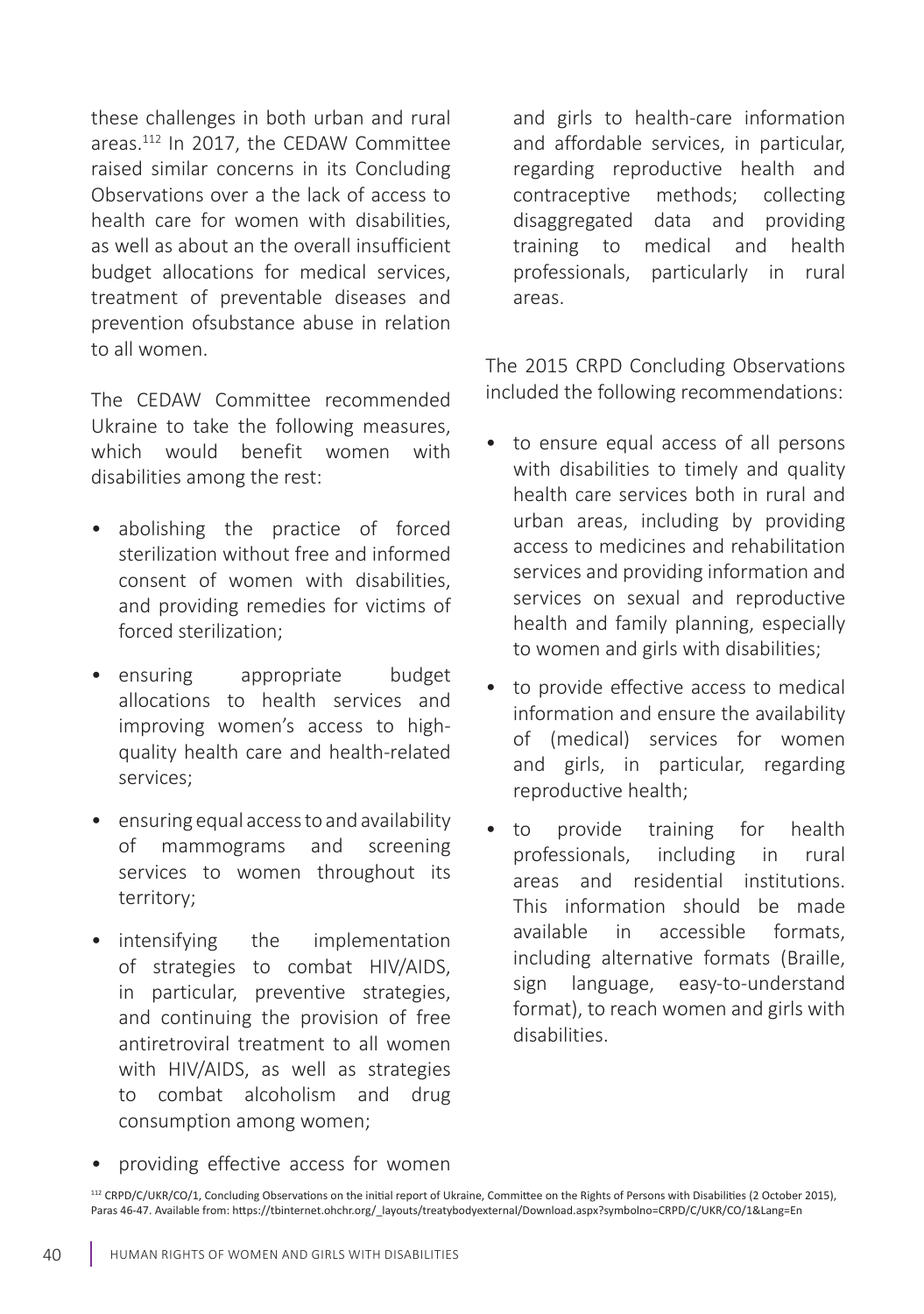In addition to these Ukraine-specific recommendations, the government can draw inspiration from relevant recommendations that the CRPD Committee has given to other countries, such as the recommendations to Montenegro (2017):

47. The Committee recommends that the State Party adopt all necessary legislative and policy measures and action plans, and allocate adequate resources to their implementation in order to ensure that:

- a. all persons with disabilities have access to timely and quality health care services, including at the local level;
- b. sexual and reproductive health services and information are fully accessible to persons with disabilities, including by increasing the number of accessible gynecological chairs and ensuring that adequate information is provided in accessible formats and alternative methods of communication to all women and girls with disabilities concerning their sexual and reproductive rights;
- c. forced sterilization is fully prohibited un-

der all circumstances;

- d. professionals in mainstream health services receive training on the rights enshrined in the Convention that includes training on the right to free and informed consent with particular regard to reasonable accommodation, and that such training be also provided by persons with disabilities and their representative organizations;
- e. All health care and (?) services provided to persons with disabilities, including all mental health care and (?) services, are based on the free and informed consent of the individual concerned, that the third party consent is explicitly prohibited, and that any failure to act in line with the free and informed consent of the patient is punished.<sup>113</sup>

Civil society organizations, women's groups and the organizations working with the rights of persons with disabilities can partner with the state institutions in the implementation of these recommendations by:

- providing information about the rights of women and girls with disabilities, women's physical and mental health in accessible formats, including Braille, sign language and easy-to-understand language (in collaboration with public authorities and health care providers);
- organizing community outreach activities to inform women and girls with disabilities about their right to health, available resources, accessible and affordable health care facilities;
- making sure that these activities reach out to women and girls living in

residential institutions;

- advising the local authorities and health care service providers on accessibility standards of healthcare institutions, and participating in local Accessibility Committees;
- providing training to healthcare professionals on human rights-based approach to disability in healthcare, such as informed consent etc;
- monitoring health care service provision to women and girls with disabilities, and collecting information about irregularities.

<sup>113</sup> CRPD/C/MNE/CO/1 Concluding Observations on the initial report of Montenegro, Committee on the Rights of Persons with Disabilities (22 September 2017). Available at: http://docstore.ohchr.org/SelfServices/FilesHandler.ashx?enc=6QkG1d%2fPPRiCAqhKb7yhsrw3j2oJ%2bGlboyisAHzPAx%2f-WwPAjO0B7RMgwj%2brLdEMt1e4Ppu5TjBLMMR2qUGd9d2GhNd5CvW3v8dmUrNKyYNmz%2bWYuM%2bePMRrHTMT%2f6I6T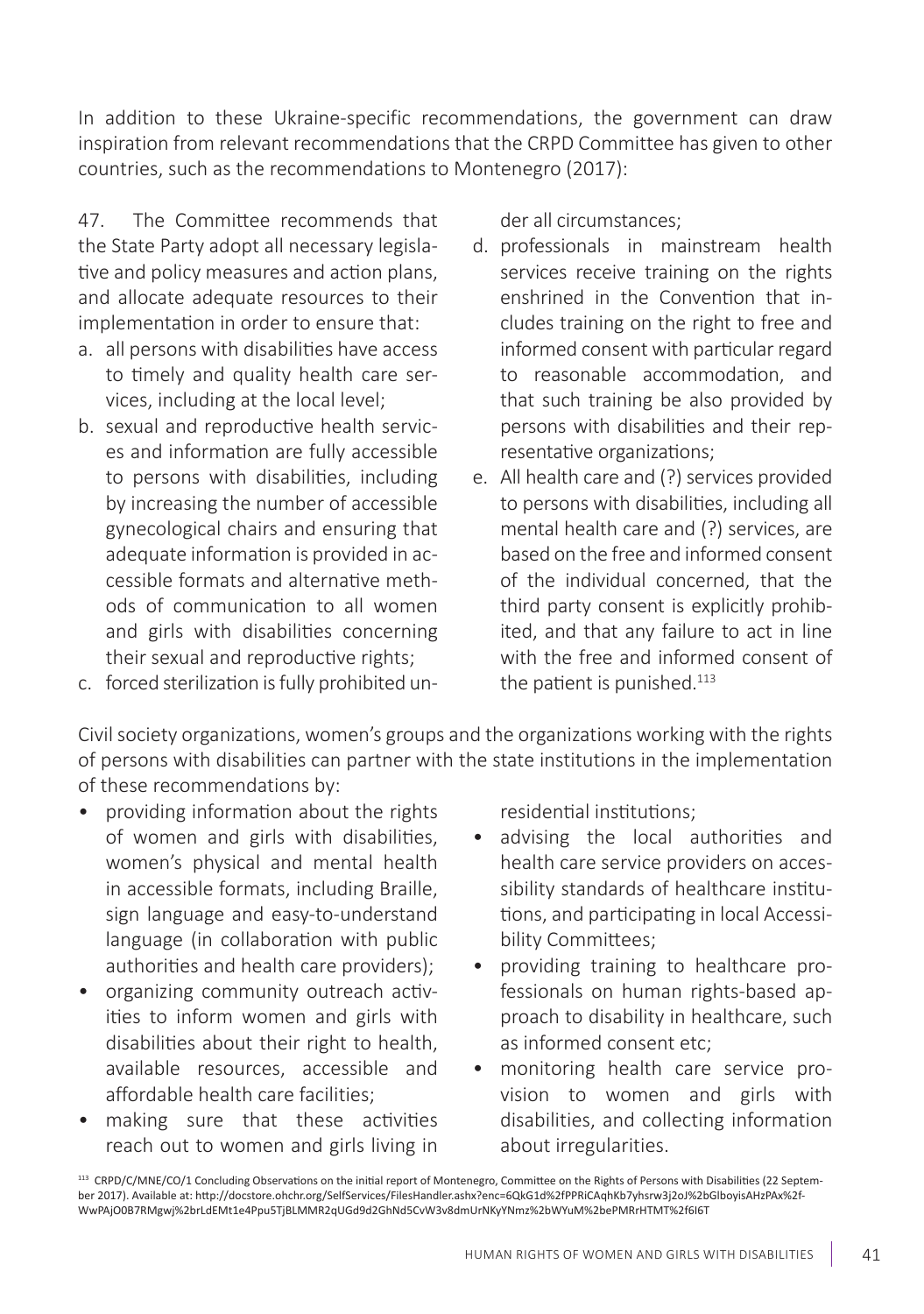#### **RAISING AWARENESS ABOUT SEXUAL AND REPRODUCTIVE RIGHTS OF WOMEN WITH INTELLECTUAL DISABILITIES IN COLOMBIA**

PROFAMILIA, the largest provider of sexual and reproductive health services in Colombia, received repeated requests from the guardians of women with intellectual and psychosocial disabilities to sterilize them, arguing that it would "protect" them against sexual abuse or violence. The same misconception was also common among the health professionals. While in general, the women and girls who have been sterilized were at a higher risk of being sexually abused. Therefore, the practice of a forced sterilization was quite common.

In consultation and partnership with the organizations of persons with disabilities and the legal clinic of the University of Los Andes, and based on the provision of CRPD, particularly legal capacity and protection of the integrity of the person with a disability, PROFAMILIA and the partners have implemented a number of strategic actions, including:

- awareness raising activities targetting health care professionals, the judiciary, families of women with disabilities, and persons with disabilities themselves;
- trainings for women and girls with disabilities on their reproductive health and rights, also targeting their family members;
- promotion of the autonomy and respect of the will and preferences of women with disabilities in sexual and reproductive health services;
- legal challenge of legal provisions on the guardianship regime and forced sterilization;
- introduction of changes and amendments to the Health Ministry's resolution

regarding the protocols and registration practice of sterilization of persons with disabilities.

As a result, health professionals, particularly those providing sexual and reproductive services, have increased their awareness that sterilization is not a solution that could prevent sexual abuse and violence against women and girls with disabilities. Also, forced sterilization of women and girls with disabilities, who have been declared legally incapable, can only be undertaken with a judge's order.

The judiciary and health care professionals are now better informed about sexual and reproductive rights of girls and women with disabilities, and that harmonization of the legislation with CRPD requires restoration of full legal capacity of all persons with disabilities. Importantly, the women and girls themselves and their families have received access to information, including ways on how to be safe from sexual abuse without undergoing an irreversible medical procedure. <sup>114</sup> Overall, this process brought about a decrease in the numbers of sterilizations performed on women with disabilities in Colombia.

*"I was never heard and never taken into account. Nobody asked me what I thought. But now, I know I can say what I think and if I don't like something that's happening, I can say it."* Sonia Restrepo, a young woman with intellectual disability and participant of advocacy campaign in Colombia. 115

<sup>114</sup> Making It Work. Advocacy for legal education in Colombia. Available at: https://www.makingitwork-crpd.org/index.php/our-work/good-practices/ advocacy-legal-education-colombia  $115$  Ibid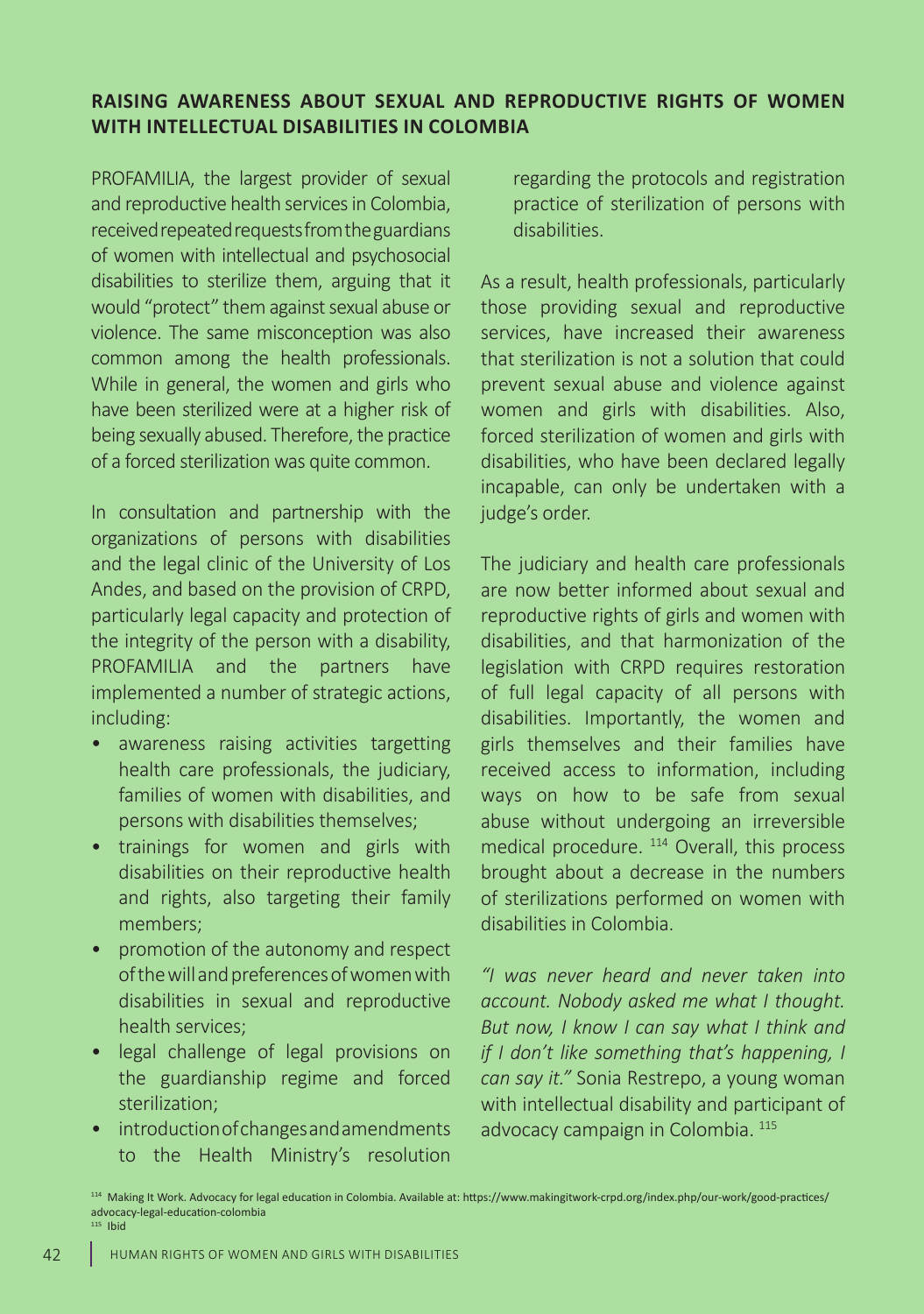## ELIMINATION OF DISCRIMINATION IN ECONOMIC AND SOCIAL LIFE

Article 13 of CEDAW prohibits discrimination against women in other areas of economic and social life in order to ensure, on the basis of equality of men and women, the same rights to family benefits, bank loans, mortgages and other forms of financial credit, the right to participate in recreational activities, sports and all aspects of cultural life.

The scope of this Article partially intertwines with Articles 12, 28 and 30 of the CRPD Convention. Indeed, protection of the right to own or inherit property, to control own financial affairs or to have equal access to bank loans, mortgages and other forms of financial credit is particularly crucial for women with disabilities who are often deprived of these rights through patriarchal systems of substituted decision-making.<sup>116</sup>

Women with disabilities who, as a consequence of historical discrimination, are over-represented among poor people and denied the opportunity to earni income must be duly reflected in social protection and poverty reduction programs. $117$  This particularly concerns older women with disabilities, those belonging to LBTIQ community or living in rural areas. As a result of general invisibility and stigma, women and girls with disabilities are often excluded from participation in cultural life, recreation, leisure and sport, which further perpetuates their isolation.

For women with disabilities, the right to participate in recreational activities, sports and cultural life protected by Article 13 of CEDAW is often conditional on the removal of barriers, such as financial, architectural or attitudinal. The CRPD Committee makes clear recommendations to Ukraine to address the increased risk of poverty of persons with disabilities by reviewing its budgetary allocations and increasing the disability pension, $118$  and improve the accessibility of books and other copyrighted works for persons with disabilities by ratifying the Marrakesh Treaty to Facilitate Access to Published Works for Persons Who Are Blind, Visually Impaired or Otherwise Print Disabled.<sup>119</sup>

In order for women and girls with disabilities in Ukraine to realize the right to equality in economic and social life, the State is urged to $120$ :

create an enabling environment for women to become economically independent, including by raising the awareness of employers in the public and private sectors about the prohibition of discrimination in employment against women, including women with disabilities, and to promote the entry of wom-

<sup>116</sup> CRPD/C/GC/3, UN Committee on the Rights of Persons with Disabilities, General Comment #3, Para 51: Women and girls with disabilities. Available at: https://tbinternet.ohchr.org/\_layouts/treatybodyexternal/Download.aspx?symbolno=CRPD/C/GC/3&Lang=en

<sup>117</sup> Ibid, para 59.

<sup>118</sup> CRPD/C/UKR/CO/1, Concluding Observations on the initial report of Ukraine, Committee on the Rights of Persons with Disabilities (2 October 2015), Para 53. Available at: https://tbinternet.ohchr.org/\_layouts/treatybodyexternal/Download.aspx?symbolno=CRPD/C/UKR/CO/1&Lang=En 119 Ibid, para 57.

<sup>120</sup> CEDAW/C/UKR/CO/8 Concluding Observations on the eighth periodic report of Ukraine, Committee on the Elimination of Discrimination against Women (3 March 2017). Available fromhttps://digitallibrary.un.org/record/1286284?ln=en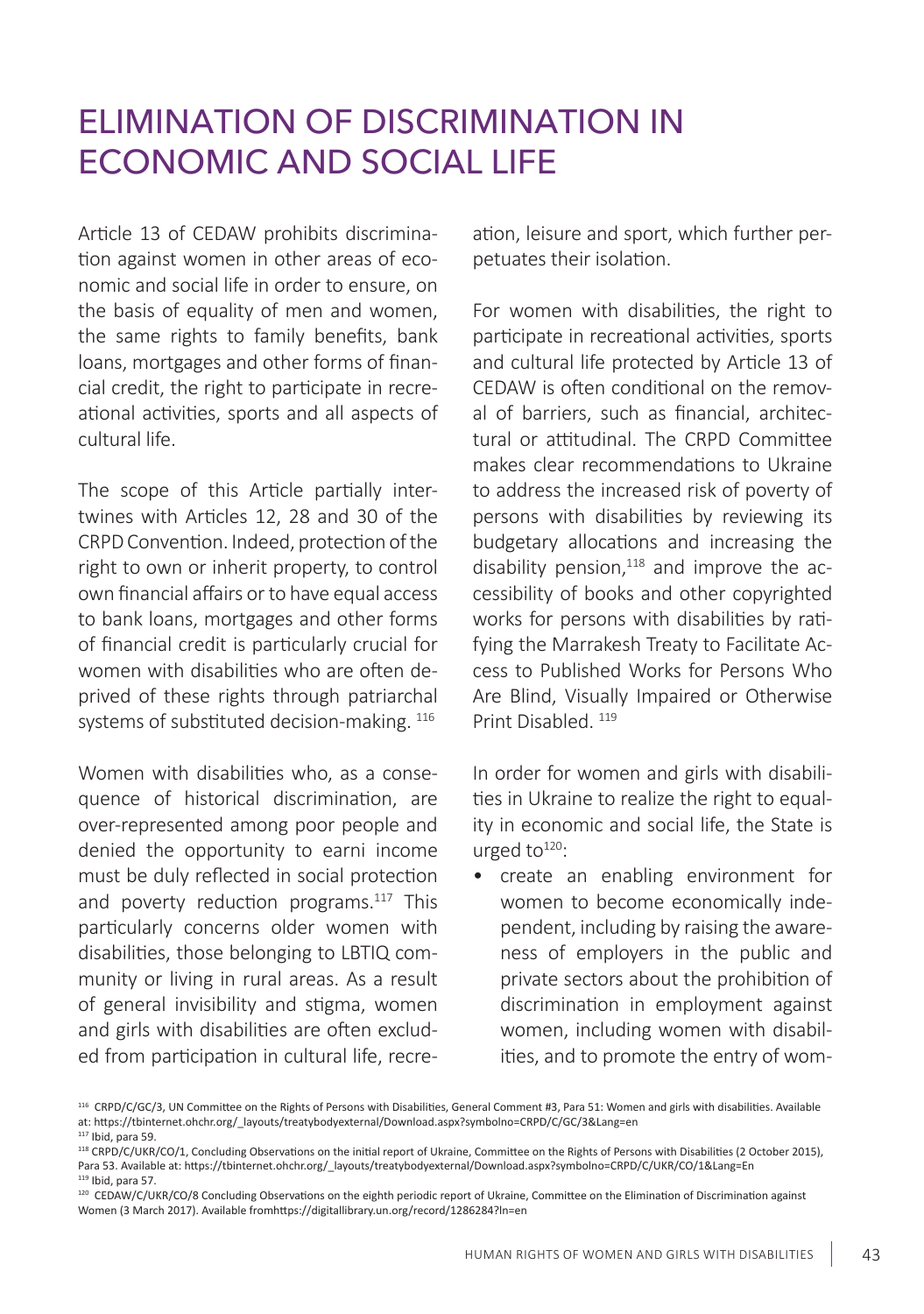en into the formal economy;

- adopt comprehensive policies and programs to protect the rights of women and girls with disabilities, ensure their equal access to social protection and promote their autonomy and access to community services;
- replace its guardianship and mental health law with supported decisionmaking mechanisms, and abolish all deprivation of legal capacity, both fully and partially, in relation to all persons with disabilities $121$ , thus enabling all women with disabilities to freely make decisions about their lives and dispose of their income;
- improve women's and girls' access to information technologies by enrolling them in computer literacy programs and securing their access to new technologies;
- provide women affected by conflict, including women with disabilities, with sustainable economic opportunities and effectively address all barriers to women's equitable participation in the labor market.

Civil society organizations, women's groups and the organizations working with the rights of persons with disabilities can partner with the state institutions in the implementation of these recommendations by:

- developing models of economic support for women with disabilities, including by facilitating entrepreneurship of women with disabilities and their access to financial facilities;
- advocating for accessibility of poverty reduction and social assistance programs to all women with disabilities, including those at risk of exclusion on the basis of their age, sexual orientation, migration of internal displacement status, or other factors;
- conducting gender accessibility audits of cultural and sports facilities and institutions;
- promoting the access to services for girls and women with disabilities in the field of leisure, tourism, sports, as well as the access to cultural works, television programs, theater in accessible formats.

121 CRPD/C/UKR/CO/1, Concluding Observations on the initial report of Ukraine, Committee on the Rights of Persons with Disabilities (2 October 2015). Available from: https://tbinternet.ohchr.org/\_layouts/treatybodyexternal/Download.aspx?symbolno=CRPD/C/UKR/CO/1&Lang=En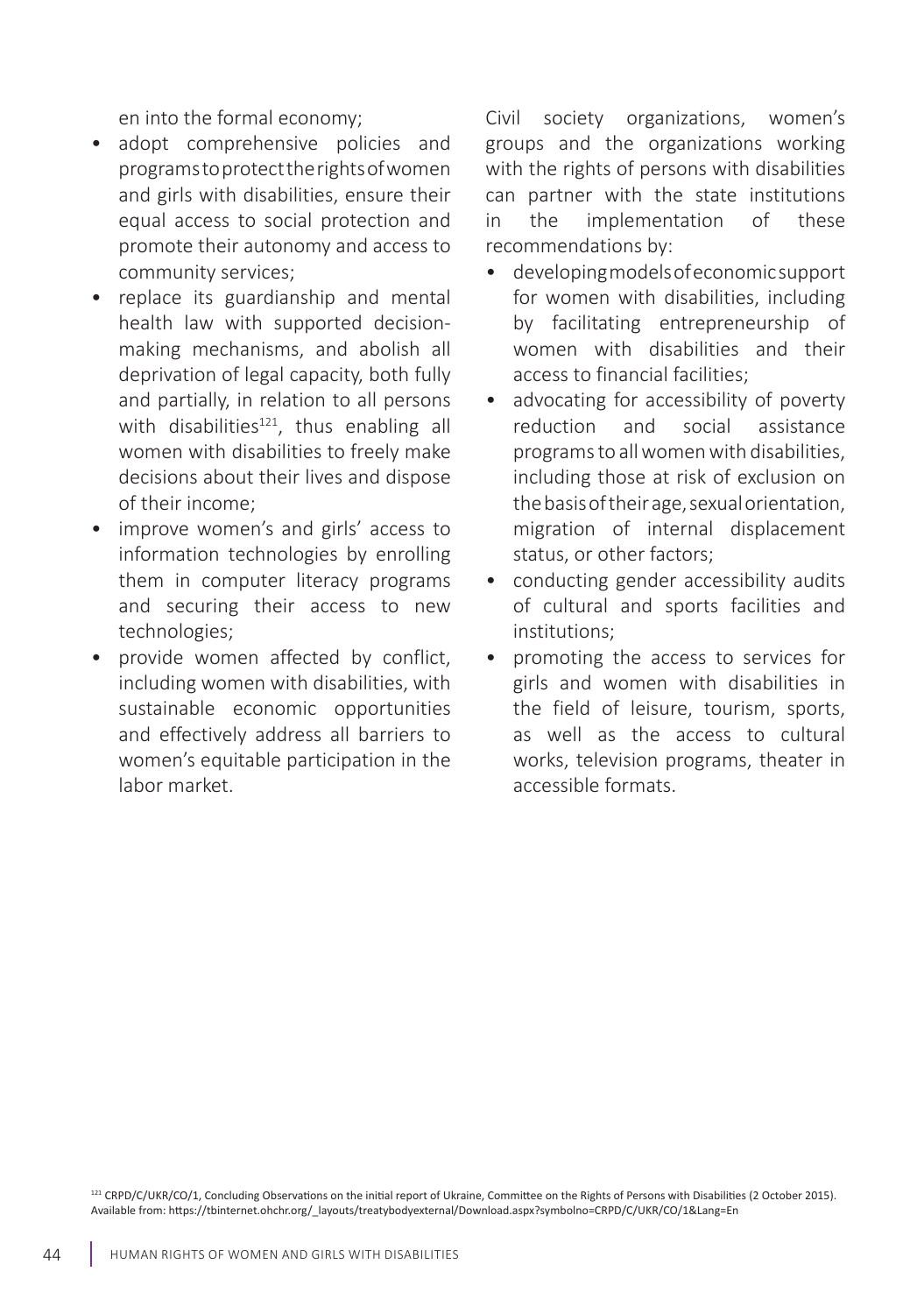# EQUAL ACCESS TO JUSTICE

Article 15 of CEDAW accords to women the equality with men before the law. The State shall accord to women a legal capacity identical to that of men and the same opportunities to exercise that capacity, giving women equal rights to conclude contracts and to administer property, and shall treat them equally at all stages of procedure in courts and tribunals.

According to this Article, the State shall accord to men and women the same rights with regard to the law relating to the movement of persons and the freedom to choose their residence and domicile.

The CEDAW General Recommendation 33 recognizes disability as one of the grounds for intersecting or compounded discrimination along with ethnicity/race, socioeconomic status, language, age, urban/rural location, which makes it more difficult for women from those groups to gain access to justice<sup>122</sup>. It further notes the six interrelated and essential components — justiciability, availability, accessibility, good-quality, accountability of justice systems, and provision of remedies for victims — as necessary to ensure access to justice. The Committee recognizes the basic elements of this approach as of universal relevance and of immediate application by the state $123$ . On accessibility of justice systems, the Committee specifically requires the States to give special attention to the access to justice systems for women with disabilities, recommending a range of measures to remove the barriers from physical to economic, information etc.<sup>124</sup>

These issues are echoed in a number of CRPD provisions, including Articles 12, 13 and 18. The central one is Article 12 that accords to all persons with disabilities the right to equal recognition before the law and reaffirms that all women and men with disabilities have full legal capacity in all aspects of life, including the right to vote, marry, find a family, act as a witness, and manage their assets and property. Full enjoyment of legal capacity enables women with disabilities to conduct a financial transaction, receive their disability pension directly (and not via the guardian), decide on the number and spacing of children and make political decisions, relying, if and when necessary, on a freely chosen support person whose job it is to act according to the woman's will and preferences.

Prompt abolition of guardianship laws and their replacement with supported decision-making systems is the main recommendation that the CRPD Committee makes in regard of to persons with disabilities deprived of their right to make financial decisions as a result of denial of legal capacity. Ukraine received such a recommendation in 2015:

27. The Committee calls upon the State Party to replace its guardianship and mental health law with supported decision-making mechanisms and abolish all deprivation of

<sup>&</sup>lt;sup>122</sup> UN Committee on the Elimination of Discrimination Against Women, General Recommendation #33 On women's access to justice, 2015, para 8, p.4. Available at: https://tbinternet.ohchr.org/Treaties/CEDAW/Shared%20Documents/1\_Global/CEDAW\_C\_GC\_33\_7767\_E.pdf <sup>123</sup> Ibid. para 14, p.5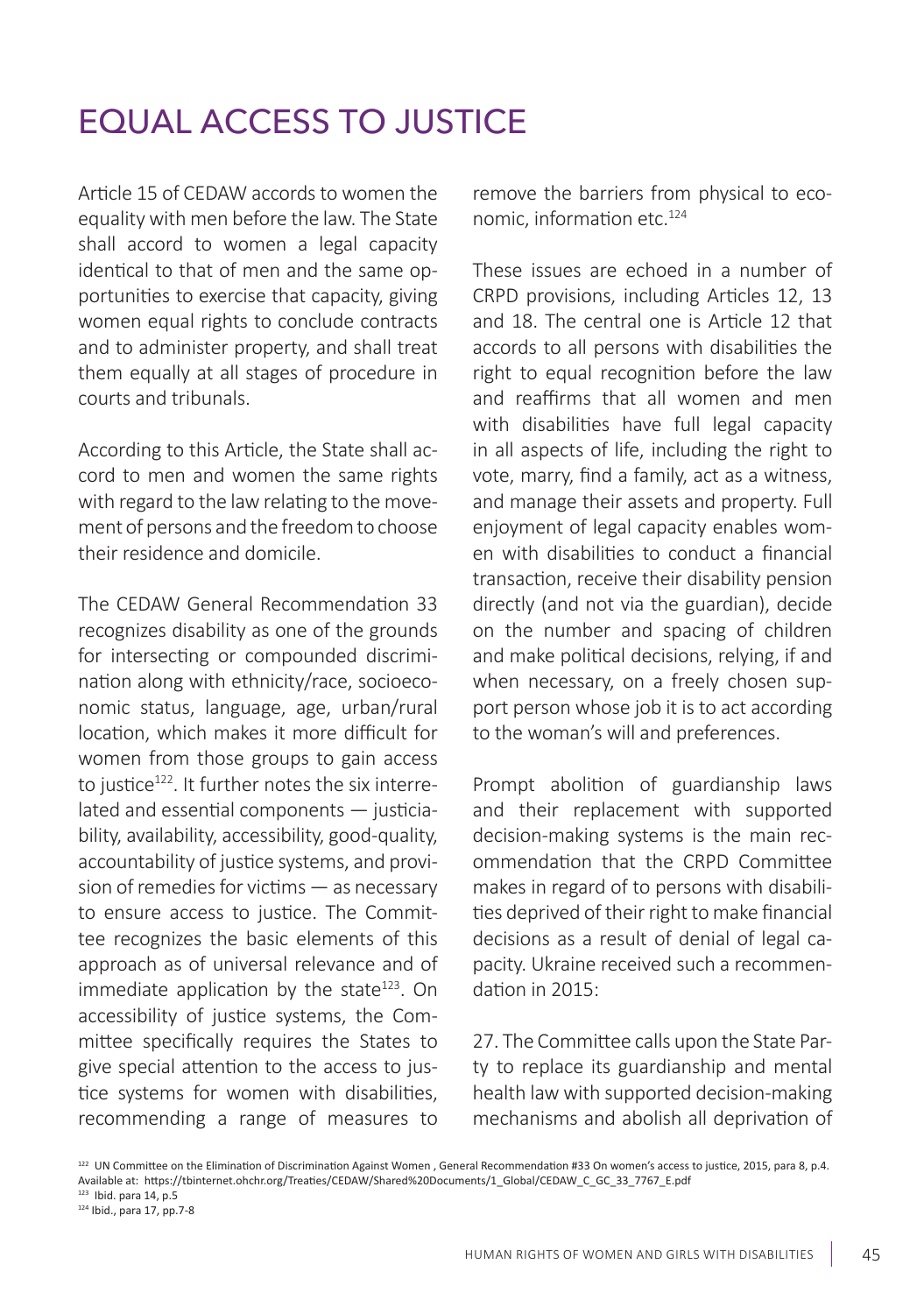legal capacity, both fully and partially, in relation to all persons with disabilities. The Committee further recommends that the State Party fully harmonize its provisions with article 12 of the Convention, as elaborated in the Committee's General Comment No. 1 and recognize the full legal capacity of all persons with all types of disability. 125

The woman's enjoyment of her full legal capacity will give her better access to justice to defend her rights. The CRPD Convention acknowledges, however, that women with disabilities still face a number of barriers in accessing justice due to harmful stereotypes and prejudice about their capacity, discrimination, inaccessibility, lack of procedural and reasonable accommodations, complicated or degrading reporting procedures and fear of retributions. <sup>126</sup>

In 2015, the CRPD Committee noted with concern that the justice system in Ukraine is largely inaccessible for persons with disabilities as a result of inaccessible buildings and information, untrained professionals and the lack of accommodations. In this regard, it recommended Ukraine to:

"[…]ensure equal access to judicial and administrative proceedings for all persons with disabilities, including access to court buildings for persons with physical impairments and access to documents in accessible formats. It also recommends that the State Party train judges, the police, penitentiary system officials and other personnel in the justice system on the rights enshrined in the Convention on the Rights of Persons with Disabilities." <sup>127</sup>

In 2017, the CEDAW Committee added to these concerns rampant corruption in the justice system, lack of legal aid and legal illiteracy of many women, recommending to urgently address these barriers.

In combination, the recommendations by the two human rights treaty bodies recommended Ukraine to:

- initiate full revision of legislation to replace the guardianship and mental health law with supported decision-making mechanisms and abolish all deprivation of legal capacity, both fully and partially, in relation to all persons with disabilities;
- ensure equal access to judicial and administrative proceedings for all women and men with disabilities, including access to court buildings for persons with physical impairments and access to documents in accessible formats;
- train judges, the police, penitentiary system officials and other personnel in the justice system on the rights enshrined in the Convention on the Rights of Persons with Disabilities and the Convention on the Elimination of All Forms of Discrimination against Women;
- design free legal aid schemes to facil-

<sup>125</sup> CRPD/C/UKR/CO/1, Concluding Observations on the initial report of Ukraine, Committee on the Rights of Persons with Disabilities (2 October 2015), Para 27. Available from: https://tbinternet.ohchr.org/\_layouts/treatybodyexternal/Download.aspx?symbolno=CRPD/C/UKR/ CO/1&Lang=En

<sup>126</sup> CRPD/C/GC/3, UN Committee on the Rights of Persons with Disabilities, General Comment #3, Para 52: Women and girls with disabilities. Available at: https://tbinternet.ohchr.org/\_layouts/treatybodyexternal/Download.aspx?symbolno=CRPD/C/GC/3&Lang=en 127 CRPD/C/UKR/CO/1, Concluding Observations on the initial report of Ukraine, Committee on the Rights of Persons with Disabilities (2 October 2015), Para 28-29. Available from: https://tbinternet.ohchr.org/\_layouts/treatybodyexternal/Download.aspx?symbolno=CRPD/C/ UKR/CO/1&Lang=En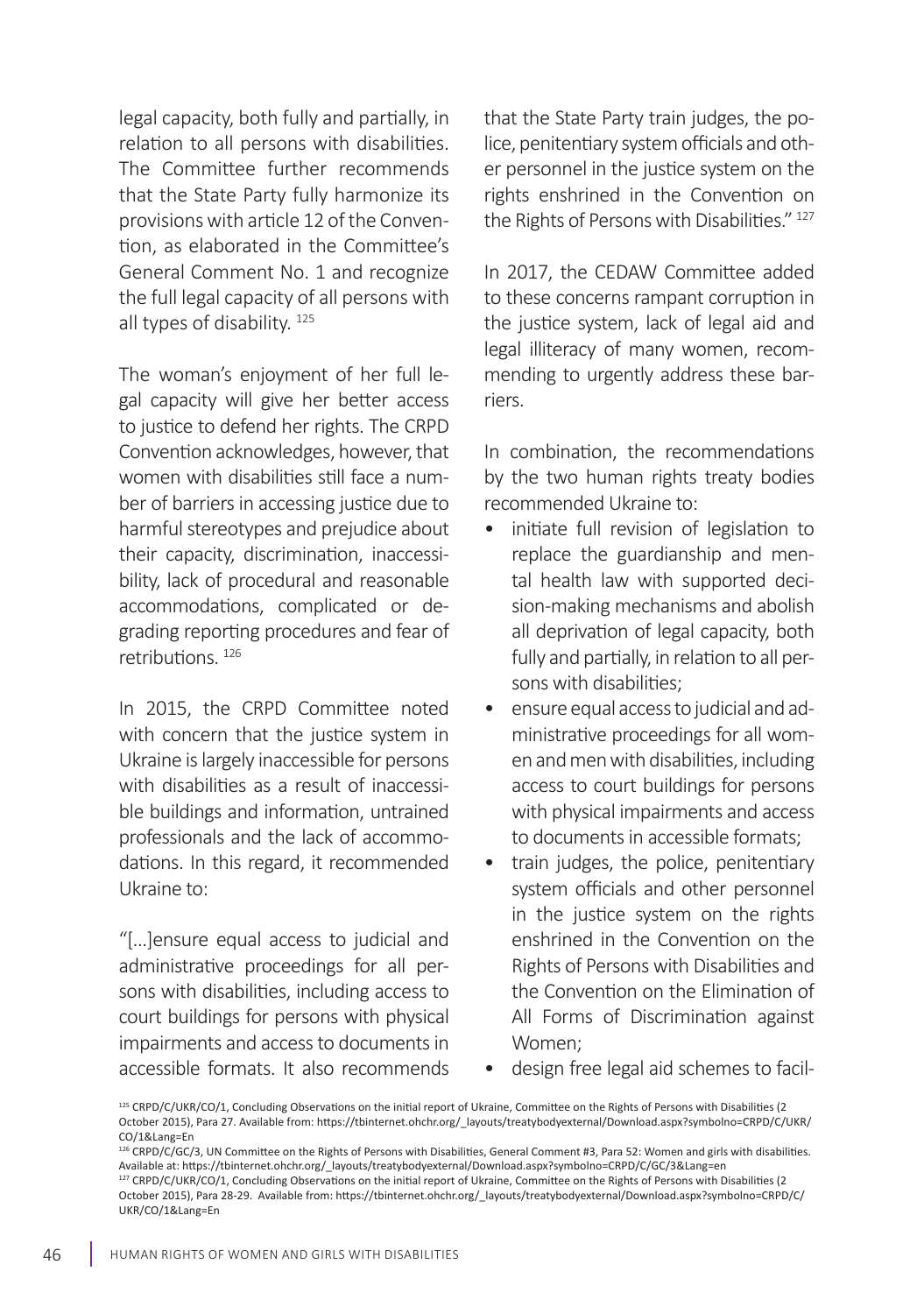itate access to justice by marginalized groups, including women with disabilities;

- adopt gender-sensitive procedures to investigate sexual violence; conduct training and adopt gender-sensitive codes of conduct and protocols for the police and military; and build the capacity of the judiciary so as to ensure its independence, impartiality and integrity;
- combat corruption, continue to reform and strengthen the judicial system, including through the provision of systematic capacity-building to judges, prosecutors, lawyers, the police and other law enforcement officials on the CEDAW, the Committee's General Recommendations and its jurisprudence under the Optional Protocol;
- remove any possible barriers to women's access to justice, including by ensuring free legal aid and waiving court costs for women without sufficient means;
- allocate sufficient resources to the legal assistance fund, as well as to non-governmental organizations facilitating women's access to justice;
- address legal illiteracy of women with disabilities, providing them with accessible information in an appropriate format about their rights, available legal recourse and support to enable them to claim their rights;
- provide mandatory capacity-building programs for judges, prosecutors, police officers and other law enforcement officials on the strict application of legislation criminalizing violence against women and on gender sensitive pro-

cedures to work with women who are victims of violence, in particular women with disabilities.

Civil society organizations, women's groups and the organizations working with the rights of persons with disabilities can partner with the state institutions in the implementation of these recommendations by:

- developing and launching legal illiteracy of women and girls with disabilities, providing them with accessible information in an appropriate format about their rights, available legal recourse and support;
- advocating for the practical implementation of the amended the Law "on Preventing and Combating Domestic Violence" to make sure it's implemented in practice includes the needs of women with disabilities who survived domestic violence;
- participating in the development of gender- and disability-sensitive programs for training of judiciary and law enforcement officers;
- conducting gender accessibility audits of judicial institutions and court buildings, and of judicial and administrative proceedings;
- supporting women with disabilities' by providing affordable legal consultations and support;
- promoting access to the Internet and ICTs in order to enhance the access of women and girls with disabilities to the judicial system at all levels, including in rural areas.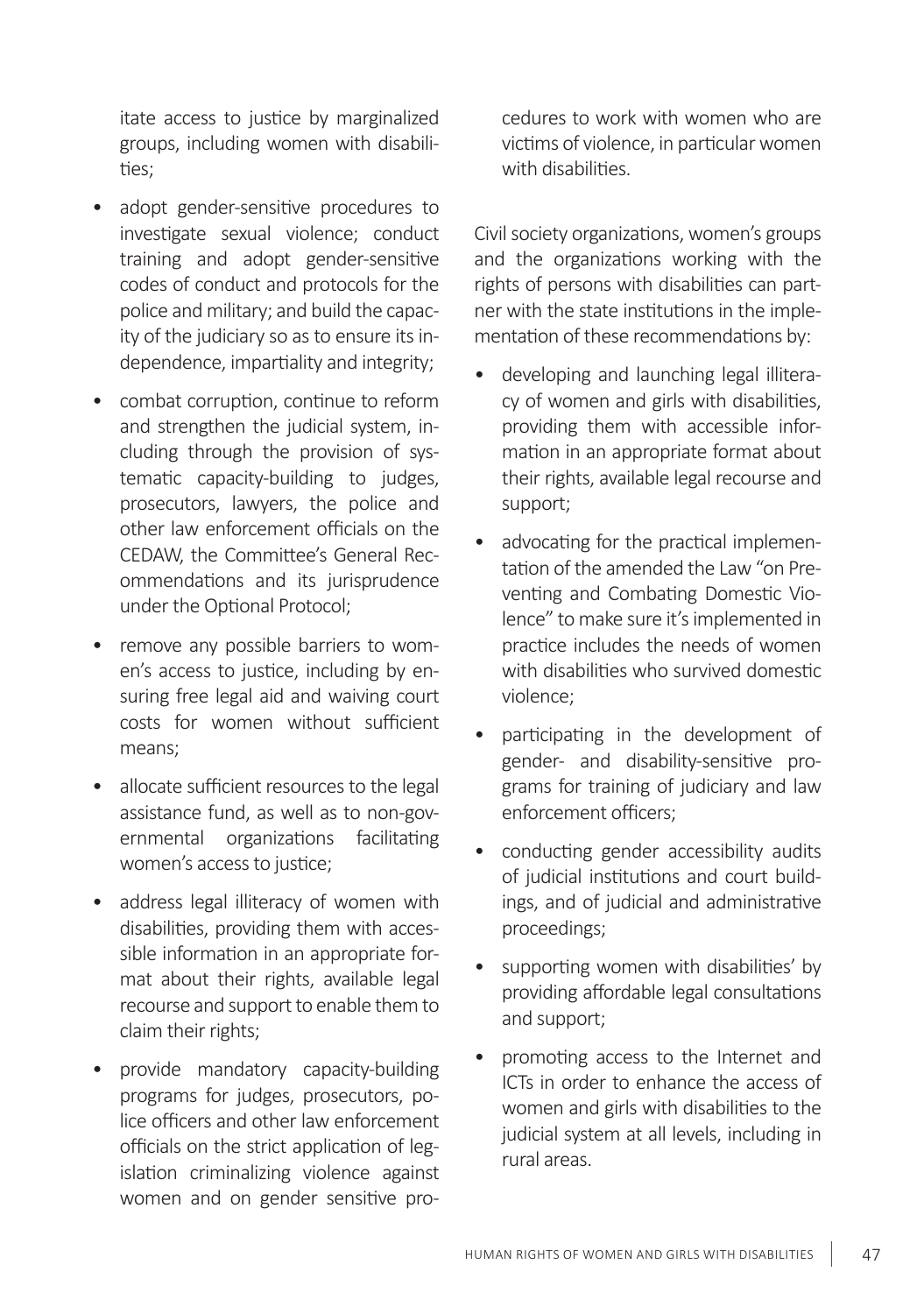In its COs on the 8th periodic report, the CEDAW Committee expressed concern about the prevalence in the State Party of violence against women, in particular, domestic and sexual violence, which remains underreported, and about the lack of statistics disaggregated by age and relationship between the victim and the perpetrator. The Committee recommended the strict application of legislation criminalizing violence against women and on gender sensitive procedures to deal (может, лучше «work»?) with women who are victims of (victimized by?) violence, in particular, women with disabilities. Also, Ukrainian

CSOs were concerned with (about?) prohibited access for women with disabilities to shelters based on their disability status. The National Assembly of People with Disabilities advocated the amendment of the Shelters Regulation to provide access to them for women with disabilities and remove physical barriers, and train specialists to provide services. The Cabinet of Ministers has adopted a new Regulations on Shelters<sup>128</sup> on 22 August 2018, which includes the provision of all services for women with disabilities who survived domestic violence. Today, it's important for the CSOs to monitor its proper implementation.

128 Cabinet of Ministers, Resolution 655 on Regulation of Shelters for Survivors of Domestic Violence and Gender-Based Violence of 22 August 2018. Available from: h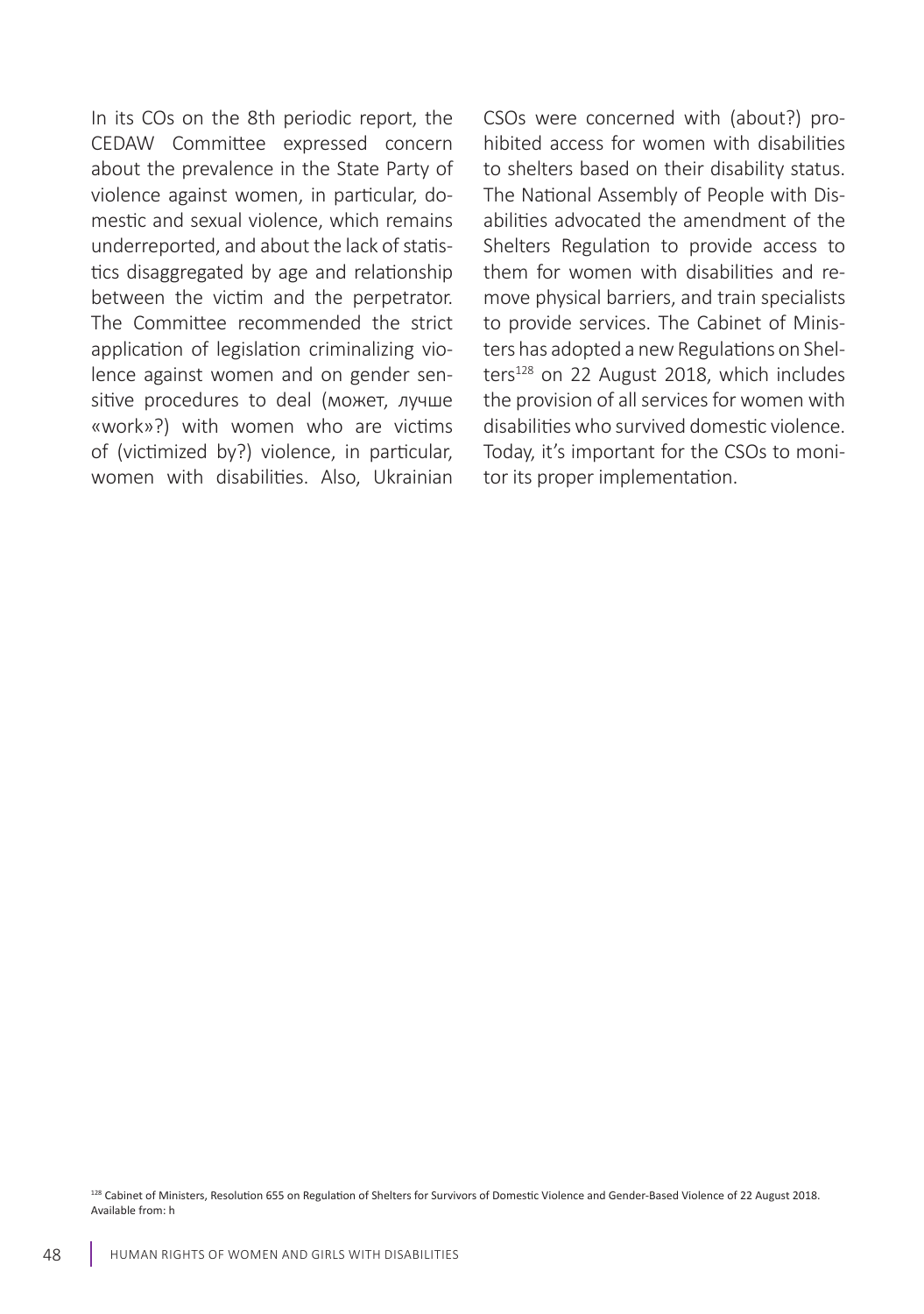#### **ENHANCING ACCESS TO JUSTICE FOR GENDER-BASED VIOLENCE SURVIVORS WITH INTELLECTUAL DISABILITIES IN KENYA THROUGH INTEGRATED LEGAL AND PSYCHOSOCIAL SUPPORT SERVICE**

In Kenya, despite seemingly robust legislation, which includes the Sexual Offences Act (2006) and Protection against Domestic Violence Act (2015), access to justice and social services for survivors of intimate partner violence is difficult. A 2013 survey indicated that up to 57% of women and girls with intellectual disabilities have been sexually abused, with rape being the most prevalent form of abuse, representing 15% of all cases.

The Coalition on Violence Against Women (COVAW), a mainstream women's rights organization worked, in partnership with the Gender-Based Violence Recovery Centre at a national hospital, a network of pro bono lawyers and mental health professionals, to build the justice system's capacity to train lawyers, prosecutors, and police officers. Family members and social workers were also trained to become intermediaries and to assist survivors or witnesses of violence with intellectual disabilities with providing evidence to the authorities. The project made a review of the judicial procedural obligation. As a result, the proposals regarding reasonable accommodation for persons with intellectual disabilities in criminal proceedings, provision of sign language interpreters, physical guide assistance, and intermediaries were incorporated into the draft benchbooks for judges, which have since been validated.

This project led to the successful prosecution in two sexual violence cases involving minor girls with intellectual disabilities who also received support from COVAW. The organization is currently engaged in a civil litigation to hold the school and government accountable for failing to protect the girl.

Thanks to the project's awareness-raising activities, leaders and members of the community have become more supportive of survivors and now refer new cases to the project's partners.

The justice system itself has shown a genuine change in attitude. Although generally conservative, members of the judiciary and law enforcement are more aware of the need to provide support and reasonable accommodation to women and girls with intellectual disabilities who are victims of crime.<sup>129</sup>

<sup>129</sup> Making It Work, "Enhancing access to justice for gender-based violence survivors with intellectual disabilities in Kenya". Available at: https://www.makingitwork-crpd.org/our-work/good-practices/enhancing-access-justice-gender-based-violence-survivors-intellectual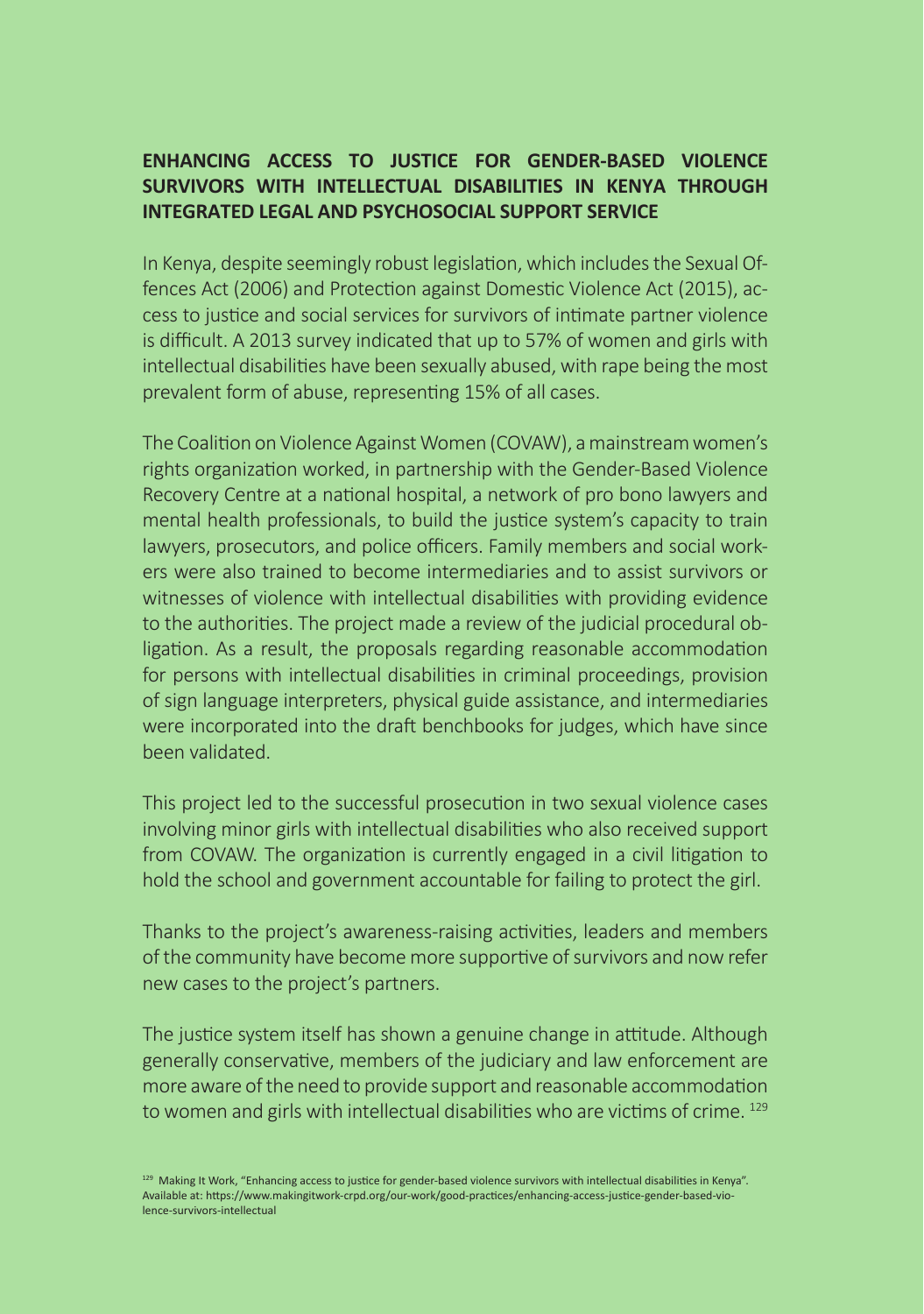## ELIMINATION OF DISCRIMINATION IN MARRIAGE AND FAMILY RELATIONS

Article 16 of CEDAW appeals to States Parties to take all appropriate measures to eliminate discrimination against women in all matters relating to marriage and family relations, including the same rights and responsibilities during marriage and after its dissolution, in matters relating to their children, the number of their children, and with regard to guardianship and adoption of children. Women should have an equal right to choose a family name, a profession and an occupation; the same rights in respect of the ownership, acquisition, management, administration, enjoyment and disposition of property.

The CRPD Convention contains a similar provision in Article 23 "Respect for the home and the family", whereby it protects the right of persons with disabilities to marry and to found a family on the basis of free and full consent, to decide on the number and spacing of their children and to retain their fertility on an equal basis with others. The same article also protects the right of children not to be separated from their parents on the basis of a disability of either the child or one or both of the parents and their right to be raised in a family-like setting. The latter provision is complemented by Article 18(2) "Liberty of movement and nationality", which adds that children with disabilities shall be registered immediately after birth and have the right from birth to a name, the right to acquire a nationality and, as far as possible, the right to know be cared for by their parents.

In Ukraine, the deep-rooted patriarchal

attitudes and discriminatory stereotypes concerning the roles and responsibilities of women and men in the family, which in general perpetuate women's subordination within the family and society, also affects women and girls with disabilities and prevent them from exercising their rights to respect for the home and the family according to the CRPD Convention. Due to largely inaccessible social infrastructures, such as schools, hospitals, cultural venues, mothers with disabilities are often barred from participating in their children's lives, such as accompanying the child on a medical visit, attending the school concert, etc.

Whereas neither the CEDAW nor CRPD Committee has formulated specific recommendations on women and girls with disabilities in relation to marriage and family, they both give helpful guidance to Ukraine on the path of achieving equality in this area, including by:

- strictly enforcing minimum marriage age of 18 years;
- putting in place a comprehensive strategy with proactive and sustainable measures targeting women and men at all levels of society to eliminate discriminatory stereotypes and patriarchal attitudes concerning the roles and responsibilities of women and men in the family and in society;
- making sure that mediation is not used in situations of domestic violence;
- adopting legislation requiring that gender-based violence against women in the domestic sphere be taken into account in child custody or visitation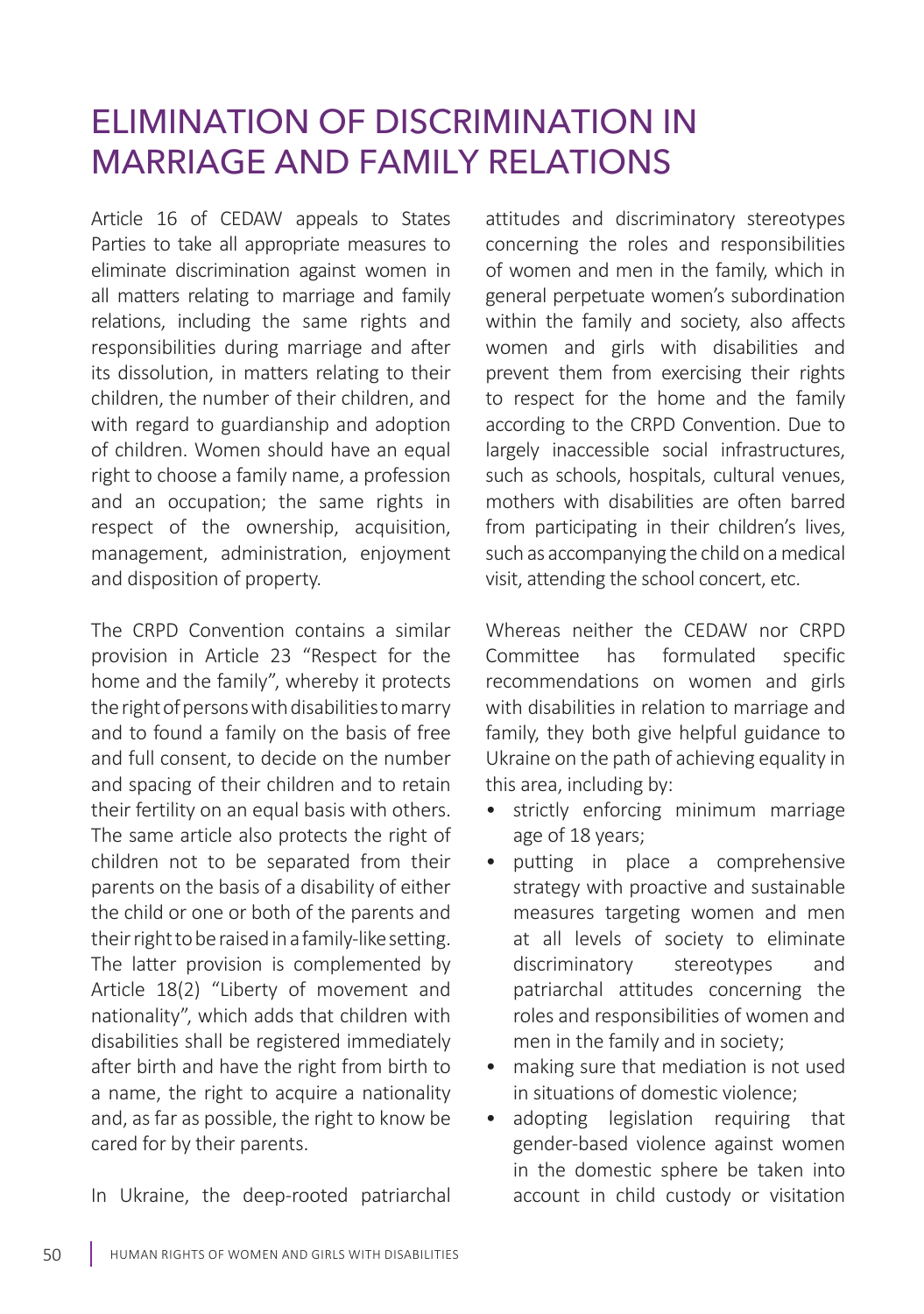decisions, and raising the awareness of the judiciary of the relationship between such violence and children's development);

• providing the necessary support to families with children with disabilities to guarantee children with disabilities the right to grow up in a family environment and the right to have a family life.

Ukraine is also invited to be guided by recommendations made to other States Parties to CRPD, in particular:

• abolishing all legislation and practices that discriminate against women with disabilities, particularly those under guardianship, in marriage and family matters; ensuring that information is provided in accessible formats to persons with disabilities on the right to marry and have a family, including information on reproductive health and rights; protecting the parental rights of persons with disabilities and ensuring that parents of children with disabilities are provided with adequate support and training to allow them to raise their children in the family home (Oman 2018). $130$ 

The Committee urges the State Party to review the procedures by which

women with disabilities are declared unfit mothers on the basis of disability and fully restore their rights to have a home and found a family, ensuring that they have the support necessary to make these rights effective (Serbia, 2016 ).131

Civil society organizations, women's groups and the organizations working with the rights of persons with disabilities can partner with the state institutions in the implementation of these recommendations by:

- conducting accessible educational activities among women and girls with disabilities with regard to their rights in marriage and family, reproductive behavior and family behavior;
- conducting advocacy campaigns to eliminate discriminatory laws and practices against women in the context of marriage and family;
- identifying and giving visibility to good practices of support to families of children with disabilities in the community;
- monitoring and reporting cases of discrimination against women in marriage and family to the bodies and services provided by law.

<sup>130</sup> CRPD/C/OMN/CitO/1 Concluding Observations in relation to the initial report of Oman, Committee on the Rights of People with Disabilities (2 March 2018). Available at: http://tbinternet.ohchr.org/Treaties/CRPD/Shared%20Documents/OMN/CRPD\_C\_OMN\_CO\_1\_30557\_E.docx

<sup>131</sup> CRPD/C/SRB/CO/1 Concluding Observations in relation to the initial report of Serbia, Committee on the Rights of People with Disabilities (26 May 2016). Available at: http://docstore.ohchr.org/SelfServices/FilesHandler.ashx?enc=6QkG1d%2fPPRiCAqhKb7yhsgEjn0tpN1slCSGfbZH1tmIVuXybZPbGDlZSoVtWXKi nHogAw4CuBQ02nW8U1fM4OBE5zLTZbSG%2fQUlrrlwrzBGDPieX03ucOQYdVqskHoP1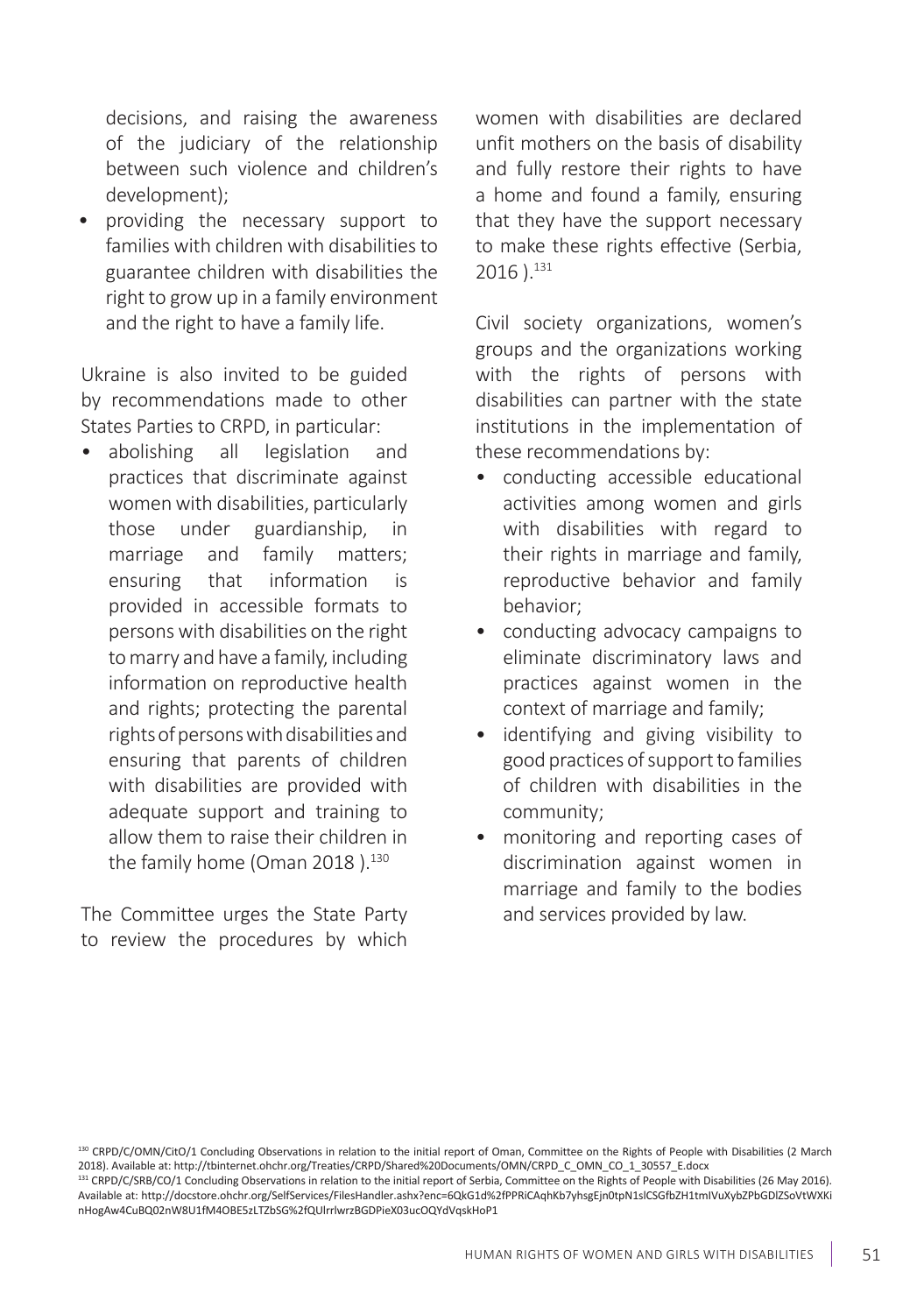# **GLOSSARY**

Advocacy<sup>132</sup>: Public support for or recommendation of a particular cause or policy.

**Disability<sup>133</sup>:** This is an evolving concept; it results from the interaction between persons with impairments and attitudinal and environmental barriers that hinders their full and effective participation in society on an equal basis with others.

**Discrimination against women**: Any distinction, exclusion or restriction made on the basis of sex which has the effect or purpose of impairing or nullifying the recognition, enjoyment or exercise by women, irrespective of their marital status, on the basis of equality of men and women, of human rights and fundamental freedoms in the political, economic, social, cultural, civil or any other field.<sup>134</sup>

**Discrimination on the basis of disability<sup>135</sup>:** Any distinction, exclusion or restriction on the basis of disability which has the purpose or effect of impairing or nullifying the recognition, enjoyment or exercise, on an equal basis with others, of all human rights and fundamental freedoms in the political, economic, social, cultural, civil or any other field. It includes all forms of discrimination, including denial of reasonable accommodation.

**Empowerment of women and girls<sup>136</sup>**: This concept concerns their gaining power and control over their own lives. It involves awareness-raising, building self-confidence, expansion of choices, increased access to and control over resources and actions to transform the structures and institutions which reinforce and perpetuate gender discrimination and inequality. This implies that to be empowered they must not only have equal capabilities (such as education and health) and equal access to resources and opportunities (such as land and employment), but they must also have the agency to use these rights, capabilities, resources and opportunities to make strategic choices and decisions (such as provided through leadership opportunities and participation in political institutions). In addition, UNESCO explains, "No one can empower another: only the individual can empower herself or himself to make choices or to speak out. However, institutions including international cooperation agencies can support processes that can nurture self-empowerment of individuals or groups". Inputs to promote the empowerment of women should facilitate women's articulation of their needs and priorities and a more active role in promoting these interests and needs. Empowerment of women cannot be achieved in a vacuum; men must be brought along in the process of change. Empowerment should not be seen as a zero-sum game

<sup>132</sup> United Nations Uniterm. Available at: https://unterm.un.org/UNTERM/Display/Record/ESCWA/NA?OriginalId=35afb1e4-0e8f-4d51-a817-2f53f-3691bae

<sup>133</sup> United Nations, Convention on the Rights of Persons with Disabilities. Available at: https://www.un.org/development/desa/disabilities/conventionon-the-rights-of-persons-with-disabilities/optional-protocol-to-the-convention-on-the-rights-of-persons-with-disabilities.html

<sup>134</sup> United Nations, Convention on the Elimination of All Forms of Discrimination Against Women. Available at: www.un.org/womenwatch/daw/cedaw 135 United Nations, Convention on the Rights of Persons with Disabilities, Article 2. Available at: https://www.un.org/development/desa/disabilities/convention-on-the-rights-of-persons-with-disabilities/optional-protocol-to-the-convention-on-the-rights-of-persons-with-disabilities.html

<sup>136</sup> Sources include UNICEF, UNFPA, UNDP, UN Women. "Gender Equality, UN Coherence and You"; Office of the Special Adviser on Gender Issues and the Advancement of Women (2001) "Important Concepts Underlying Gender Mainstreaming"; UNESCO GENIA Toolkit for Promoting Gender Equality in Education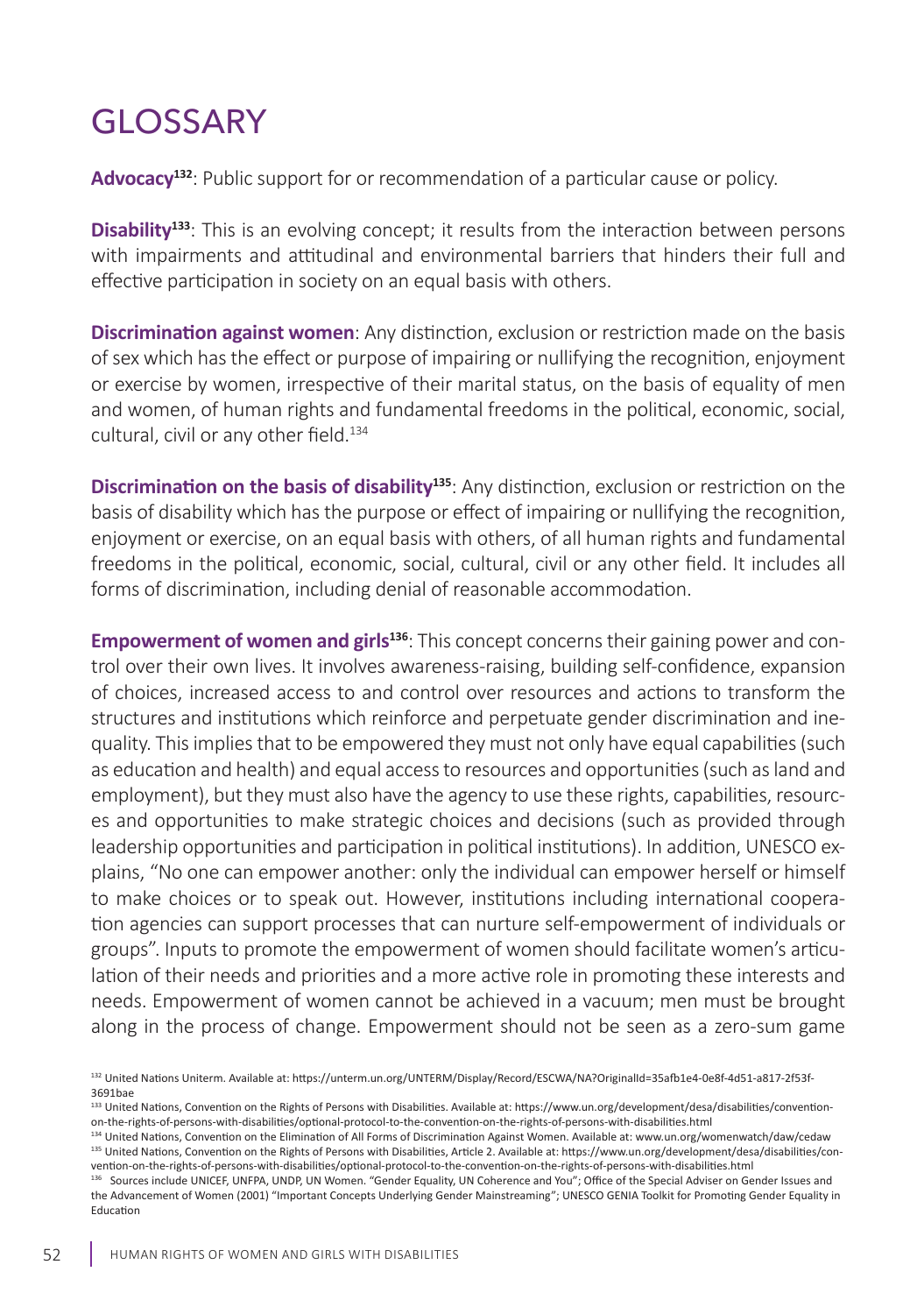where gains for women automatically imply losses for men. Increasing women's power in empowerment strategies does not refer to power over, or controlling forms of power, but rather to alternative forms of power: power to; power with and power from within which focus on utilizing individual and collective strengths to work towards common goals without coercion or domination.

**Gender137**: This refers to the roles, behaviors, activities, and attributes that a given society at a given time considers appropriate for men and women. In addition to the social attributes and opportunities associated with being male and female and the relationships between women and men and girls and boys, gender also refers to the relations between women and those between men. These attributes, opportunities and relationships are socially constructed and are learned through socialization processes. They are context/time-specific and changeable. Gender determines what is expected, allowed and valued in a woman or a man in a given context. In most societies there are differences and inequalities between women and men in responsibilities assigned, activities undertaken, access to and control over resources, as well as decision-making opportunities. Gender is part of the broader socio-cultural context, as are other important criteria for socio-cultural analysis including class, race, poverty level, ethnic group, sexual orientation, age, etc.

**Gender equality (Equality between women and men)<sup>138</sup>: This refers to the equal rights,** responsibilities and opportunities of women and men and girls and boys. Equality does not mean that women and men will become the same but that women's and men's rights, responsibilities and opportunities will not depend on whether they are born male or female. Gender equality implies that the interests, needs and priorities of both women and men are taken into consideration, recognizing the diversity of different groups of women and men. Gender equality is not a women's issue but should concern and fully engage men as well as women. Equality between women and men is seen both as a human rights issue and as a precondition for, and indicator of, sustainable people-centered development.

Gender mainstreaming<sup>139</sup> is the chosen approach of the United Nations system and international community toward realizing progress on women's and girl's rights, as a sub-set of human rights to which the United Nations dedicates itself. It is not a goal or objective on its own. It is a strategy for implementing greater equality for women and girls in relation to men and boys. Mainstreaming a gender perspective is the process of assessing the implications for women and men of any planned action, including legislation, policies or programs, in all areas and at all levels. It is a way to make women's as well as men's concerns and experiences an integral dimension of the design, implementation, monitoring and evaluation of policies and programs in all political, economic and societal spheres so that women and men benefit equally and inequality is not perpetuated. The ultimate goal is to achieve gender equality.

137 Gender Equality Glossary, UN Women Training Center. Available at: https://trainingcentre.unwomen.org/mod/glossary/view.php?id=36&mode=letter&hook=G&sortkey=&sortorder=

 $138$  Ibid.

139 Ibid.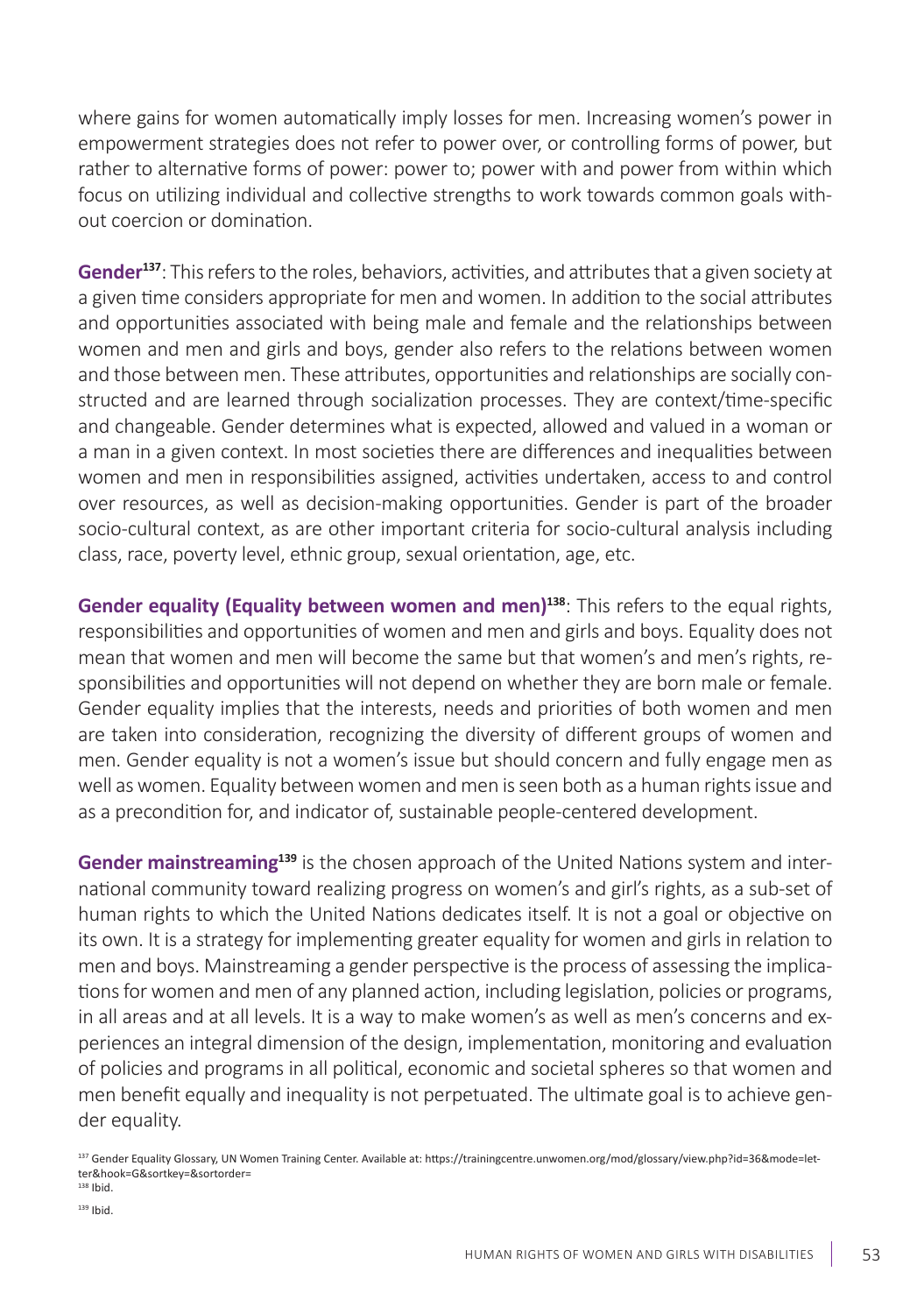**Multiple discrimination<sup>140</sup>:** This concept is used to describe the complexity of discrimination implicating more than one ground, also known as "additive," "accumulative," "compound," "intersecting," "complex bias" or "multi-dimensional inequalities." Though the terminology may seem confusing, it tends to describe two situations: (1) situation where an individual is faced with more than one form of grounds-based discrimination (i.e. sex plus disability discrimination, or gender plus sexual orientation). In such circumstances, all women and all persons with disabilities (both male and female) are potentially subject to discrimination. (2) Situation where discrimination affects only those who are members of more than one group (i.e. only women with disabilities and not men with disabilities), also known as intersecting discrimination. Some groups of women who are discriminated against by gender may also experience the impact of other forms of discrimination on other grounds: race, ethnic or religious affiliation, disability, age, affiliation with a particular class or caste, etc. Such discrimination of different groups of society may affect, first of all, these groups of women, and its degree and manner of influence may differ from that one directed against men. State Parties should take specific temporary special measures to eliminate such various forms of discrimination against women and their collective negative consequences for them (CEDAW General Recommendation No. 25 on temporary special measures, article 4, paragraph 1). The United Nations Committee on the Elimination of Discrimination against Women (CEDAW), in its Recommendation No. 18, provides advices on addressing the problems faced by women with disabilities. In these recommendations, the Committee emphasizes the connection between gender and disability, that is, women with disabilities face discrimination on the basis of gender and, in addition, because of disability. The Committee also argues that women with disabilities are more likely to face discrimination than men with disabilities and women without disabilities. The United Nations Committee on the Rights of Persons with Disabilities (CRPD) also emphasizes the connection between gender and disability. It argues that the multiple and cross-cutting forms of gender-based discrimination and disability are the main factor that leads to the exclusion and marginalization of women and girls with disabilities.

**Persons with disabilities<sup>141</sup>:** This group includes those who have long-term physical, mental, intellectual or sensory impairments which in interaction with various barriers may hinder their full and effective participation in society on an equal basis with others.

**Reasonable accommodation<sup>142</sup>** means necessary and appropriate modification and adjustments not imposing a disproportionate or undue burden, where needed in a particular case, to ensure to persons with disabilities the enjoyment or exercise on an equal basis with others of all human rights and fundamental freedoms.

**Shadow/alternative/parallel Report** means submissions made by third parties (civil society organizations and coalitions thereof, national human rights institutions, individuals, etc)

140 Ibid.

<sup>141</sup> United Nations, Convention on the Rights of Persons with Disabilities, Article 1. Available at: https://www.un.org/development/desa/disabilities/convention-on-the-rights-of-persons-with-disabilities/optional-protocol-to-the-convention-on-the-rights-of-persons-with-disabilities.html 142 Ibid., Article 2.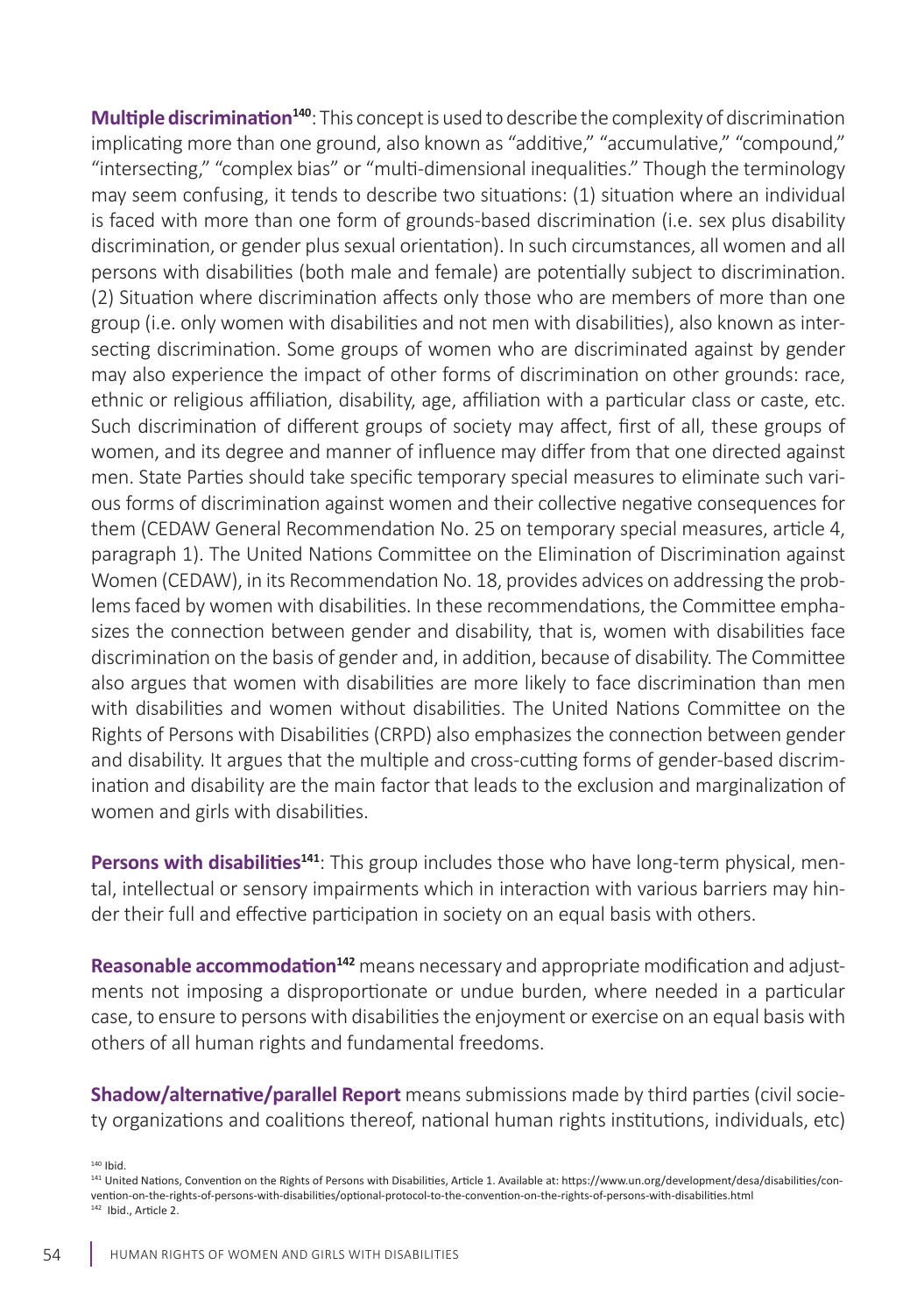reporting on the state of implementation of the provisions of the Convention by an individual State Party. Shadow reports feed into the period review of the State Party by a UN Treaty body, and can be either public or confidential. Third parties wishing to input to a periodic review can do so also orally during private briefings organized by the respective Treaty body ahead of the constructive dialogue with the State Party.

**Universal design<sup>143</sup>** means the design of products, environments, programs and services to be usable by all people, to the greatest extent possible, without the need for adaptation or specialized design. "Universal design" shall not exclude assistive devices for particular groups of persons with disabilities where this is needed.

## Key International Tools on the Protection of the Rights of Women with Disabilities:

- Convention on the Rights of Persons with Disabilities and Optional Protocol (2006);
- International Convention on the Protection of the Rights of All Migrant Workers and Members of Their Families (1990);
- United Nations Convention on the Rights of the Child (1989);
- United Nations Convention against Torture and Other Cruel, Inhuman or Degrading Treatment or Punishment (1984);
- United Nations Convention on the Elimination of All Forms of Discrimination against Women (1979);
- International Covenant on Economic, Social and Cultural Rights (1966);
- International Covenant on Civil and Political Rights (1966);
- United Nations Convention on the Elimination of All Forms of Racial Discrimination (1965);

### Key United Nations human rights mechanisms for the Protection of Women with Disabilities

- Treaty bodies
- Committee on Economic, Social and Cultural Rights (CESCR) ;
- Human Rights Committee (HRC) ;
- Committee on the Elimination of Racial Discrimination (CERD) ;
- Committee on the Elimination of Discrimination against Women (CEDAW) ;
- Committee against Torture (CAT) ;
- Committee on the Rights of the Child (CRC) ;
- Committee on the Rights of Migrants and their Families(Committee on the Protection of the Rights of All Migrant Workers and Members of their Families) (CMW) ;
- Committee on the Rights of Persons with Disabilities (CRPD)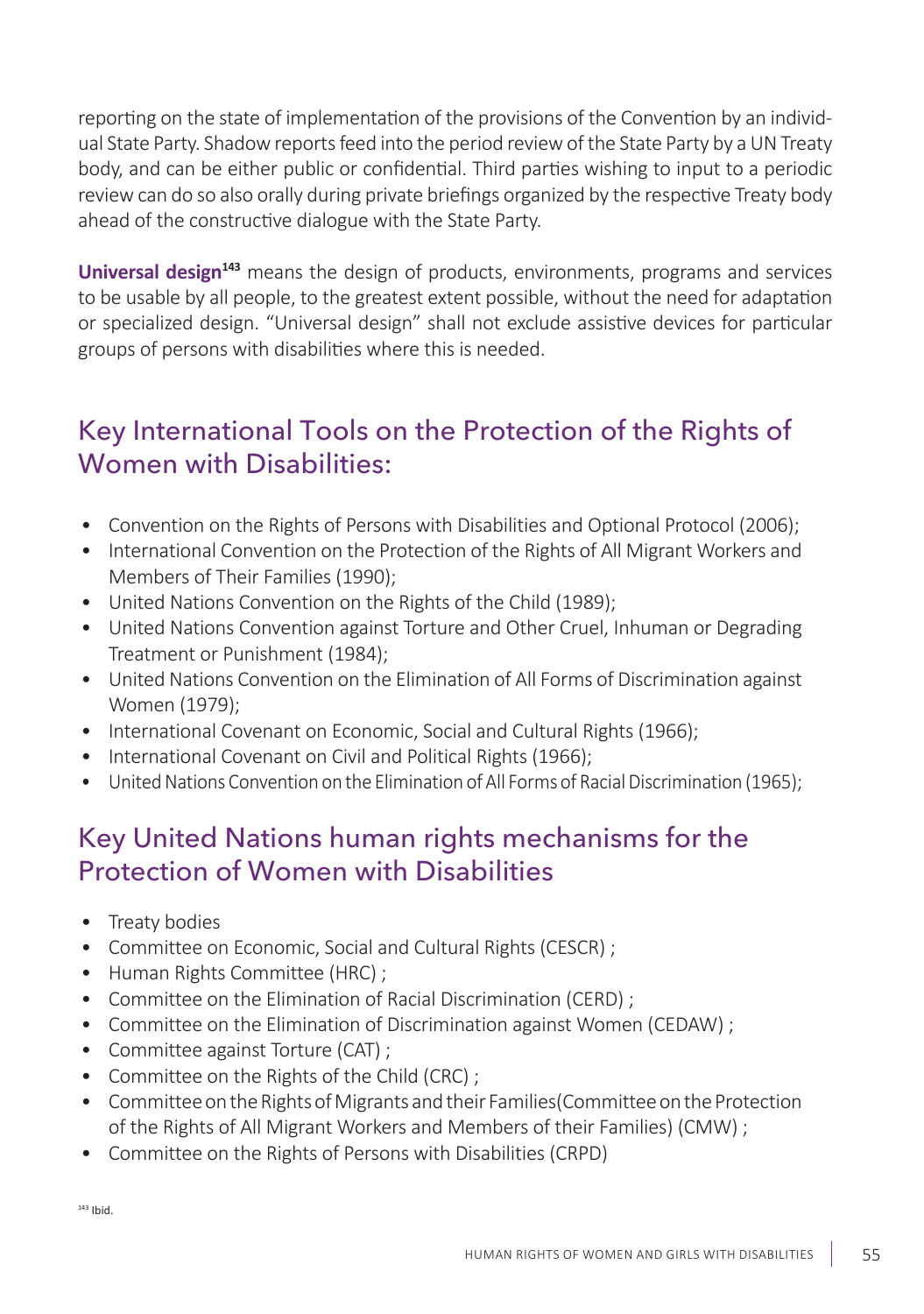## General Comments on the Convention on the Rights of Persons with Disabilities

- General Comment No. 1 on Article 12: Equal recognition before the law. 11 April 2014
- General Comment No. 2 on Article 9: Accessibility. 11 April 2014
- General Comment No. 3 on Article 6: Women and girls with disabilities. 26 August 2016
- General Comment No. 4 on Article 24: Right to inclusive education. 26 August 2016
- General Comment No. 5 on Article 19: Living independently and being included in the community. 27 August 2017
- General Comment No. 6 on Article 5: Equality and non-discrimination. 9 March 2018
- General Comment No. 7 on Article 4.3 and 33.3: Participation with persons with disabilities in implementation and monitoring of the Convention. 21 September 2018.

## UN Human Rights Council's Special Procedures<sup>144</sup>

- Special Rapporteur on the Rights of Persons with Disabilities (annual reports $145$ )
- Special Rapporteur on the Rights of Persons with Albinism
- Special Rapporteur on violence against women, its causes and consequences
- Special Rapporteur on the right of everyone to the enjoyment of the highest attainable standard of physical and mental health (annual reports<sup>146</sup>)

## Ukrainian National Legislation on the Protection of the Rights of Women with Disabilities:

- Law on Equal Rights and Opportunities of Men and Women; 2005;
- Law on Combating Trafficking in Human Beings; 2011;
- Law on the Fundamentals of Social Protection of Persons with Disabilities in Ukraine, 1991;
- Law on Rehabilitation of Persons with Disabilities (amended), 2005;
- Law on the Principles of Preventing and Combating Discrimination in Ukraine, 2012;
- National Human Rights Strategy and Action Plan, 2015

145 https://www.ohchr.org/EN/Issues/Disability/SRDisabilities/Pages/Reports.aspx

<sup>146</sup> https://www.ohchr.org/EN/Issues/Health/Pages/AnnualReports.aspx

<sup>144</sup> The Special Rapporteurs are part of what is known as the Special Procedures of the Human Rights Council. Special Procedures (http://www.ohchr.org/ EN/HRBodies/SP/Pages/Welcomepage.aspx), the largest body of independent experts in the UN Human Rights system, is the general name of the Council's independent fact-finding and monitoring mechanisms that address either specific country situations or thematic issues in all parts of the world. Special Procedures experts work on a voluntary basis; they are not UN staff and do not receive a salary for their work. They are independent from any government or organization and serve in their individual capacity.